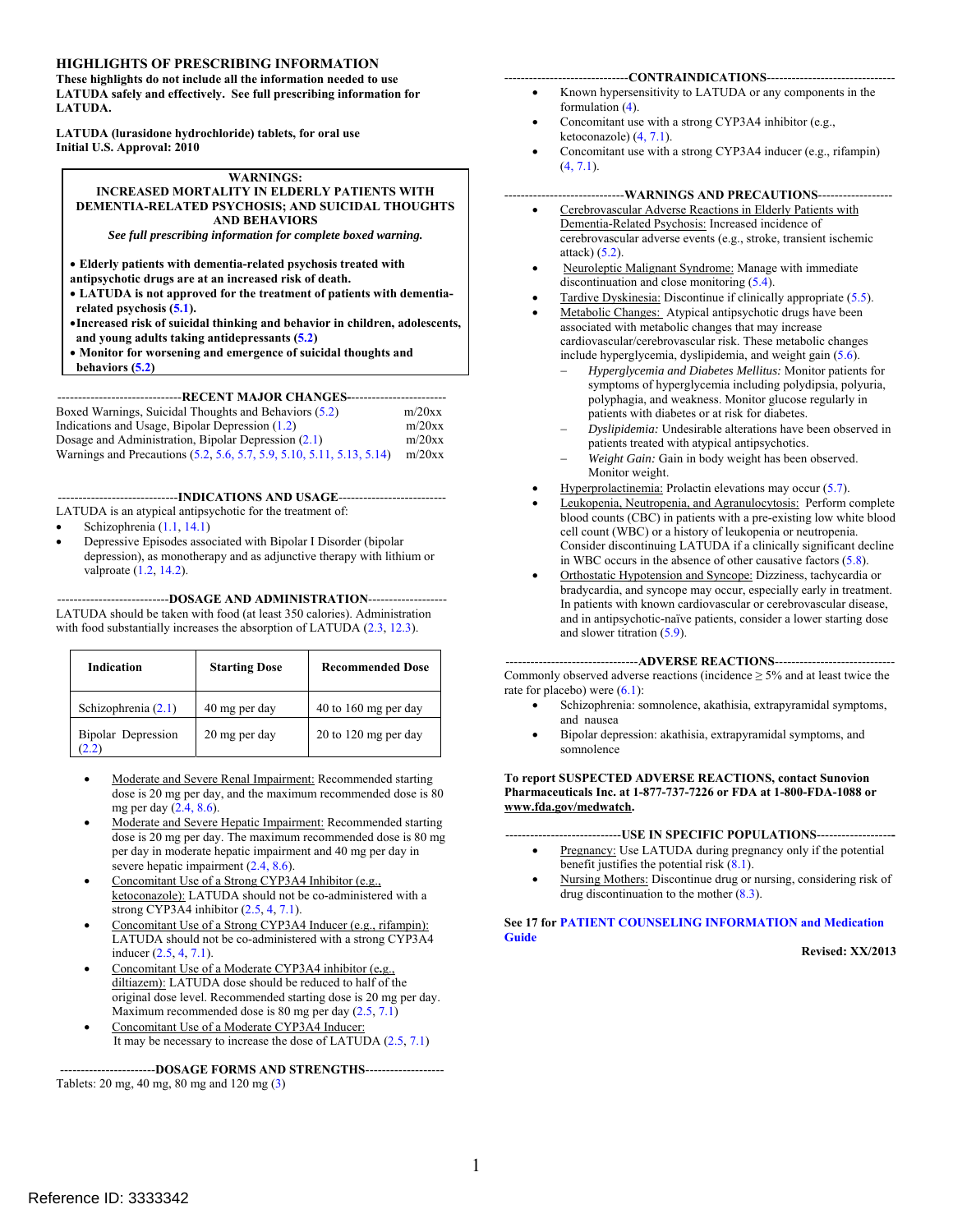#### **FULL PRESCRIBING INFORMATION: CONTENTS\* WARNING: INCREASED MORTALITY IN ELDERLY PATIENTS WITH DEMENTIA-RELATED PSYCHOSIS**

#### **1 INDICATIONS AND USAGE**

#### 1.1 Schizophrenia

1.2 Depressive Episodes Associated with Bipolar I Disorder

#### **2 DOSAGE AND ADMINISTRATION**

- 2.1 Schizophrenia
- 2.2 Depressive Episodes Associated with Bipolar I Disorder
- 2.3 Administration Instructions<br>2.4 Dose Modifications in Speci
- 2.4 Dose Modifications in Special Populations
- 2.5 Dose Modifications Due to Drug Interactions
- **3 DOSAGE FORMS AND STRENGTHS**

#### **4 CONTRAINDICATIONS**

- **5 WARNINGS AND PRECAUTIONS**
- 5.1 Increased Mortality in Elderly Patients with Dementia-Related Psychosis
- 5.2 Suicidal Thoughts and Behaviors in Adolescents and Young Adults
- $5.3$ 5.3 Cerebrovascular Adverse Reactions, Including Stroke in Elderly Patients with Dementia-Related Psychosis
- 5.4 Neuroleptic Malignant Syndrome<br>5.5 Tardive Dyskinesia
- 5.5 Tardive Dyskinesia<br>5.6 Metabolic Changes
- Metabolic Changes
- 5.7 Hyperprolactinemia
- 5.8 Leukopenia, Neutropenia and Agranulocytosis<br>5.9 Orthostatic Hypotension and Syncope
- 5.9 Orthostatic Hypotension and Syncope
- 5.10 Seizures
- 5.11 Potential for Cognitive and Motor Impairment
- 5.12 Body Temperature Dysregulation
- 5.13 Suicide
- 5.14 Activation of Mania/Hypomania
- 5.15 Dysphagia
- 5.16 Neurological Adverse Reactions in Patients with Parkinson's Disease or Dementia with Lewy Bodies
- **6 ADVERSE REACTIONS**
- 6.1 Clinical Trials Experience

#### **7 DRUG INTERACTIONS**

- 7.1 Potential for Other Drugs to Affect LATUDA
- 7.2 Potential for LATUDA to Affect Other Drugs

#### **8 USE IN SPECIFIC POPULATIONS**

- 8.1 Pregnancy<br>8.3 Nursing M
- 8.3 Nursing Mothers<br>8.4 Pediatric Use
- 8.4 Pediatric Use<br>8.5 Geriatric Use
- Geriatric Use
- 8.6 Other Patient Factors
- **9 DRUG ABUSE AND DEPENDENCE**  9.1 Controlled Substance
- 
- 9.2 Abuse **10 OVERDOSAGE**
- 
- 10.1 Human Experience
- 10.2 Management of Overdosage
- **11 DESCRIPTION**

#### **12 CLINICAL PHARMACOLOGY**

- 12.1 Mechanism of Action
- 12.2 Pharmacodynamics
- 12.3 Pharmacokinetics
- **13 NONCLINICAL TOXICOLOGY**
- 13.1 Carcinogenesis, Mutagenesis, Impairment of Fertility
- **14 CLINICAL STUDIES** 
	- 14.1 Schizophrenia
- 14.2 Depressive Episodes Associated with Bipolar I Disorder
- **16 HOW SUPPLIED/STORAGE AND HANDLING**

#### **17 PATIENT COUNSELING INFORMATION**

- 17.1 Increased Mortality in Elderly Patients with Dementia-Related Psychosis
- 17.2 Suicidal Thoughts and Behaviors; and Activation of Mania or Hypomania
- 17.3 Neuroleptic Malignant Syndrome
- 17.4 Metabolic Changes (Hyperglycemia and Diabetes Mellitus, Dyslipidemia, and Weight Gain)
- 17.5 Orthostatic Hypotension
- 17.6 Leukopenia/Neutropenia
- 17.7 Interference with Cognitive and Motor Performance
- 17.8 Pregnancy and Nursing
- 17.9 Concomitant Medication and Alcohol
- 17.10 Heat Exposure and Dehydration

\*Sections or subsections omitted from the Full Prescribing Information are not listed.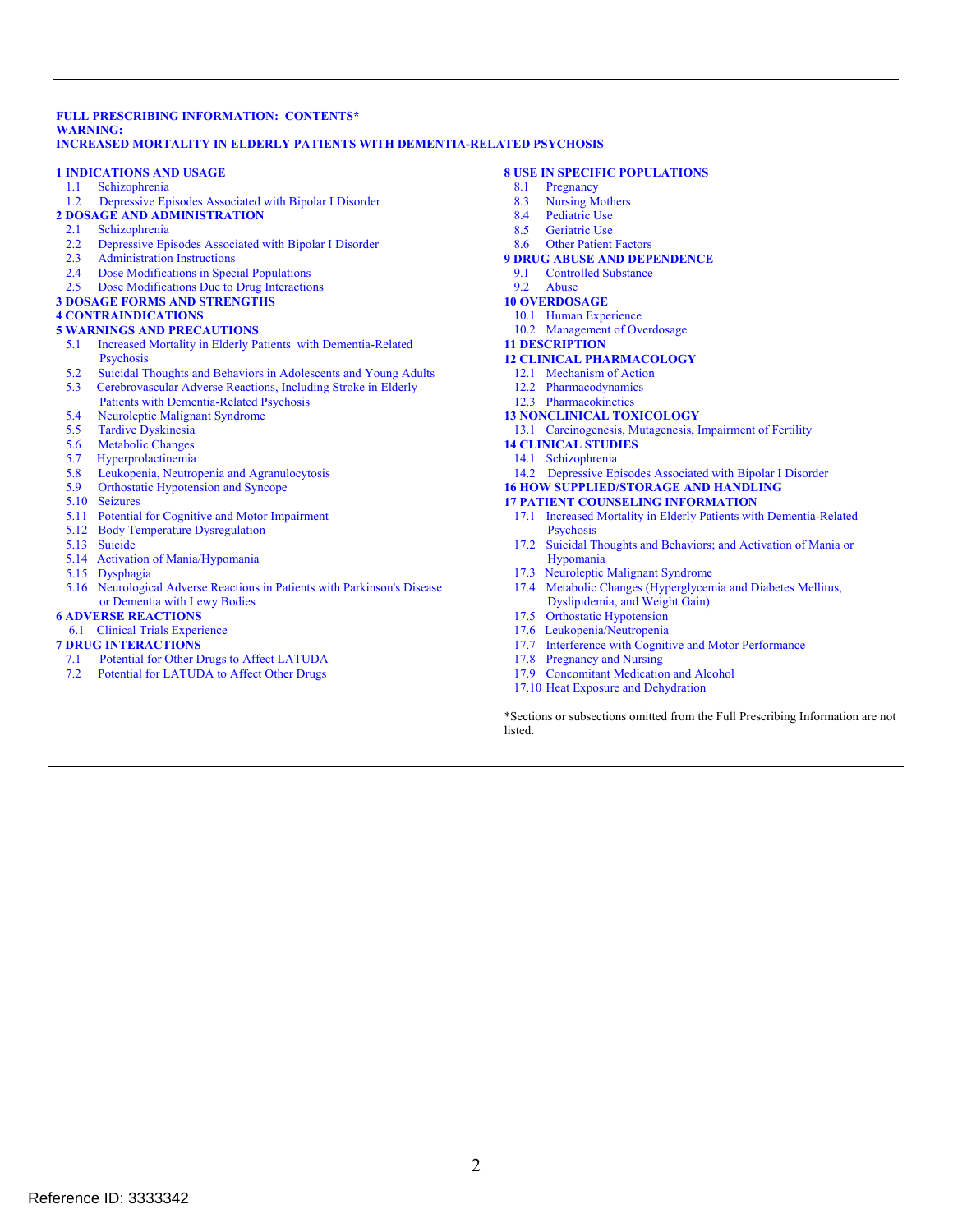#### **FULL PRESCRIBING INFORMATION**

#### **WARNINGS: INCREASED MORTALITY IN ELDERLY PATIENTS WITH DEMENTIA-RELATED PSYCHOSIS; AND SUICIDAL THOUGHTS AND BEHAVIORS**

- **Elderly patients with dementia-related psychosis treated with antipsychotic drugs are at an increased risk of death** *[see Warnings and Precautions (5.1 )]***.**
- **LATUDA is not approved for use in patients with dementia-related psychosis** *[see Warnings and Precautions (5.1 )]***.**
- **Antidepressants increased the risk of suicidal thoughts and behavior in children, adolescents, and young adults in short-term studies. These studies did not show an increase in the risk of suicidal thoughts and behavior with antidepressant use in patients over age 24; there was a reduction in risk with antidepressant use in patients aged 65 and older** *[see Warnings and Precautions (5.2)].*
- **In patients of all ages who are started on antidepressant therapy, monitor closely for worsening, and for emergence of suicidal thoughts and behaviors. Advise families and caregivers of the need for close observation and communication with the prescriber** *[see Warnings and Precautions (5.2)].*

# **1 INDICATIONS AND USAGE**

#### **1.1 Schizophrenia**

LATUDA is indicated for the treatment of patients with schizophrenia.

 adult patients with schizophrenia *[see Clinical Studies (14.1)].* The efficacy of LATUDA in schizophrenia was established in five 6-week controlled studies of

The effectiveness of LATUDA for longer-term use, that is, for more than 6 weeks, has not been established in controlled studies. Therefore, the physician who elects to use LATUDA for extended periods should periodically re-evaluate the long-term usefulness of the drug for the individual patient *[see Dosage and Administration (2)]*.

# **1.2 Depressive Episodes Associated with Bipolar I Disorder**

*Monotherapy:* LATUDA is indicated as monotherapy for the treatment of patients with major depressive episodes associated with bipolar I disorder (bipolar depression). The efficacy of LATUDA was established in a 6-week monotherapy study in adult patients with bipolar depression *[see Clinical Studies (14.2)]*.

 adjunctively with lithium or valproate *[see Clinical Studies (14.2)]. Adjunctive Therapy with Lithium or Valproate: LATUDA is indicated as adjunctive therapy* with either lithium or valproate for the treatment of patients with major depressive episodes associated with bipolar I disorder (bipolar depression). The efficacy of LATUDA was established in a 6-week study in adult patients with bipolar depression who were treated

The effectiveness of LATUDA for longer-term use, that is, for more than 6 weeks, has not been established in controlled studies. Therefore, the physician who elects to use LATUDA for extended periods should periodically re-evaluate the long-term usefulness of the drug for the individual patient *[see Dosage and Administration (*2.2*)]*.

The efficacy of LATUDA in the treatment of mania associated with bipolar disorder has not been established.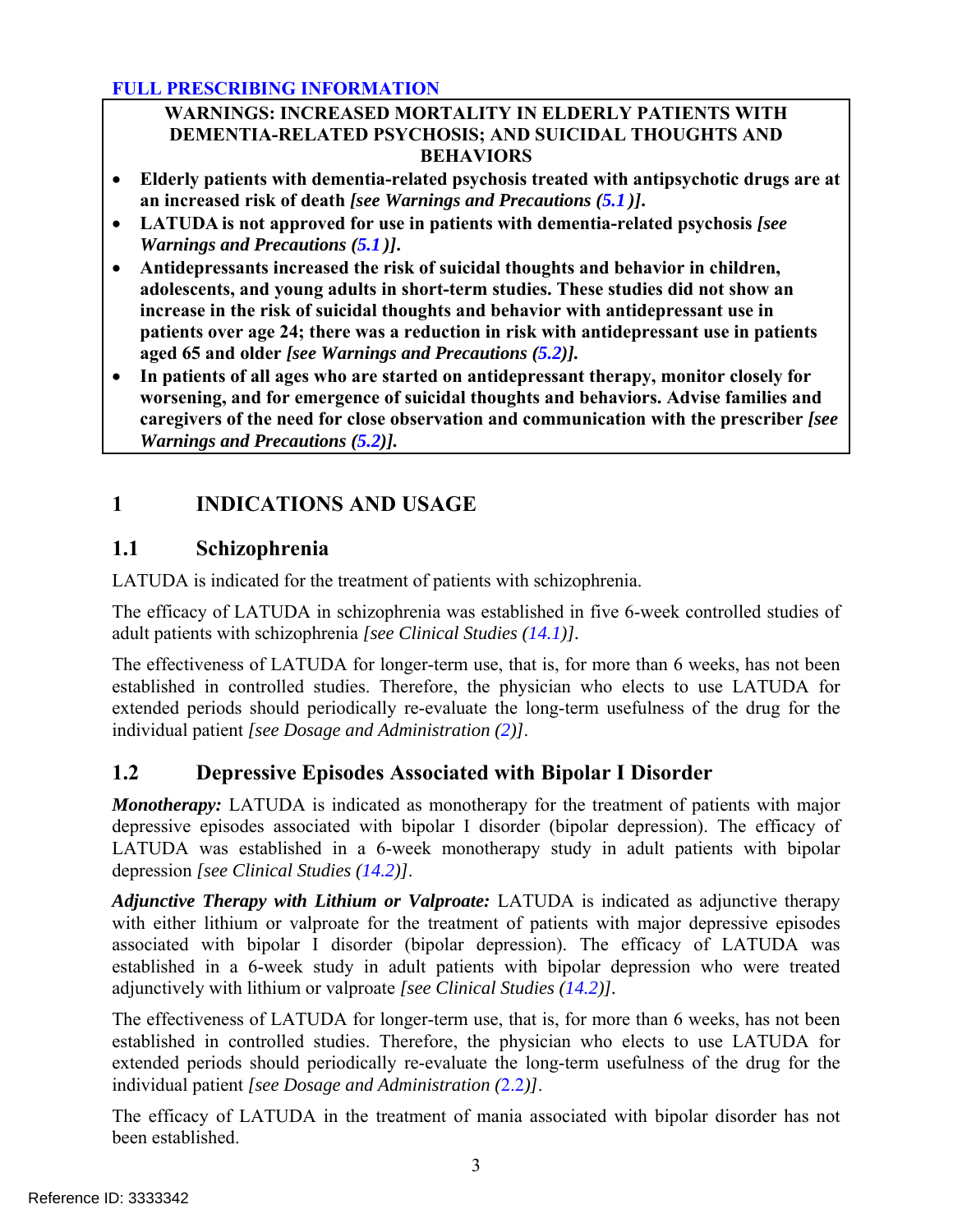# **2 DOSAGE AND ADMINISTRATION**

#### **2.1 Schizophrenia**

The recommended starting dose of LATUDA is 40 mg once daily. Initial dose titration is not required. LATUDA has been shown to be effective in a dose range of 40 mg per day to 160 mg per day *[see Clinical Studies (14.1)]*. The maximum recommended dose is 160 mg per day.

# **2.2 Depressive Episodes Associated with Bipolar I Disorder**

The recommended starting dose of LATUDA is 20 mg given once daily as monotherapy or as adjunctive therapy with lithium or valproate. Initial dose titration is not required. LATUDA has been shown to be effective in a dose range of 20 mg per day to 120 mg per day as monotherapy or as adjunctive therapy with lithium or valproate *[see Clinical Studies (14.2)]*. The maximum recommended dose, as monotherapy or as adjunctive therapy with lithium or valproate, is 120 mg per day. In the monotherapy study, the higher dose range (80 mg to 120 mg per day) did not provide additional efficacy on average, compared to the lower dose range (20 to 60 mg per day) *[see Clinical Studies (14.2)*.

# **2.3 Administration Instructions**

LATUDA should be taken with food (at least 350 calories). Administration with food substantially increases the absorption of LATUDA. Administration with food increases the AUC approximately 2-fold and increases the Cmax approximately 3-fold. In the clinical studies, LATUDA was administered with food *[see Clinical Pharmacology (12.3)]*.

# **2.4 Dose Modifications in Special Populations**

#### *Renal Impairment*

Dose adjustment is recommended in moderate (creatinine clearance: 30 to  $\leq 50$  mL/min) and severe renal impairment (creatinine clearance <30 mL/min) patients. The recommended starting dose is 20 mg per day. The dose in these patients should not exceed 80 mg per day *[see Use in Specific Populations (8.6)].* 

#### *Hepatic Impairment*

Dose adjustment is recommended in moderate (Child-Pugh Score  $= 7$  to 9) and severe hepatic impairment (Child-Pugh Score  $= 10$  to 15) patients. The recommended starting dose is 20 mg per day. The dose in moderate hepatic impairment patients should not exceed 80 mg per day and the dose in severe hepatic impairment patients should not exceed 40 mg/day *[see Use in Specific Populations (8.6)].* 

# **2.5 Dose Modifications Due to Drug Interactions**

#### *Concomitant Use with CYP3A4 Inhibitors*

LATUDA should not be used concomitantly with a strong CYP3A4 inhibitor (e.g., ketoconazole, clarithromycin, ritonavir, voriconazole, mibefradil, etc.) *[see Contraindications (4)]*.

If LATUDA is being prescribed and a moderate CYP3A4 inhibitor (e.g. diltiazem, atazanavir, erythromycin, fluconazole, verapamil etc.) is added to the therapy, the LATUDA dose should be reduced to half of the original dose level. Similarly, if a moderate CYP3A4 inhibitor is being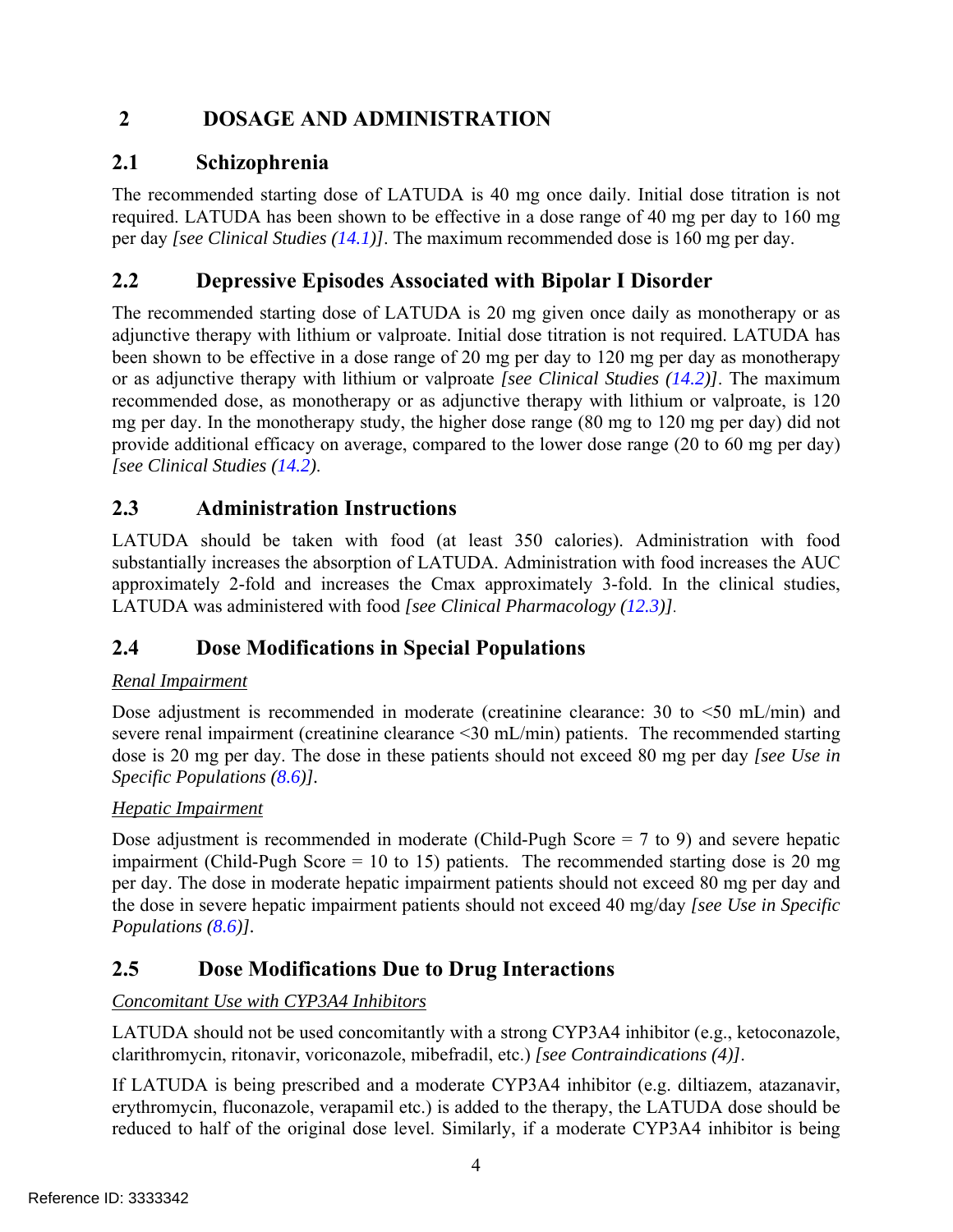prescribed and LATUDA is added to the therapy, the recommended starting dose of LATUDA is 20 mg per day, and the maximum recommended dose of LATUDA is 80 mg per day *[see Contraindications (4); Drug Interactions (7.1)]*.

Grapefruit and grapefruit juice should be avoided in patients taking LATUDA [*see Drug Interactions (7.1)*].

*Concomitant Use with CYP3A4 Inducers* 

LATUDA should not be used concomitantly with a strong CYP3A4 inducer (e.g., rifampin, avasimibe, St. John's wort, phenytoin, carbamazepine, etc.) *[see Contraindications (4); Drug Interactions (7.1)]*. If LATUDA is used concomitantly with a moderate CYP3A4 inducer, it may be necessary to increase the LATUDA dose after chronic treatment (7 days or more) with the CYP3A4 inducer.

#### **3 DOSAGE FORMS AND STRENGTHS**

LATUDA tablets are available in the following shape and color (Table 1) with respective onesided debossing:

| <b>Tablet Strength</b> | <b>Tablet Color/Shape</b> | <b>Tablet Markings</b> |
|------------------------|---------------------------|------------------------|
| $20 \text{ mg}$        | white to off-white round  | L20                    |
| $40 \text{ mg}$        | white to off-white round  | L40                    |
| $80 \text{ mg}$        | pale green oval           | $_{\rm L80}$           |
| $120 \text{ mg}$       | white to off-white oval   | L120                   |

#### **Table 1: LATUDA Tablet Presentations**

# **4 CONTRAINDICATIONS**

- Known hypersensitivity to lurasidone HCl or any components in the formulation. Angioedema has been observed with lurasidone *[see Adverse Reactions (6.1)]*.
- Strong CYP3A4 inhibitors (e.g., ketoconazole, clarithromycin, ritonavir, voriconazole, mibefradil, etc.) *[see Drug Interactions (7.1)].*
- Strong CYP3A4 inducers (e.g., rifampin, avasimibe, St. John's wort, phenytoin, carbamazepine, etc.) *[see Drug Interactions (7.1)].*

# **5 WARNINGS AND PRECAUTIONS**

#### **5.1 Increased Mortality in Elderly Patients with Dementia-Related Psychosis**

Elderly patients with dementia-related psychosis treated with antipsychotic drugs are at an increased risk of death. Analyses of 17 placebo-controlled trials (modal duration of 10 weeks), largely in patients taking atypical antipsychotic drugs, revealed a risk of death in drug-treated patients of between 1.6- to 1.7-times the risk of death in placebo-treated patients. Over the course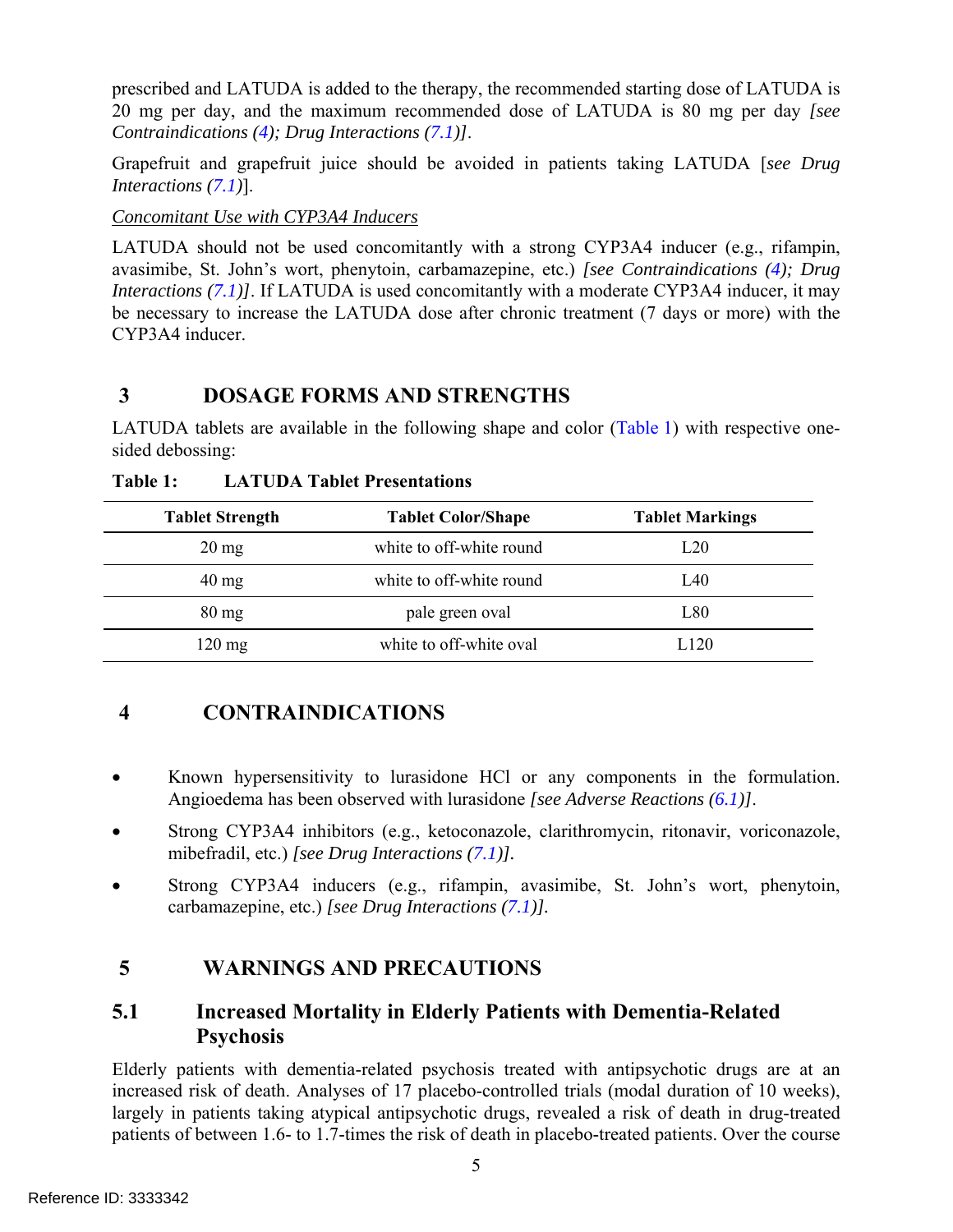of a typical 10-week controlled trial, the rate of death in drug-treated patients was about 4.5%, compared to a rate of about 2.6% in the placebo group. Although the causes of death were varied, most of the deaths appeared to be either cardiovascular (e.g., heart failure, sudden death) or infectious (e.g., pneumonia) in nature. Observational studies suggest that, similar to atypical antipsychotic drugs, treatment with conventional antipsychotic drugs may increase mortality. The extent to which the findings of increased mortality in observational studies may be attributed to the antipsychotic drug as opposed to some characteristic(s) of the patients is not clear. LATUDA is not approved for the treatment of patients with dementia-related psychosis *[see Boxed Warning]*.

#### **5.2 Suicidal Thoughts and Behaviors in Adolescents and Young Adults**

Patients with major depressive disorder (MDD), both adult and pediatric, may experience worsening of their depression and/or the emergence of suicidal ideation and behavior (suicidality) or unusual changes in behavior, whether or not they are taking antidepressant medications, and this risk may persist until significant remission occurs. Suicide is a known risk of depression and certain other psychiatric disorders, and these disorders themselves are the strongest predictors of suicide. There has been a long-standing concern, however, that antidepressants may have a role in inducing worsening of depression and the emergence of suicidality in certain patients during the early phases of treatment.

Pooled analyses of short-term placebo-controlled trials of antidepressant drugs (SSRIs and others) showed that these drugs increase the risk of suicidal thinking and behavior (suicidality) in children, adolescents, and young adults (ages 18-24) with major depressive disorder (MDD) and other psychiatric disorders. Short-term studies did not show an increase in the risk of suicidality with antidepressants compared to placebo in adults beyond age 24; there was a reduction with antidepressants compared to placebo in adults aged 65 and older.

The pooled analyses of placebo-controlled trials in children and adolescents with MDD, obsessive compulsive disorder (OCD), or other psychiatric disorders included a total of 24 shortterm trials of 9 antidepressant drugs in over 4400 patients. The pooled analyses of placebocontrolled trials in adults with MDD or other psychiatric disorders included a total of 295 shortterm trials (median duration of 2 months) of 11 antidepressant drugs in over 77,000 patients. There was considerable variation in risk of suicidality among drugs, but a tendency toward an increase in the younger patients for almost all drugs studied. There were differences in absolute risk of suicidality across the different indications, with the highest incidence in MDD. The risk of differences (drug vs. placebo), however, were relatively stable within age strata and across indications. These risk differences (drug-placebo difference in the number of cases of suicidality per 1000 patients treated) are provided in Table 2.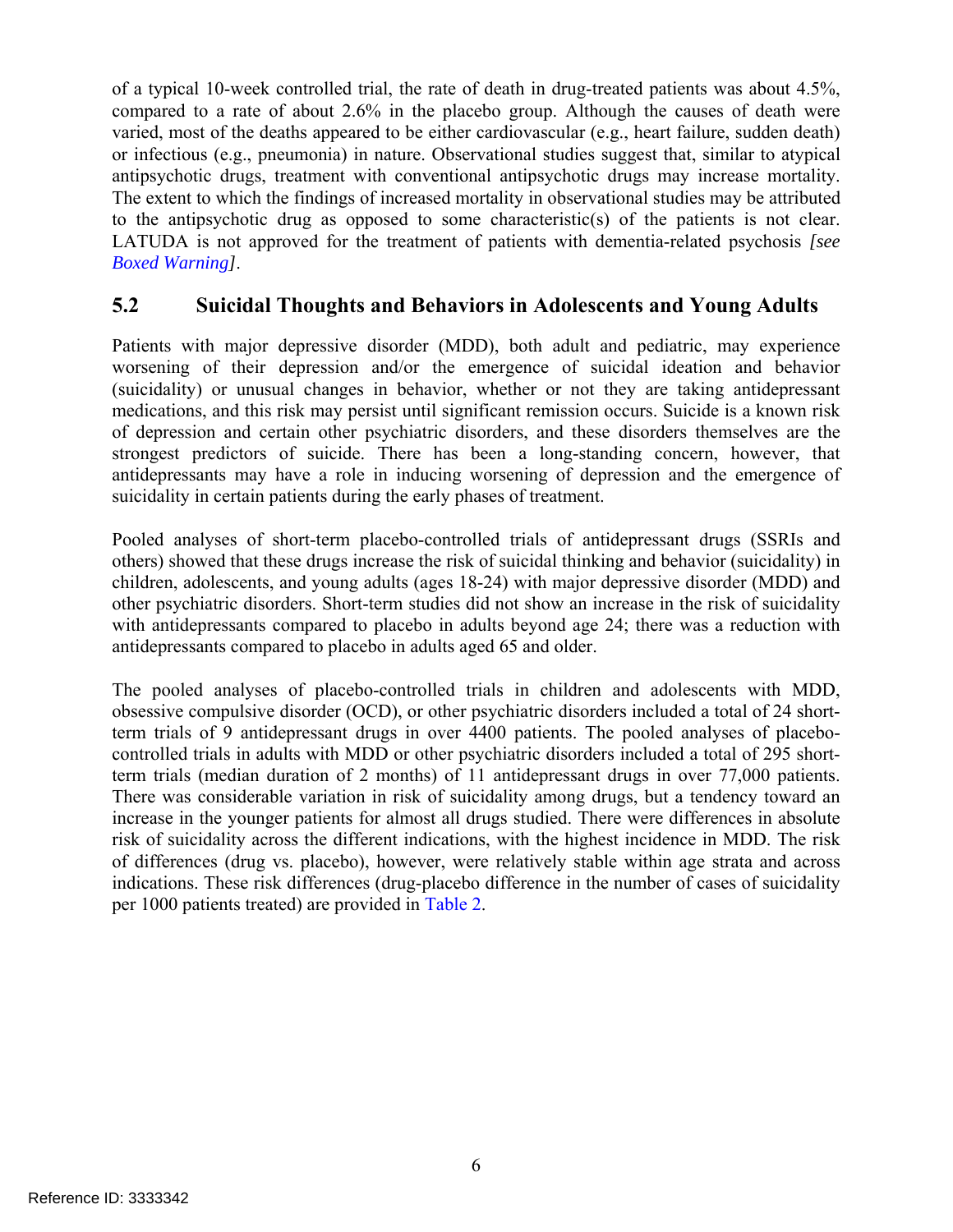| <b>Age Range</b> | Drug-Placebo Difference in Number of<br><b>Cases of Suicidality per 1000 Patients</b><br><b>Treated</b> |  |  |
|------------------|---------------------------------------------------------------------------------------------------------|--|--|
|                  | Increases Compared to Placebo                                                                           |  |  |
| < 18             | 14 additional cases                                                                                     |  |  |
| 18-24            | 5 additional cases                                                                                      |  |  |
|                  | Decreases Compared to Placebo                                                                           |  |  |
| $25 - 64$        | 1 fewer case                                                                                            |  |  |
| >65              | 6 fewer cases                                                                                           |  |  |

**Table 2** 

No suicides occurred in any of the pediatric trials. There were suicides in the adult trials, but the number was not sufficient to reach any conclusion about drug effect on suicide.

It is unknown whether the suicidality risk extends to longer-term use, i.e., beyond several months. However, there is substantial evidence from placebo-controlled maintenance trials in adults with depression that the use of antidepressants can delay the recurrence of depression.

#### **All patients being treated with antidepressants for any indication should be monitored appropriately and observed closely for clinical worsening, suicidality, and unusual changes in behavior, especially during the initial few months of a course of drug therapy, or at times of dose changes, either increases or decreases.**

The following symptoms, anxiety, agitation, panic attacks, insomnia, irritability, hostility, aggressiveness, impulsivity, akathisia (psychomotor restlessness), hypomania, and mania, have been reported in adult and pediatric patients being treated with antidepressants for major depressive disorder as well as for other indications, both psychiatric and nonpsychiatric. Although a causal link between the emergence of such symptoms and either the worsening of depression and/or the emergence of suicidal impulses has not been established, there is concern that such symptoms may represent precursors to emerging suicidality.

Consideration should be given to changing the therapeutic regimen, including possibly discontinuing the medication, in patients whose depression is persistently worse, or who are experiencing emergent suicidality or symptoms that might be precursors to worsening depression or suicidality, especially if these symptoms are severe, abrupt in onset, or were not part of the patient's presenting symptoms.

**Families and caregivers of patients being treated with antidepressants for major depressive disorder or other indications, both psychiatric and nonpsychiatric, should be alerted about the need to monitor patients for the emergence of agitation, irritability, unusual changes in behavior, and the other symptoms described above, as well as the emergence of suicidal thoughts and behaviors, and to report such symptoms immediately to health care providers. Such monitoring should include daily observation by families and caregivers. Prescriptions for LATUDA should be written for the smallest quantity of capsules consistent with good patient management, in order to reduce the risk of overdose.**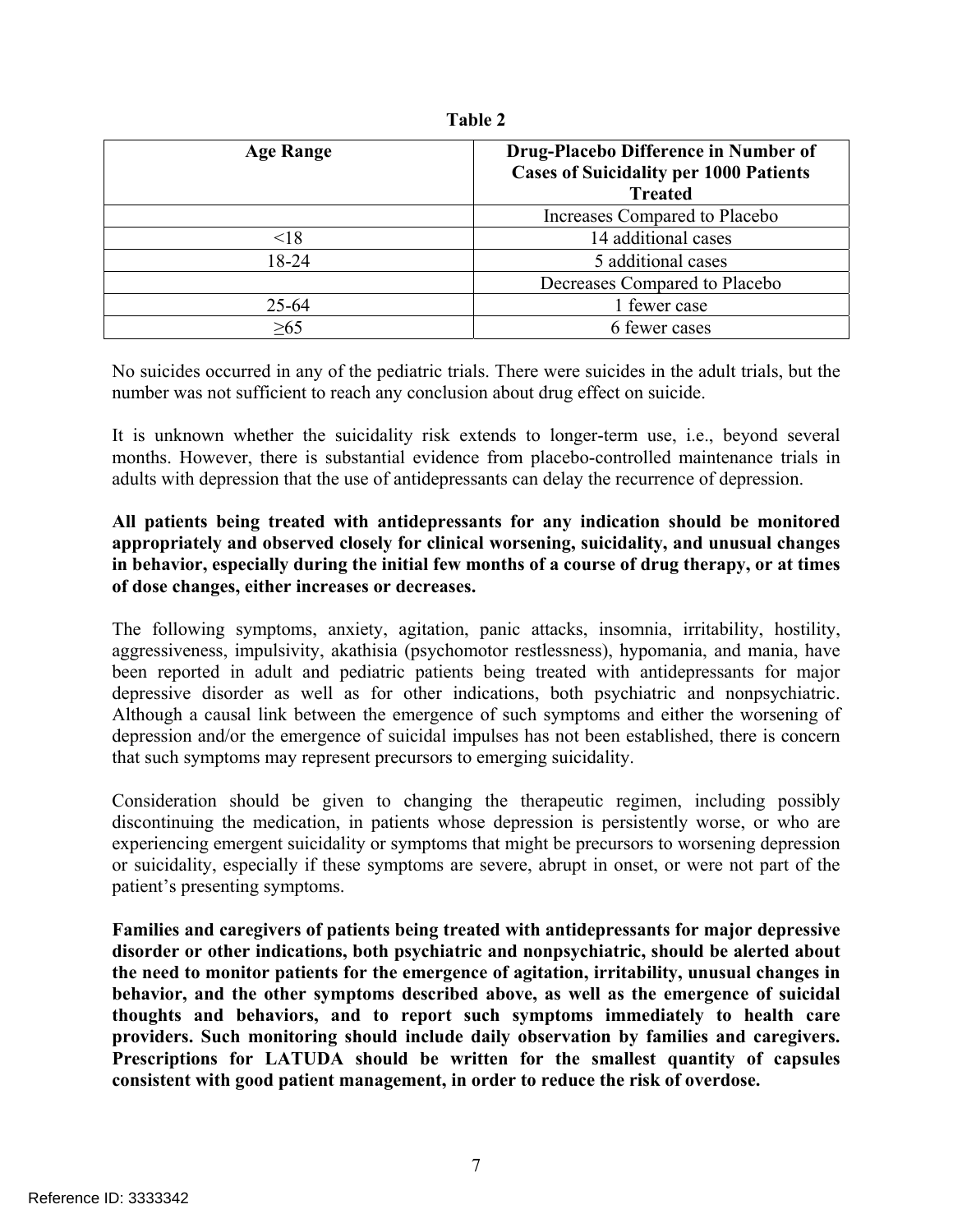# **5.3 Cerebrovascular Adverse Reactions, Including Stroke in Elderly Patients with Dementia-Related Psychosis**

In placebo-controlled trials with risperidone, aripiprazole, and olanzapine in elderly subjects with dementia, there was a higher incidence of cerebrovascular adverse reactions (cerebrovascular accidents and transient ischemic attacks), including fatalities, compared to placebo-treated subjects. LATUDA is not approved for the treatment of patients with dementia-related psychosis *[see also Boxed Warning and Warnings and Precautions (5.1)].* 

#### **5.4 Neuroleptic Malignant Syndrome**

A potentially fatal symptom complex sometimes referred to as Neuroleptic Malignant Syndrome (NMS) has been reported in association with administration of antipsychotic drugs, including LATUDA.

Clinical manifestations of NMS are hyperpyrexia, muscle rigidity, altered mental status, and evidence of autonomic instability (irregular pulse or blood pressure, tachycardia, diaphoresis, and cardiac dysrhythmia). Additional signs may include elevated creatinine phosphokinase, myoglobinuria (rhabdomyolysis), and acute renal failure.

The diagnostic evaluation of patients with this syndrome is complicated. It is important to exclude cases where the clinical presentation includes both serious medical illness (e.g., pneumonia, systemic infection) and untreated or inadequately treated extrapyramidal signs and symptoms (EPS). Other important considerations in the differential diagnosis include central anticholinergic toxicity, heat stroke, drug fever, and primary central nervous system pathology.

The management of NMS should include: 1) immediate discontinuation of antipsychotic drugs and other drugs not essential to concurrent therapy; 2) intensive symptomatic treatment and medical monitoring; and 3) treatment of any concomitant serious medical problems for which specific treatments are available. There is no general agreement about specific pharmacological treatment regimens for NMS.

If a patient requires antipsychotic drug treatment after recovery from NMS, the potential reintroduction of drug therapy should be carefully considered. If reintroduced, the patient should be carefully monitored, since recurrences of NMS have been reported.

# **5.5 Tardive Dyskinesia**

Tardive dyskinesia is a syndrome consisting of potentially irreversible, involuntary, dyskinetic movements that can develop in patients treated with antipsychotic drugs. Although the prevalence of the syndrome appears to be highest among the elderly, especially elderly women, it is impossible to rely upon prevalence estimates to predict, at the inception of antipsychotic treatment, which patients are likely to develop the syndrome. Whether antipsychotic drug products differ in their potential to cause tardive dyskinesia is unknown.

The risk of developing tardive dyskinesia and the likelihood that it will become irreversible are believed to increase as the duration of treatment and the total cumulative dose of antipsychotic drugs administered to the patient increase. However, the syndrome can develop, although much less commonly, after relatively brief treatment periods at low doses.

There is no known treatment for established cases of tardive dyskinesia, although the syndrome may remit, partially or completely, if antipsychotic treatment is withdrawn. Antipsychotic treatment, itself, however, may suppress (or partially suppress) the signs and symptoms of the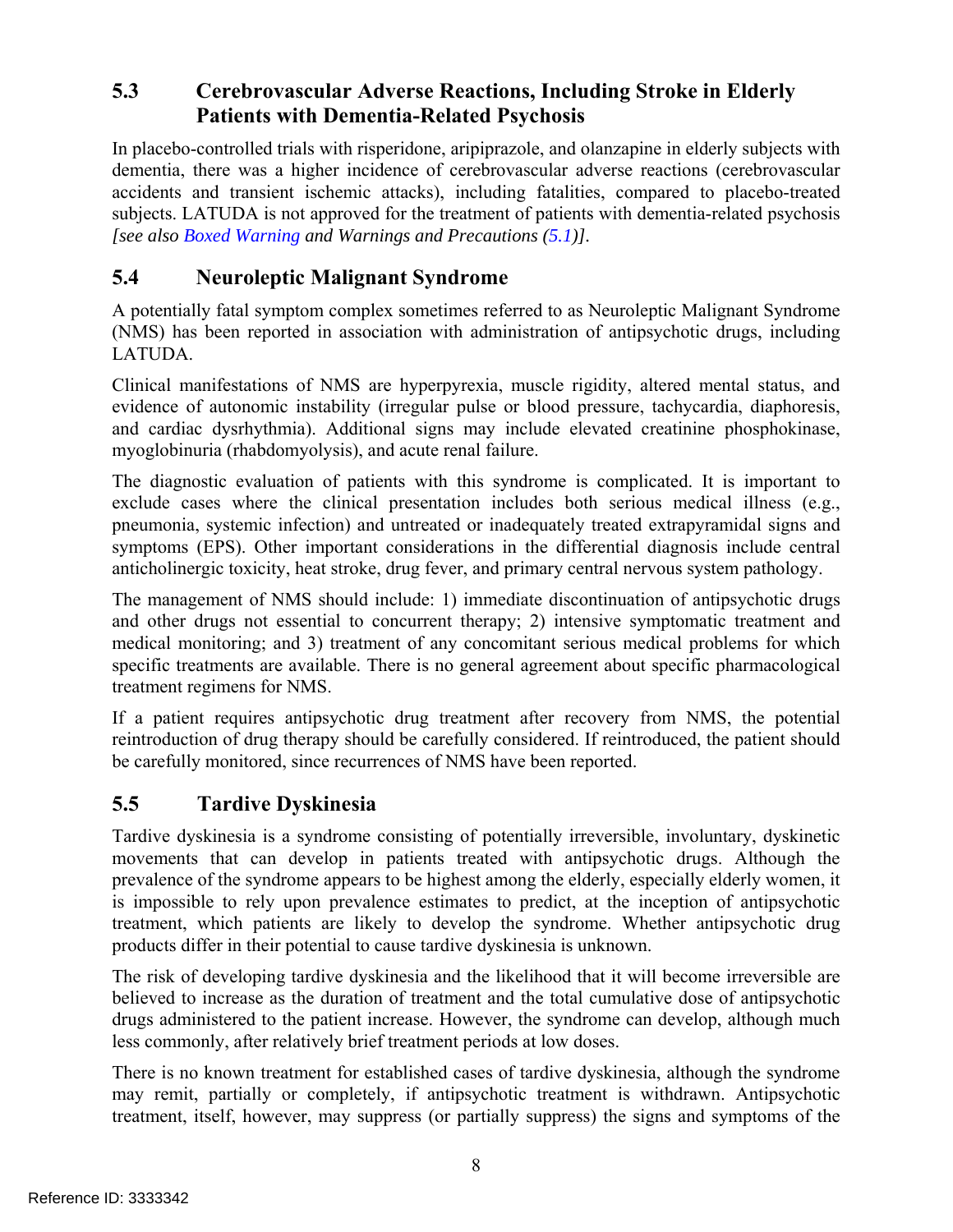syndrome and thereby may possibly mask the underlying process. The effect that symptomatic suppression has upon the long-term course of the syndrome is unknown.

Given these considerations, LATUDA should be prescribed in a manner that is most likely to minimize the occurrence of tardive dyskinesia. Chronic antipsychotic treatment should generally be reserved for patients who suffer from a chronic illness that (1) is known to respond to antipsychotic drugs, and (2) for whom alternative, equally effective, but potentially less harmful treatments are not available or appropriate. In patients who do require chronic treatment, the smallest dose and the shortest duration of treatment producing a satisfactory clinical response should be sought. The need for continued treatment should be reassessed periodically.

If signs and symptoms of tardive dyskinesia appear in a patient on LATUDA, drug discontinuation should be considered. However, some patients may require treatment with LATUDA despite the presence of the syndrome.

#### **5.6 Metabolic Changes**

Atypical antipsychotic drugs have been associated with metabolic changes that may increase cardiovascular/cerebrovascular risk. These metabolic changes include hyperglycemia, dyslipidemia, and body weight gain. While all of the drugs in the class have been shown to produce some metabolic changes, each drug has its own specific risk profile.

#### *Hyperglycemia and Diabetes Mellitus*

Hyperglycemia, in some cases extreme and associated with ketoacidosis or hyperosmolar coma or death, has been reported in patients treated with atypical antipsychotics. Assessment of the relationship between atypical antipsychotic use and glucose abnormalities is complicated by the possibility of an increased background risk of diabetes mellitus in patients with schizophrenia and the increasing incidence of diabetes mellitus in the general population. Given these confounders, the relationship between atypical antipsychotic use and hyperglycemia-related adverse events is not completely understood. However, epidemiological studies suggest an increased risk of treatment-emergent hyperglycemia-related adverse events in patients treated with the atypical antipsychotics. Because LATUDA was not marketed at the time these studies were performed, it is not known if LATUDA is associated with this increased risk.

Patients with an established diagnosis of diabetes mellitus who are started on atypical antipsychotics should be monitored regularly for worsening of glucose control. Patients with risk factors for diabetes mellitus (e.g., obesity, family history of diabetes) who are starting treatment with atypical antipsychotics should undergo fasting blood glucose testing at the beginning of treatment and periodically during treatment. Any patient treated with atypical antipsychotics should be monitored for symptoms of hyperglycemia including polydipsia, polyuria, polyphagia, and weakness. Patients who develop symptoms of hyperglycemia during treatment with atypical antipsychotics should undergo fasting blood glucose testing. In some cases, hyperglycemia has resolved when the atypical antipsychotic was discontinued; however, some patients required continuation of anti-diabetic treatment despite discontinuation of the suspect drug.

#### *Schizophrenia*

Pooled data from short-term, placebo-controlled schizophrenia studies are presented in Table 3.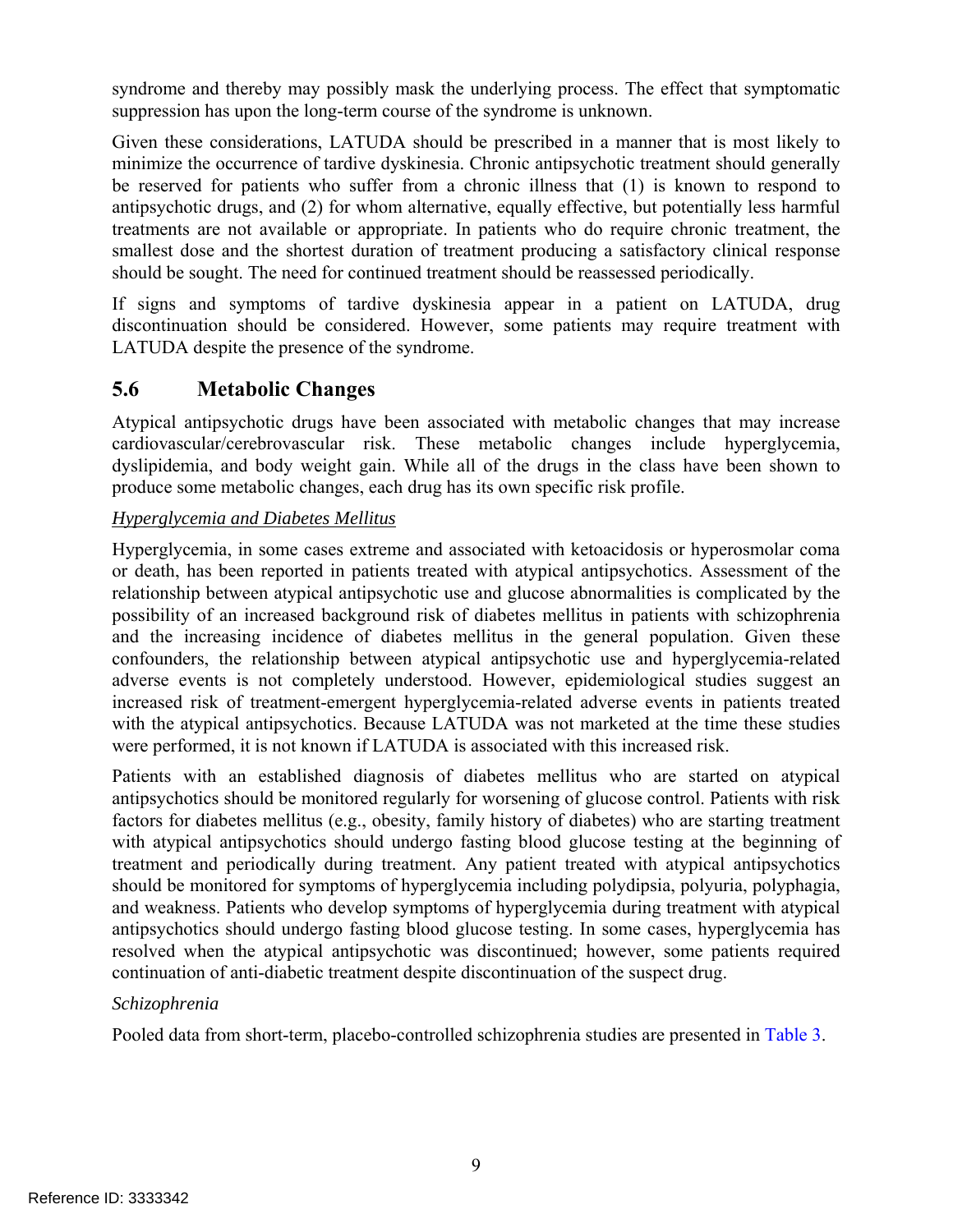|                            | <b>LATUDA</b>  |             |                                          |                                                        |              |            |
|----------------------------|----------------|-------------|------------------------------------------|--------------------------------------------------------|--------------|------------|
|                            | <b>Placebo</b> | $20$ mg/day | $40 \text{ mg/day}$                      | 80 mg/day                                              | $120$ mg/day | 160 mg/day |
|                            |                |             | <b>Mean Change from Baseline (mg/dL)</b> |                                                        |              |            |
|                            | $n = 680$      | $n=71$      | $n = 478$                                | $n = 508$                                              | $n = 283$    | $n=113$    |
| Serum Glucose              | $-0.0$         | $-0.6$      | $+2.6$                                   | $-0.4$                                                 | $+2.5$       | $+2.5$     |
|                            |                |             |                                          | Proportion of Patients with Shifts to $\geq 126$ mg/dL |              |            |
| Serum Glucose              | $8.3\%$        | $11.7\%$    | 12.7%                                    | $6.8\%$                                                | $10.0\%$     | 5.6%       |
| $(\geq 126 \text{ mg/dL})$ | (52/628)       | (7/60)      | 57/449                                   | (32/472)                                               | (26/260)     | (6/108)    |

#### **Table 3: Change in Fasting Glucose in Schizophrenia Studies**

In the uncontrolled, longer-term schizophrenia studies (primarily open-label extension studies), LATUDA was associated with a mean change in glucose of  $+1.8$  mg/dL at week 24 (n=355),  $+0.8$  mg/dL at week 36 (n=299) and  $+2.3$  mg/dL at week 52 (n=307).

#### *Bipolar Depression*

#### *Monotherapy*

Data from the short-term, flexible-dose, placebo-controlled monotherapy bipolar depression study are presented in Table 4.

|                                             |                                                        | <b>LATUDA</b>      |                  |  |  |
|---------------------------------------------|--------------------------------------------------------|--------------------|------------------|--|--|
|                                             | <b>Placebo</b>                                         | $20$ to 60 mg/day  | 80 to 120 mg/day |  |  |
|                                             | <b>Mean Change from Baseline (mg/dL)</b>               |                    |                  |  |  |
|                                             | $n=148$                                                | $n=140$            | $n=143$          |  |  |
| Serum Glucose                               | $+1.8$                                                 | $-0.8$             | $+1.8$           |  |  |
|                                             | Proportion of Patients with Shifts to $\geq 126$ mg/dL |                    |                  |  |  |
| Serum Glucose<br>$(\geq 126 \text{ mg/dL})$ | 4.3%<br>(6/141)                                        | $2.2\%$<br>(3/138) | 6.4%<br>(9/141)  |  |  |

#### **Table 4: Change in Fasting Glucose in the Monotherapy Bipolar Depression Study**

Patients were randomized to flexibly dosed LATUDA 20 to 60 mg/day, LATUDA 80 to 120 mg/day or placebo

 mean change in glucose of +1.2 mg/dL at week 24 (n=129). In the uncontrolled, open-label, longer-term bipolar depression study, patients who received LATUDA as monotherapy in the short-term study and continued in the longer-term study, had a

*Adjunctive Therapy with Lithium or Valproate* 

Data from the short-term, flexible-dosed, placebo-controlled adjunctive therapy bipolar depression studies are presented in Table 5.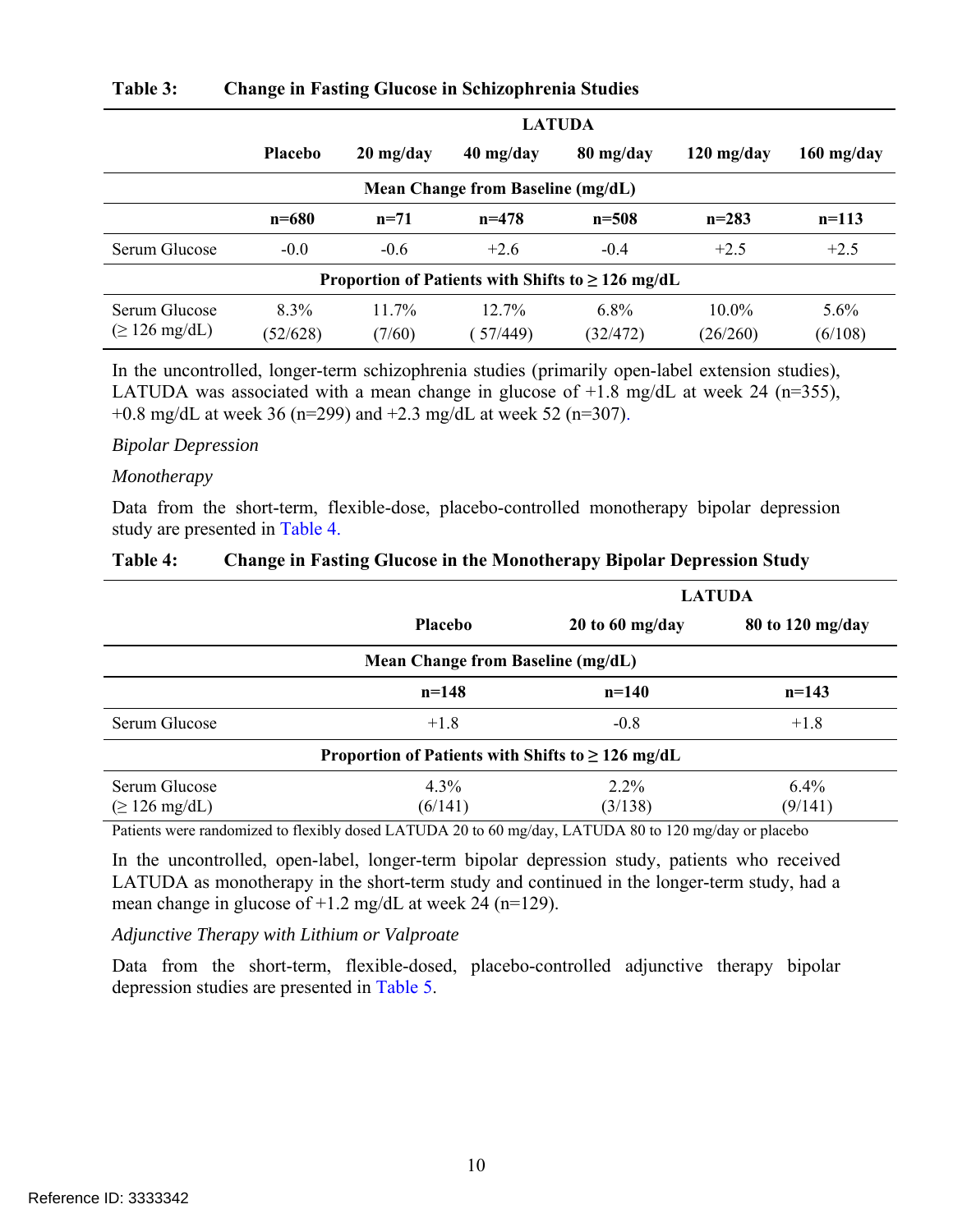#### **Table 5: Change in Fasting Glucose in the Adjunctive Therapy Bipolar Depression Studies**

|                                             | <b>Placebo</b>                                         | <b>LATUDA</b><br>$20$ to $120$ mg/day |
|---------------------------------------------|--------------------------------------------------------|---------------------------------------|
|                                             | <b>Mean Change from Baseline (mg/dL)</b>               |                                       |
|                                             | $n=302$                                                | $n=319$                               |
| Serum Glucose                               | $-0.9$                                                 | $+1.2$                                |
|                                             | Proportion of Patients with Shifts to $\geq$ 126 mg/dL |                                       |
| Serum Glucose<br>$(\geq 126 \text{ mg/dL})$ | $1.0\%$<br>(3/290)                                     | $1.3\%$<br>(4/316)                    |

 Patients were randomized to flexibly dosed LATUDA 20 to 120 mg/day or placebo as adjunctive therapy with lithium or valproate.

In the uncontrolled, open-label, longer-term bipolar depression study, patients who received LATUDA as adjunctive therapy with either lithium or valproate in the short-term study and continued in the longer-term study, had a mean change in glucose of +1.7 mg/dL at week 24  $(n=88)$ .

#### *Dyslipidemia*

Undesirable alterations in lipids have been observed in patients treated with atypical antipsychotics.

#### *Schizophrenia*

Pooled data from short-term, placebo-controlled schizophrenia studies are presented in Table 6.

|                                                        | <b>LATUDA</b>        |                 |                                           |                     |                      |                    |
|--------------------------------------------------------|----------------------|-----------------|-------------------------------------------|---------------------|----------------------|--------------------|
|                                                        | <b>Placebo</b>       | $20$ mg/day     | $40$ mg/day                               | 80 mg/day           | $120$ mg/day         | $160$ mg/day       |
|                                                        |                      |                 | Mean Change from Baseline (mg/dL)         |                     |                      |                    |
|                                                        | $n = 660$            | $n=71$          | $n = 466$                                 | $n=499$             | $n=268$              | $n=115$            |
| <b>Total Cholesterol</b>                               | $-5.8$               | $-12.3$         | $-5.7$                                    | $-6.2$              | $-3.8$               | $-6.9$             |
| Triglycerides                                          | $-13.4$              | $-29.1$         | $-5.1$                                    | $-13.0$             | $-3.1$               | $-10.6$            |
|                                                        |                      |                 | <b>Proportion of Patients with Shifts</b> |                     |                      |                    |
| <b>Total Cholesterol</b><br>$(\geq 240 \text{ mg/dL})$ | $5.3\%$<br>(30/571)  | 13.8%<br>(8/58) | $6.2\%$<br>(25/402)                       | 5.3%<br>(23/434)    | 3.8%<br>(9/238)      | $4.0\%$<br>(4/101) |
| Triglycerides<br>$(\geq 200 \text{ mg/dL})$            | $10.1\%$<br>(53/526) | 14.3%<br>(7/49) | 10.8%<br>(41/379)                         | $6.3\%$<br>(25/400) | $10.5\%$<br>(22/209) | $7.0\%$<br>(7/100) |

#### **Table 6: Change in Fasting Lipids in Schizophrenia Studies**

In the uncontrolled, longer-term schizophrenia studies (primarily open-label extension studies), LATUDA was associated with a mean change in total cholesterol and triglycerides of -3.8 (n=356) and -15.1 (n=357) mg/dL at week 24, -3.1 (n=303) and -4.8 (n=303) mg/dL at week 36 and  $-2.5$  (n=307) and  $-6.9$  (n=307) mg/dL at week 52, respectively.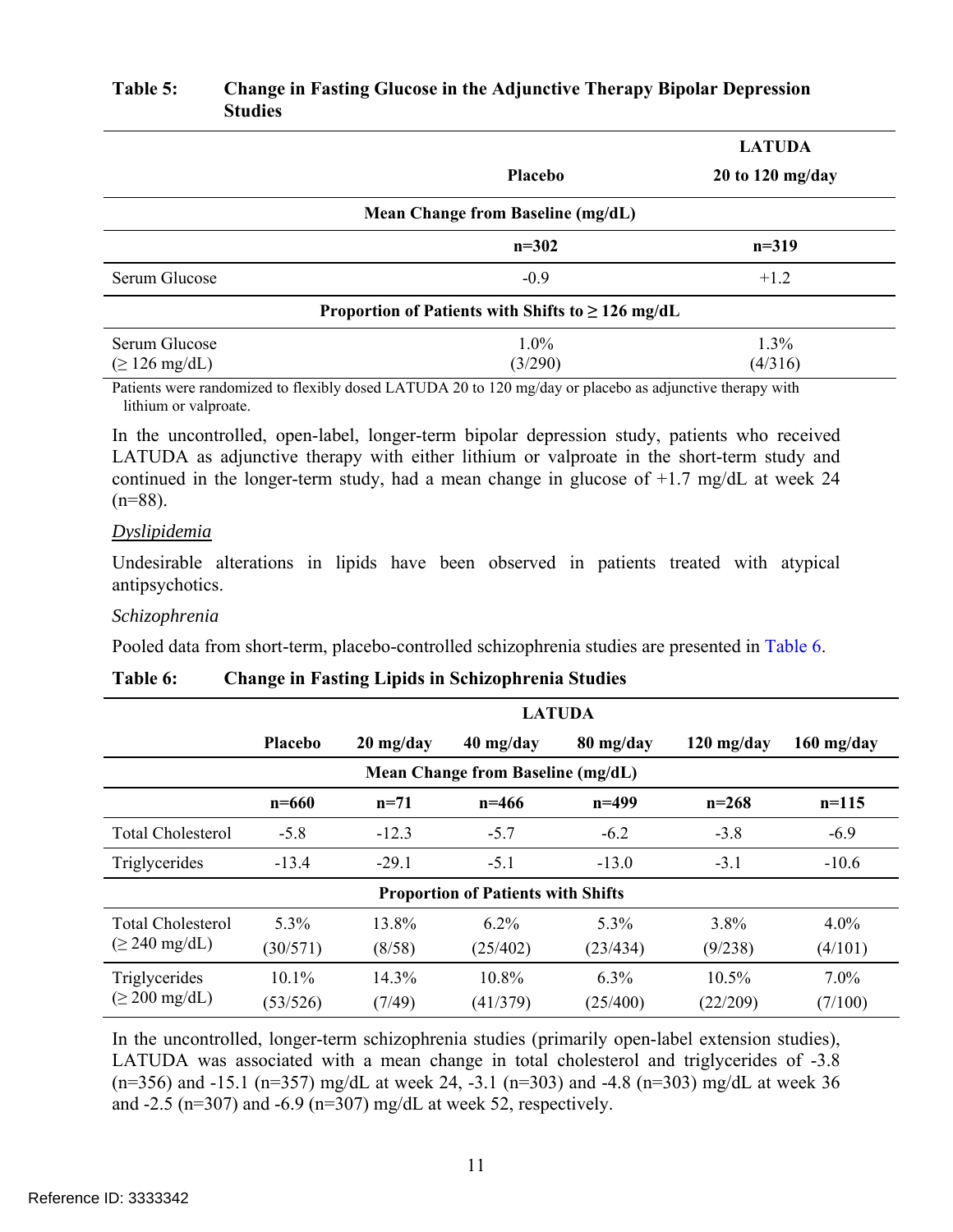#### *Bipolar Depression*

#### *Monotherapy*

Data from the short-term, flexible-dosed, placebo-controlled, monotherapy bipolar depression study are presented in Table 7.

|                                                 |                 | <b>LATUDA</b>                             |                     |
|-------------------------------------------------|-----------------|-------------------------------------------|---------------------|
|                                                 | <b>Placebo</b>  | $20$ to $60$ mg/day                       | 80 to 120 mg/day    |
|                                                 |                 | Mean Change from Baseline (mg/dL)         |                     |
|                                                 | $n=147$         | $n=140$                                   | $n=144$             |
| Total cholesterol                               | $-3.2$          | $+1.2$                                    | $-4.6$              |
| Triglycerides                                   | $+6.0$          | $+5.6$                                    | $+0.4$              |
|                                                 |                 | <b>Proportion of Patients with Shifts</b> |                     |
| Total cholesterol<br>$(\geq 240 \text{ mg/dL})$ | 4.2%<br>(5/118) | 4.4%<br>(5/113)                           | 4.4%<br>(5/114)     |
| Triglycerides<br>$(\geq 200 \text{ mg/dL})$     | 4.8%<br>(6/126) | $10.1\%$<br>(12/119)                      | $9.8\%$<br>(12/122) |

#### **Table 7: Change in Fasting Lipids in the Monotherapy Bipolar Depression Study**

Patients were randomized to flexibly dosed LATUDA 20 to 60 mg/day, LATUDA 80 to 120 mg/day or placebo

In the uncontrolled, open-label, longer-term bipolar depression study, patients who received LATUDA as monotherapy in the short-term and continued in the longer-term study had a mean change in total cholesterol and triglycerides of -0.5 (n=130) and -1.0 (n=130) mg/dL at week 24, respectively.

#### *Adjunctive Therapy with Lithium or Valproate*

Data from the short-term, flexible-dosed, placebo-controlled, adjunctive therapy bipolar depression studies are presented in Table 8.

#### **Table 8: Change in Fasting Lipids in the Adjunctive Therapy Bipolar Depression Studies**

|                                                 |                                           | <b>LATUDA</b>        |
|-------------------------------------------------|-------------------------------------------|----------------------|
| <b>Placebo</b>                                  |                                           | $20$ to $120$ mg/day |
|                                                 | <b>Mean Change from Baseline (mg/dL)</b>  |                      |
|                                                 | $n = 303$                                 | $n = 321$            |
| Total cholesterol                               | $-2.9$                                    | $-3.1$               |
| Triglycerides                                   | $-4.6$                                    | $+4.6$               |
|                                                 | <b>Proportion of Patients with Shifts</b> |                      |
| Total cholesterol<br>$(\geq 240 \text{ mg/dL})$ | $5.7\%$<br>(15/263)                       | $5.4\%$<br>(15/276)  |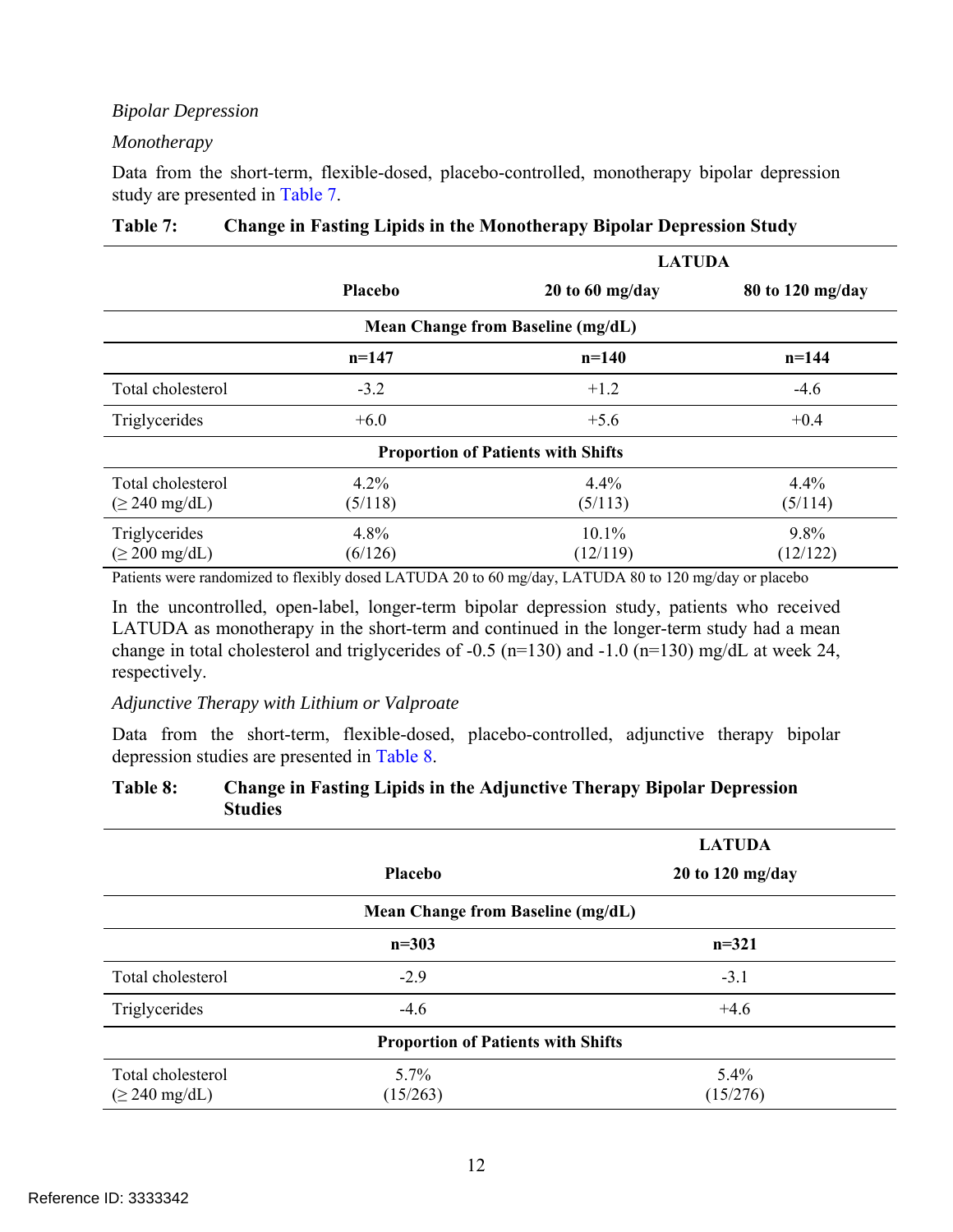|                                             |                                          | <b>LATUDA</b>        |
|---------------------------------------------|------------------------------------------|----------------------|
|                                             | <b>Placebo</b>                           | $20$ to $120$ mg/day |
|                                             | <b>Mean Change from Baseline (mg/dL)</b> |                      |
| Triglycerides<br>$(\geq 200 \text{ mg/dL})$ | $8.6\%$<br>(21/243)                      | 10.8%<br>(28/260)    |

 Patients were randomized to flexibly dosed LATUDA 20 to 120 mg/day or placebo as adjunctive therapy with lithium or valproate.

 $-0.9$  (n=88) and 5.3 (n=88) mg/dL at week 24, respectively. In the uncontrolled, open-label, longer-term bipolar depression study, patients who received LATUDA, as adjunctive therapy with either lithium or valproate in the short-term study and continued in the longer-term study, had a mean change in total cholesterol and triglycerides of

#### *Weight Gain*

Weight gain has been observed with atypical antipsychotic use. Clinical monitoring of weight is recommended.

#### *Schizophrenia*

Pooled data from short-term, placebo-controlled schizophrenia studies are presented in Table 9. The mean weight gain was 0.43 kg for LATUDA-treated patients compared to -0.02 kg for placebo-treated patients. Change in weight from baseline for olanzapine was +4.15 kg and for quetiapine extended-release was +2.09 kg in Studies 3 and 5 *[see Clinical Studies (14.1)]*, respectively. The proportion of patients with  $a \ge 7\%$  increase in body weight (at Endpoint) was 4.8% for LATUDA-treated patients versus 3.3% for placebo-treated patients.

| <b>LATUDA</b> |                      |                                 |                          |                        |                           |                           |
|---------------|----------------------|---------------------------------|--------------------------|------------------------|---------------------------|---------------------------|
|               | Placebo<br>$(n=696)$ | $20 \text{ mg/day}$<br>$(n=71)$ | $40$ mg/day<br>$(n=484)$ | 80 mg/day<br>$(n=526)$ | $120$ mg/day<br>$(n=291)$ | $160$ mg/day<br>$(n=114)$ |
| All Patients  | $-0.02$              | $-0.15$                         | $+0.22$                  | $+0.54$                | $+0.68$                   | $+0.60$                   |

**Table 9: Mean Change in Weight (kg) from Baseline in Schizophrenia Studies** 

In the uncontrolled, longer-term schizophrenia studies (primarily open-label extension studies), LATUDA was associated with a mean change in weight of -0.69 kg at week 24 (n=755), -0.59 kg at week 36 (n=443) and -0.73 kg at week 52 (n=377).

#### *Bipolar Depression*

#### *Monotherapy*

Data from the short-term, flexible-dosed, placebo-controlled monotherapy bipolar depression study are presented in Table 10. The mean weight gain was 0.29 kg for LATUDA-treated patients compared to -0.04 kg for placebo-treated patients. The proportion of patients with a  $\geq$ 7% increase in body weight (at Endpoint) was 2.4% for LATUDA-treated patients versus 0.7% for placebo-treated patients.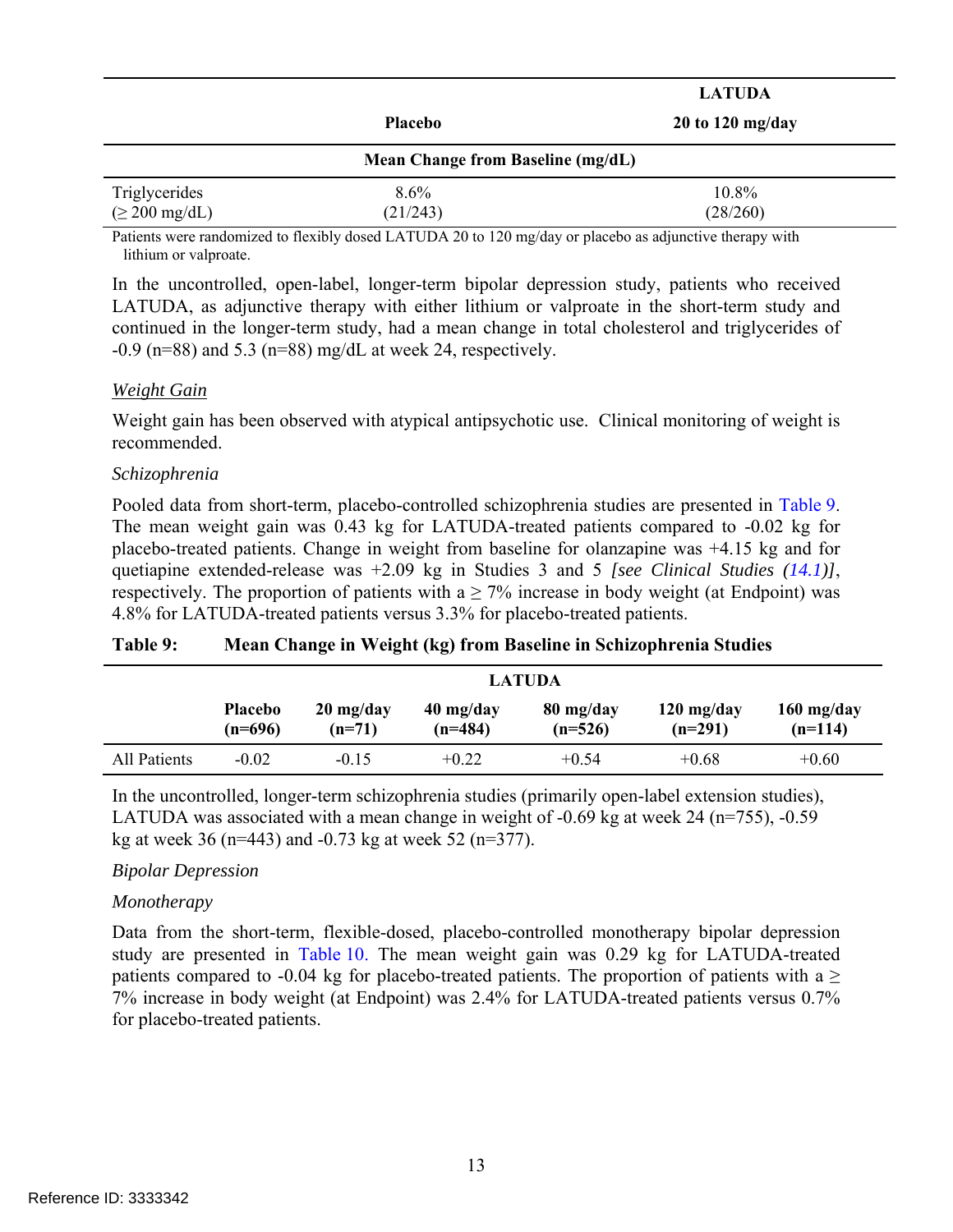#### **Table 10: Mean Change in Weight (kg) from Baseline in the Monotherapy Bipolar Depression Study**

|              |                             | <b>LATUDA</b>                  |                                 |
|--------------|-----------------------------|--------------------------------|---------------------------------|
|              | <b>Placebo</b><br>$(n=151)$ | $20$ to 60 mg/day<br>$(n=143)$ | $80$ to 120 mg/day<br>$(n=147)$ |
| All Patients | $0.0\,$                     | $+0.56$                        | $+0.02$                         |

Patients were randomized to flexibly dosed LATUDA 20 to 60 mg/day, LATUDA 80 to 120 mg/day or placebo

change in weight of  $-0.02$  kg at week 24 (n=130). In the uncontrolled, open-label, longer-term bipolar depression study, patients who received LATUDA as monotherapy in the short-term and continued in the longer-term study had a mean

#### *Adjunctive Therapy with Lithium or Valproate*

Data from the short-term, flexible-dosed, placebo-controlled adjunctive therapy bipolar depression studies are presented in Table 11. The mean weight gain was 0.11 kg for LATUDAtreated patients compared to 0.16 kg for placebo-treated patients. The proportion of patients with  $a \ge 7\%$  increase in body weight (at Endpoint) was 3.1% for LATUDA-treated patients versus 0.3% for placebo-treated patients.

#### **Table 11: Mean Change in Weight (kg) from Baseline in the Adjunctive Therapy Bipolar Depression Studies**

|              |                             | <b>LATUDA</b>                     |
|--------------|-----------------------------|-----------------------------------|
|              | <b>Placebo</b><br>$(n=334)$ | $20$ to $120$ mg/day<br>$(n=327)$ |
| All Patients | $+0.16$                     | $+0.11$                           |

 Patients were randomized to flexibly dosed LATUDA 20 to 120 mg/day or placebo as adjunctive therapy with lithium or valproate.

In the uncontrolled, open-label, longer-term bipolar depression study, patients who were treated with LATUDA, as adjunctive therapy with either lithium or valproate in the short-term and continued in the longer-term study, had a mean change in weight of  $+1.28$  kg at week 24 (n=86).

#### **5.7 Hyperprolactinemia**

As with other drugs that antagonize dopamine  $D_2$  receptors, LATUDA elevates prolactin levels.

Hyperprolactinemia may suppress hypothalamic GnRH, resulting in reduced pituitary gonadotrophin secretion. This, in turn, may inhibit reproductive function by impairing gonadal steroidogenesis in both female and male patients. Galactorrhea, amenorrhea, gynecomastia, and impotence have been reported with prolactin-elevating compounds. Long-standing hyperprolactinemia, when associated with hypogonadism, may lead to decreased bone density in both female and male patients *[see Adverse Reactions (6)]*.

 LATUDA carcinogenicity study conducted in rats and mice *[see Nonclinical Toxicology (13)].* Tissue culture experiments indicate that approximately one-third of human breast cancers are prolactin-dependent *in vitro*, a factor of potential importance if the prescription of these drugs is considered in a patient with previously detected breast cancer. As is common with compounds which increase prolactin release, an increase in mammary gland neoplasia was observed in a Neither clinical studies nor epidemiologic studies conducted to date have shown an association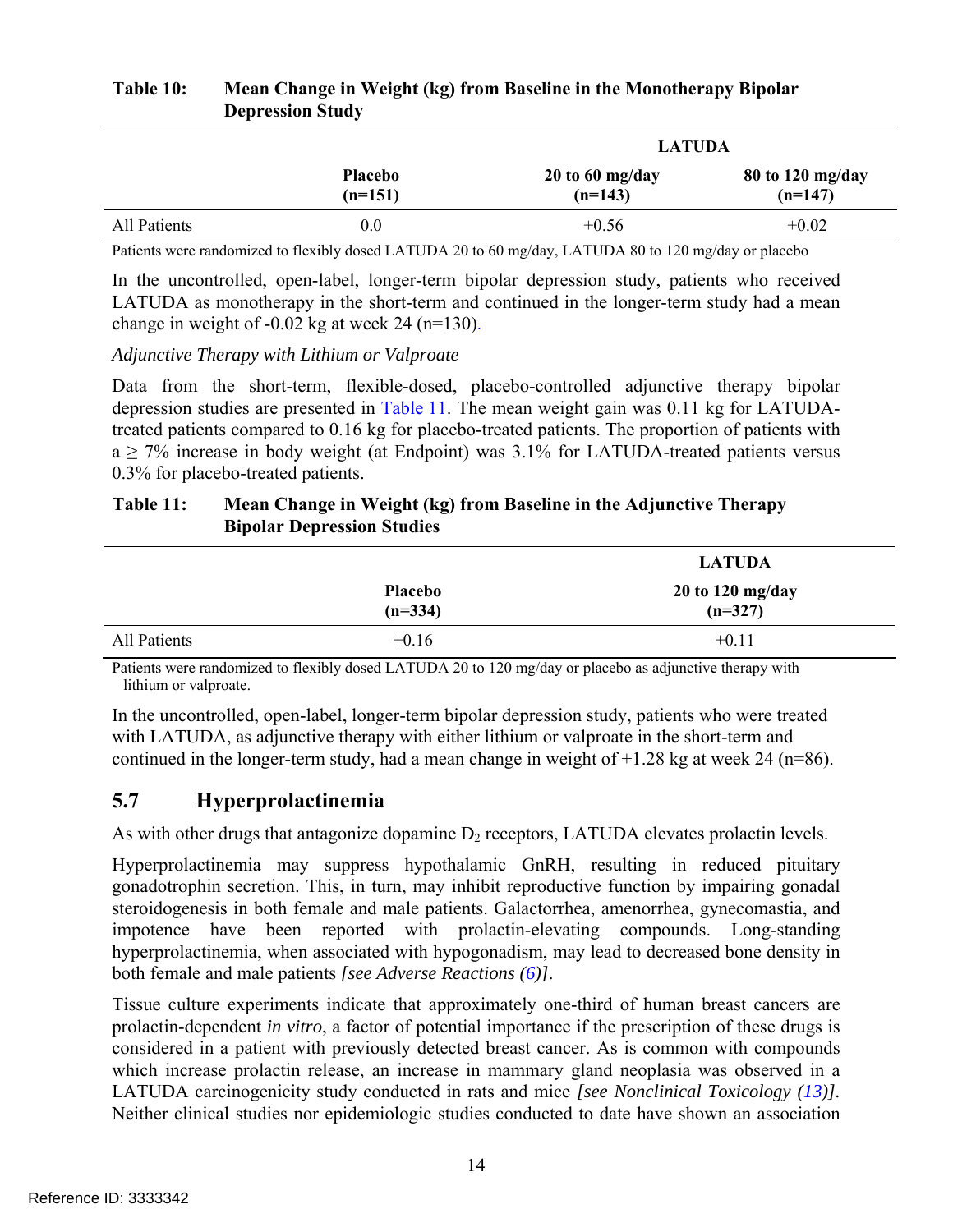between chronic administration of this class of drugs and tumorigenesis in humans, but the available evidence is too limited to be conclusive.

#### *Schizophrenia*

In short-term, placebo-controlled schizophrenia studies, the median change from baseline to endpoint in prolactin levels for LATUDA-treated patients was +0.4 ng/mL and was -1.9 ng/mL in the placebo-treated patients. The median change from baseline to endpoint for males was  $+0.5$ ng/mL and for females was -0.2 ng/mL. Median changes for prolactin by dose are shown in Table 12.

|                     | <b>LATUDA</b>  |           |           |           |            |              |
|---------------------|----------------|-----------|-----------|-----------|------------|--------------|
|                     | <b>Placebo</b> | 20 mg/day | 40 mg/day | 80 mg/day | 120 mg/day | $160$ mg/day |
| <b>All Patients</b> | $-1.9$         | $-1.1$    | $-1.4$    | $-0.2$    | $+3.3$     | $+3.3$       |
|                     | $(n=672)$      | $(n=70)$  | $(n=476)$ | $(n=495)$ | $(n=284)$  | $(n=115)$    |
| Females             | $-5.1$         | $-0.7$    | $-4.0$    | $-0.2$    | $+6.7$     | $+7.1$       |
|                     | $(n=200)$      | $(n=19)$  | $(n=149)$ | $(n=150)$ | $(n=70)$   | $(n=36)$     |
| Males               | $-1.3$         | $-1.2$    | $-0.7$    | $-0.2$    | $+3.1$     | $+2.4$       |
|                     | $(n=472)$      | $(n=51)$  | $(n=327)$ | $(n=345)$ | $(n=214)$  | $(n=79)$     |

#### **Table 12: Median Change in Prolactin (ng/mL) from Baseline in Schizophrenia Studies**

The proportion of patients with prolactin elevations  $\geq 5 \times$  upper limit of normal (ULN) was 2.8% for LATUDA-treated patients versus 1.0% for placebo-treated patients. The proportion of female patients with prolactin elevations  $\geq$  5x ULN was 5.7% for LATUDA-treated patients versus 2.0% for placebo-treated female patients. The proportion of male patients with prolactin elevations  $\geq$  5x ULN was 1.6% versus 0.6% for placebo-treated male patients.

In the uncontrolled longer-term schizophrenia studies (primarily open-label extension studies), LATUDA was associated with a median change in prolactin of -0.9 ng/mL at week 24 (n=357), -5.3ng/mL at week 36 (n=190) and -2.2 ng/mL at week 52 (n=307).

#### *Bipolar Depression*

#### *Monotherapy*

The median change from baseline to endpoint in prolactin levels, in the short-term, flexibledosed, placebo-controlled monotherapy bipolar depression study, was  $+1.7$  ng/mL and  $+3.5$ ng/mL with LATUDA 20 to 60 mg/day and 80 to 120 mg/day, respectively compared to  $+0.3$ ng/mL with placebo-treated patients. The median change from baseline to endpoint for males was  $+1.5$  ng/mL and for females was  $+3.1$  ng/mL. Median changes for prolactin by dose range are shown in Table 13.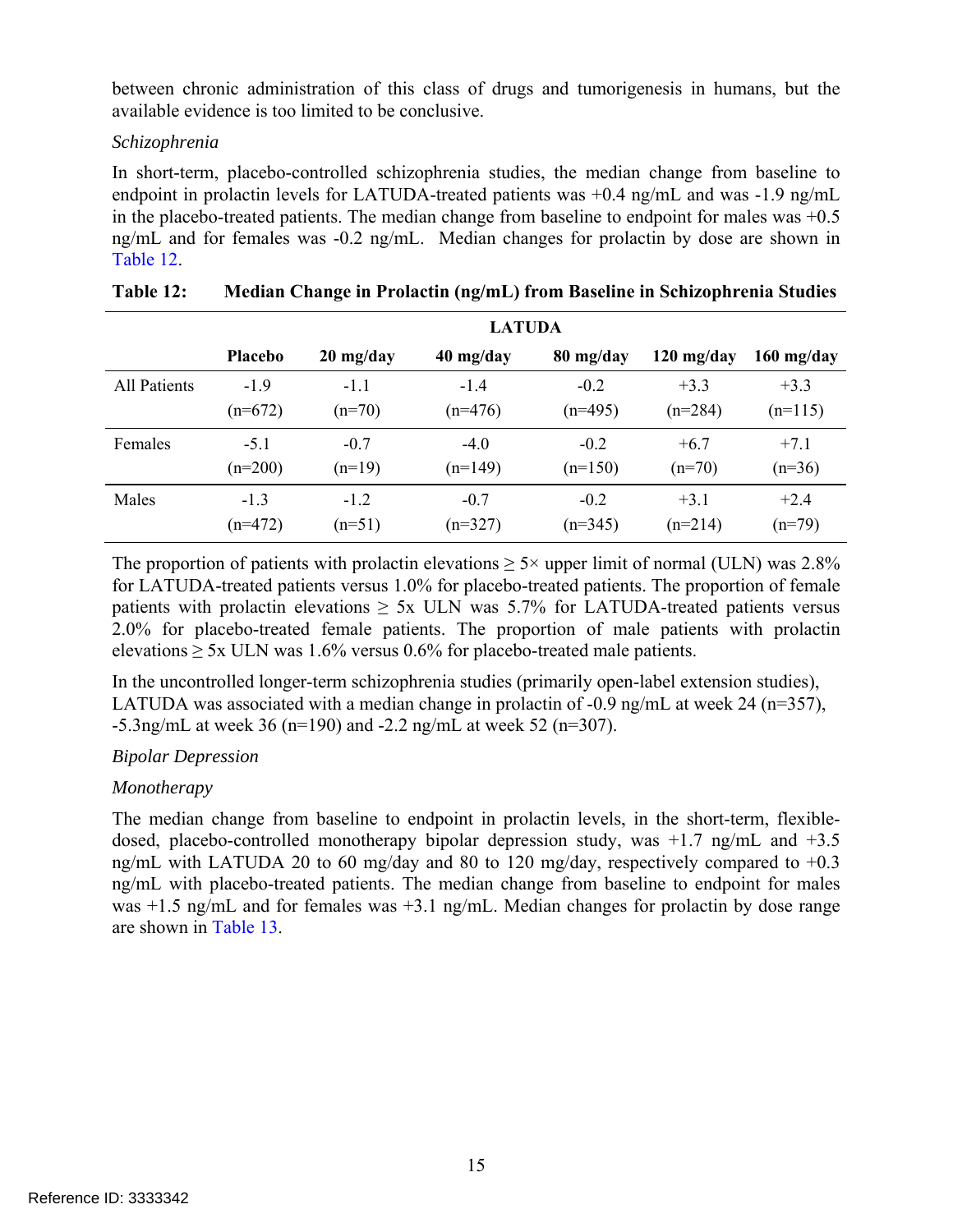|              |                | <b>LATUDA</b>       |                  |
|--------------|----------------|---------------------|------------------|
|              | <b>Placebo</b> | $20$ to $60$ mg/day | 80 to 120 mg/day |
| All Patients | $+0.3$         | $+1.7$              | $+3.5$           |
|              | $(n=147)$      | $(n=140)$           | $(n=144)$        |
| Females      | 0.0            | $+1.8$              | $+5.3$           |
|              | $(n=82)$       | $(n=78)$            | $(n=88)$         |
| Males        | 0.4            | $+1.2$              | $+1.9$           |
|              | $(n=65)$       | $(n=62)$            | $(n=56)$         |

#### **Table 13: Median Change in Prolactin (ng/mL) from Baseline in the Monotherapy Bipolar Depression Study**

Patients were randomized to flexibly dosed LATUDA 20 to 60 mg/day, LATUDA 80 to 120 mg/day or placebo

 for placebo-treated female patients. The proportion of male patients with prolactin elevations The proportion of patients with prolactin elevations  $> 5x$  upper limit of normal (ULN) was 0.4% for LATUDA-treated patients versus 0.0% for placebo-treated patients. The proportion of female patients with prolactin elevations  $\geq$  5x ULN was 0.6% for LATUDA-treated patients versus 0%  $\geq$  5x ULN was 0% versus 0% for placebo-treated male patients.

 prolactin of -1.15 ng/mL at week 24 (n=130). In the uncontrolled, open-label, longer-term bipolar depression study, patients who were treated with LATUDA in the short-term and continued in the longer-term study, had a median change in

#### *Adjunctive Therapy with Lithium or Valproate*

change from baseline to endpoint for males was  $+2.4$  ng/mL and for females was  $+3.2$  ng/mL.<br>Median changes for prolactin across the dose range are shown in Table 14. The median change from baseline to endpoint in prolactin levels, in the short-term, flexibledosed, placebo-controlled adjunctive therapy bipolar depression studies was +2.8 ng/mL with LATUDA 20 to 120 mg/day compared to 0.0 ng/mL with placebo-treated patients. The median

|              |                     | <b>LATUDA</b>        |
|--------------|---------------------|----------------------|
|              | <b>Placebo</b>      | $20$ to $120$ mg/day |
| All Patients | 0.0<br>$(n=301)$    | $+2.8$<br>$(n=321)$  |
| Females      | $+0.4$<br>$(n=156)$ | $+3.2$<br>$(n=162)$  |
| Males        | $-0.1$<br>$(n=145)$ | $+2.4$<br>$(n=159)$  |

#### **Table 14: Median Change in Prolactin (ng/mL) from Baseline in the Adjunctive Therapy Bipolar Depression Studies**

 Patients were randomized to flexibly dosed LATUDA 20 to 120 mg/day or placebo as adjunctive therapy with lithium or valproate.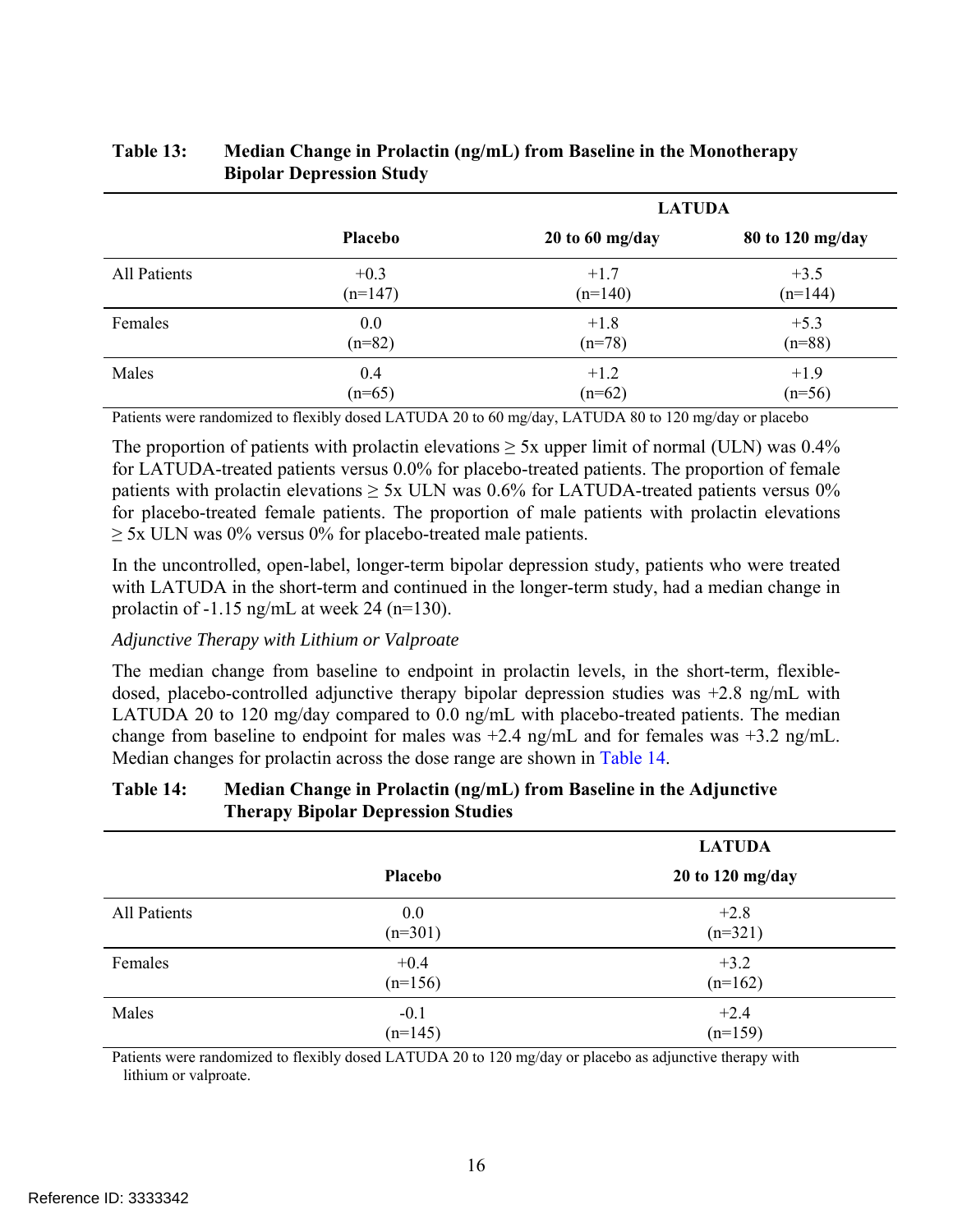The proportion of patients with prolactin elevations  $> 5x$  upper limit of normal (ULN) was 0.0% for LATUDA-treated patients versus 0.0% for placebo-treated patients. The proportion of female patients with prolactin elevations  $\geq 5x$  ULN was 0% for LATUDA-treated patients versus 0% for placebo-treated female patients. The proportion of male patients with prolactin elevations  $> 5x$ ULN was 0% versus 0% for placebo-treated male patients.

In the uncontrolled, open-label, longer-term bipolar depression study, patients who were treated with LATUDA, as adjunctive therapy with either lithium or valproate, in the short-term and continued in the longer-term study, had a median change in prolactin of -2.9 ng/mL at week 24  $(n=88)$ .

# **5.8 Leukopenia, Neutropenia and Agranulocytosis**

Leukopenia/neutropenia has been reported during treatment with antipsychotic agents. Agranulocytosis (including fatal cases) has been reported with other agents in the class.

Possible risk factors for leukopenia/neutropenia include pre-existing low white blood cell count (WBC) and history of drug-induced leukopenia/neutropenia. Patients with a pre-existing low WBC or a history of drug-induced leukopenia/neutropenia should have their complete blood count (CBC) monitored frequently during the first few months of therapy and LATUDA should be discontinued at the first sign of decline in WBC, in the absence of other causative factors.

Patients with neutropenia should be carefully monitored for fever or other symptoms or signs of infection and treated promptly if such symptoms or signs occur. Patients with severe neutropenia (absolute neutrophil count  $\leq 1000/\text{mm}^3$ ) should discontinue LATUDA and have their WBC followed until recovery.

# **5.9 Orthostatic Hypotension and Syncope**

LATUDA may cause orthostatic hypotension and syncope, perhaps due to its  $\alpha$ 1-adrenergic receptor antagonism. Associated adverse reactions can include dizziness, lightheadedness, tachycardia, and bradycardia. Generally, these risks are greatest at the beginning of treatment and during dose escalation. Patients at increased risk of these adverse reactions or at increased risk of developing complications from hypotension include those with dehydration, hypovolemia, treatment with antihypertensive medication, history of cardiovascular disease (e.g., heart failure, myocardial infarction, ischemia, or conduction abnormalities), history of cerebrovascular disease, as well as patients who are antipsychotic-naïve. In such patients, consider using a lower starting dose and slower titration, and monitor orthostatic vital signs.

Orthostatic hypotension, as assessed by vital sign measurement, was defined by the following vital sign changes:  $> 20$  mm Hg decrease in systolic blood pressure and  $> 10$  bpm increase in pulse from sitting to standing or supine to standing position.

#### *Schizophrenia*

The incidence of orthostatic hypotension and syncope reported as adverse events from shortterm, placebo-controlled schizophrenia studies was (LATUDA incidence, placebo incidence): orthostatic hypotension [0.3% (5/1508), 0.1% (1/708)] and syncope [0.1% (2/1508), 0%  $(0/708)$ ].

In short-term schizophrenia clinical studies, orthostatic hypotension, as assessed by vital signs, occurred with a frequency of 0.8% with LATUDA 40 mg, 2.1% with LATUDA 80 mg, 1.7% with LATUDA 120 mg and 0.8% with LATUDA 160 mg compared to 0.7% with placebo.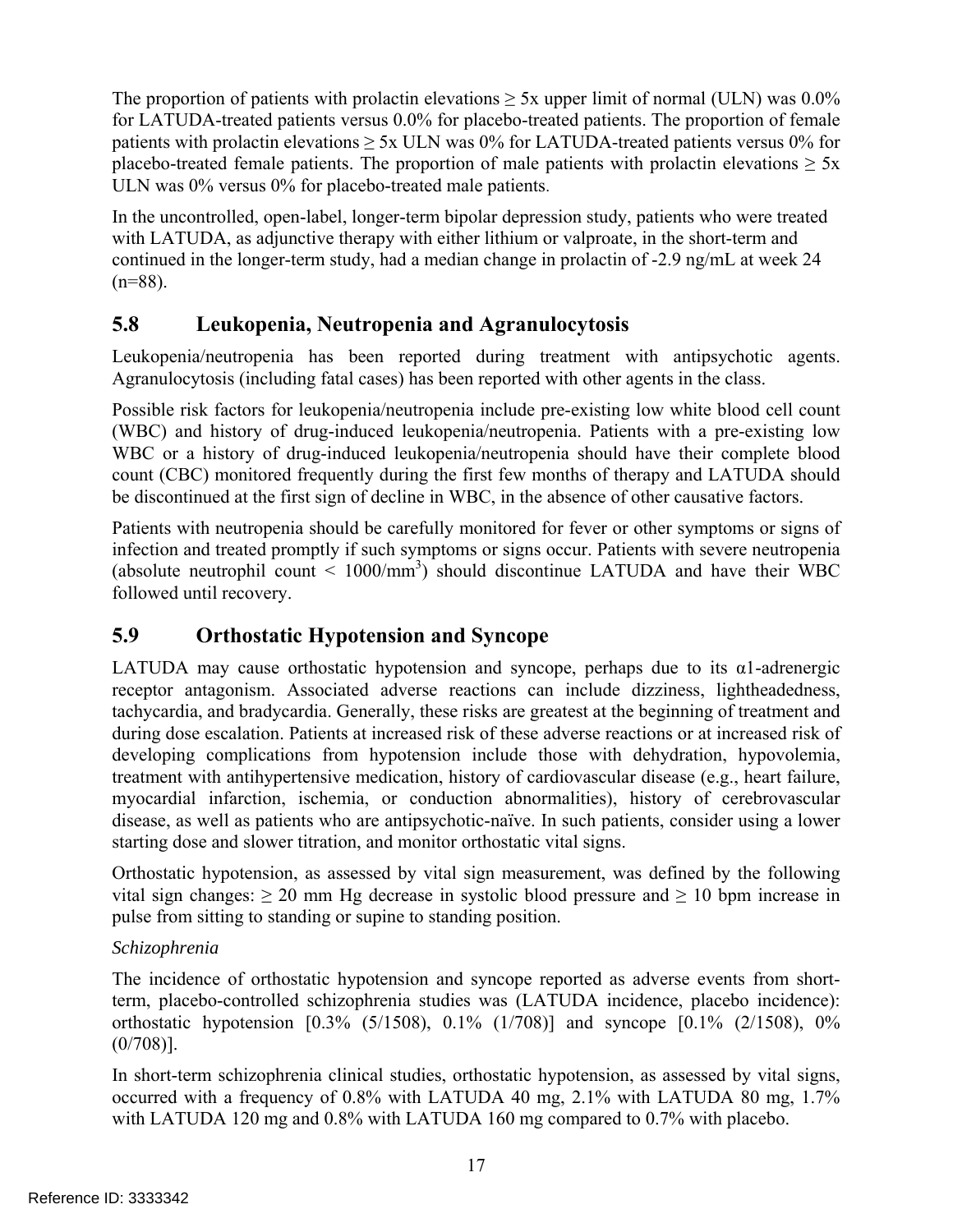#### *Bipolar Depression*

#### *Monotherapy*

were no reported adverse events of orthostatic hypotension and syncope. In the short-term, flexible-dose, placebo-controlled monotherapy bipolar depression study, there

Orthostatic hypotension, as assessed by vital signs, occurred with a frequency of  $0.6\%$  with LATUDA 20 to 60 mg and 0.6% with LATUDA 80 to 120 mg compared to 0% with placebo.

#### *Adjunctive Therapy with Lithium or Valproate*

In the short-term, flexible-dose, placebo-controlled adjunctive therapy bipolar depression therapy studies, there were no reported adverse events of orthostatic hypotension and syncope. Orthostatic hypotension, as assessed by vital signs, occurred with a frequency of 1.1% with LATUDA 20 to 120 mg compared to 0.9% with placebo.

#### **5.10 Seizures**

As with other antipsychotic drugs, LATUDA should be used cautiously in patients with a history of seizures or with conditions that lower the seizure threshold, e.g., Alzheimer's dementia. Conditions that lower the seizure threshold may be more prevalent in patients 65 years or older.

#### *Schizophrenia*

In short-term, placebo-controlled schizophrenia studies, seizures/convulsions occurred in 0.1% (2/1508) of patients treated with LATUDA compared to 0.1% (1/708) placebo-treated patients.

#### *Bipolar Depression*

#### *Monotherapy*

In the short-term, flexible-dose, placebo-controlled monotherapy bipolar depression study, no patient experienced seizures/convulsions.

#### *Adjunctive Therapy with Lithium or Valproate*

In the short-term, flexible-dose, placebo-controlled adjunctive therapy bipolar depression studies, no patient experienced seizures/convulsions.

#### **5.11 Potential for Cognitive and Motor Impairment**

LATUDA, like other antipsychotics, has the potential to impair judgment, thinking or motor skills. Caution patients about operating hazardous machinery, including motor vehicles, until they are reasonably certain that therapy with LATUDA does not affect them adversely.

In clinical studies with LATUDA, somnolence included: hypersomnia, hypersomnolence, sedation and somnolence.

#### *Schizophrenia*

In short-term, placebo-controlled schizophrenia studies, somnolence was reported by 17.0% (256/1508) of patients treated with LATUDA (15.5% LATUDA 20 mg, 15.6% LATUDA 40 mg, 15.2% LATUDA 80 mg, 26.5% LATUDA 120 mg and 8.3% LATUDA 160 mg/day) compared to 7.1% (50/708) of placebo patients.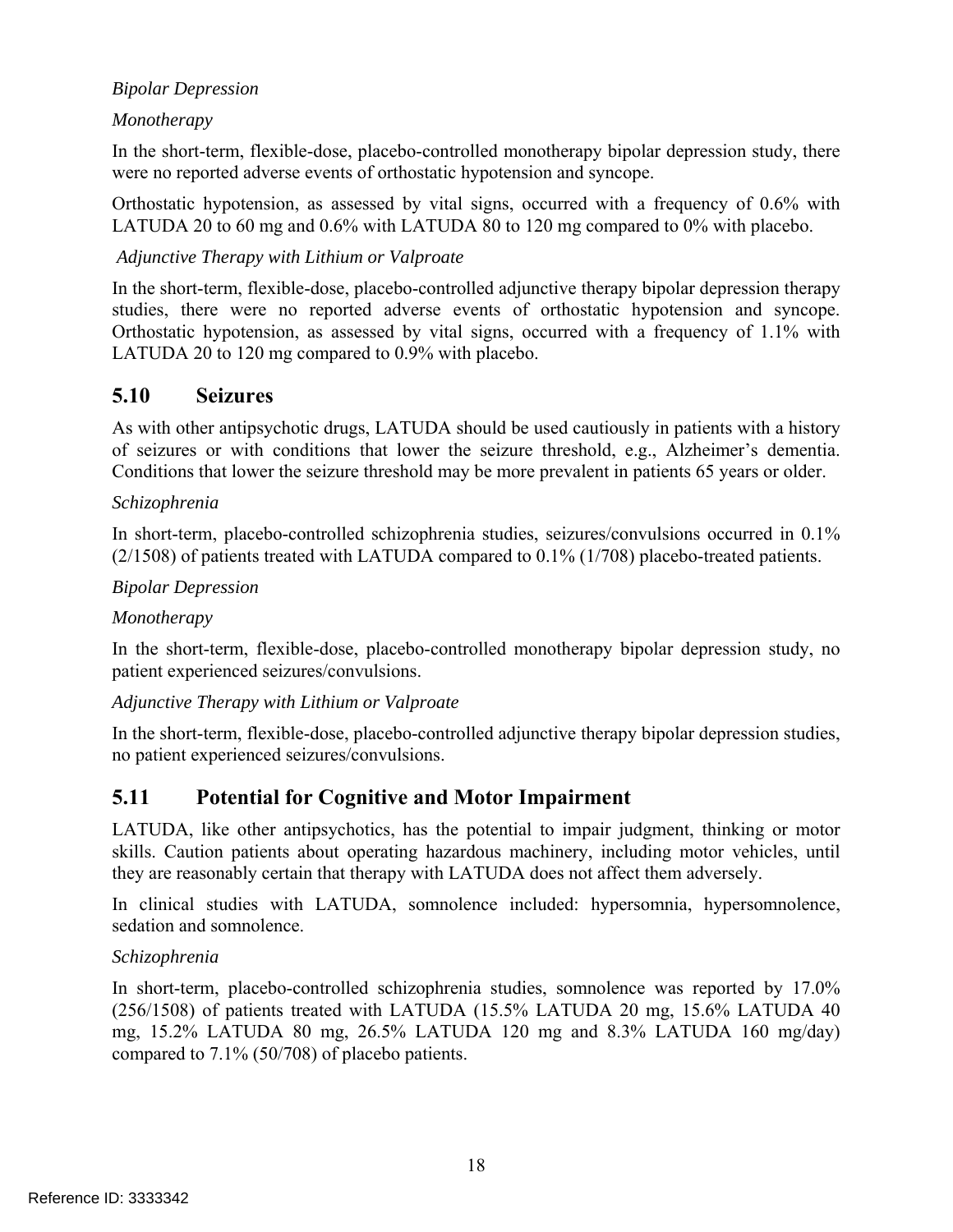#### *Bipolar Depression*

#### *Monotherapy*

In the short-term, flexible-dosed, placebo-controlled monotherapy bipolar depression study, somnolence was reported by 7.3% (12/164) and 13.8% (23/167) with LATUDA 20 to 60 mg and 80 to120 mg, respectively compared to 6.5% (11/168) of placebo patients.

#### *Adjunctive Therapy with Lithium or Valproate*

In the short-term, flexible-dosed, placebo-controlled adjunctive therapy bipolar depression studies, somnolence was reported by 11.4% (41/360) of patients treated with LATUDA 20-120 mg compared to 5.1% (17/334) of placebo patients.

#### **5.12 Body Temperature Dysregulation**

Disruption of the body's ability to reduce core body temperature has been attributed to antipsychotic agents. Appropriate care is advised when prescribing LATUDA for patients who will be experiencing conditions that may contribute to an elevation in core body temperature, e.g., exercising strenuously, exposure to extreme heat, receiving concomitant medication with anticholinergic activity, or being subject to dehydration *[see Patient Counseling Information (17.9)].* 

#### **5.13 Suicide**

The possibility of a suicide attempt is inherent in psychotic illness and close supervision of highrisk patients should accompany drug therapy. Prescriptions for LATUDA should be written for the smallest quantity of tablets consistent with good patient management in order to reduce the risk of overdose.

#### *Schizophrenia*

In short-term, placebo-controlled schizophrenia studies, the incidence of treatment-emergent suicidal ideation was 0.4% (6/1508) for LATUDA-treated patients compared to 0.8% (6/708) on placebo. No suicide attempts or completed suicides were reported in these studies.

#### *Bipolar Depression*

#### *Monotherapy*

In the short-term, flexible-dose, placebo-controlled monotherapy bipolar depression study, the incidence of treatment-emergent suicidal ideation was 0.0% (0/331) with LATUDA-treated patients compared to 0.0% (0/168) with placebo-treated patients. No suicide attempts or completed suicides were reported in this study.

#### *Adjunctive Therapy with Lithium or Valproate*

In the short-term, flexible-dose, placebo-controlled adjunctive therapy bipolar depression studies, the incidence of treatment-emergent suicidal ideation was 1.1% (4/360) for LATUDA-treated patients compared to 0.3% (1/334) on placebo. No suicide attempts or completed suicides were reported in these studies.

# **5.14 Activation of Mania/Hypomania**

Antidepressant treatment can increase the risk of developing a manic or hypomanic episode, particularly in patients with bipolar disorder. Monitor patients for the emergence of such episodes.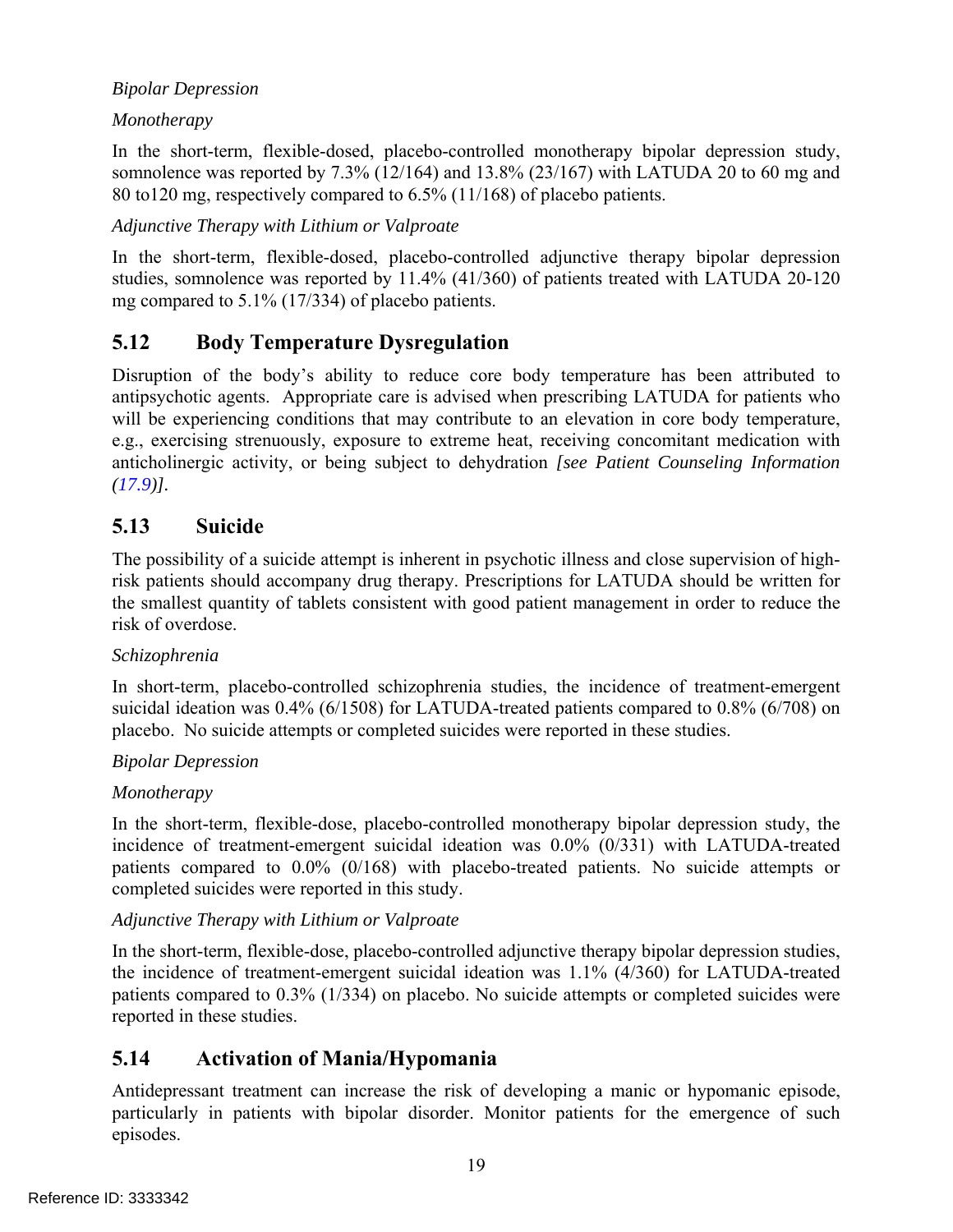In the bipolar depression monotherapy and adjunctive therapy (with lithium or valproate) studies, less than 1% of subjects in the LATUDA and placebo groups developed manic or hypomanic episodes.

# **5.15 Dysphagia**

Esophageal dysmotility and aspiration have been associated with antipsychotic drug use. Aspiration pneumonia is a common cause of morbidity and mortality in elderly patients, in particular those with advanced Alzheimer's dementia. LATUDA and other antipsychotic drugs should be used cautiously in patients at risk for aspiration pneumonia.

#### **5.16 Neurological Adverse Reactions in Patients with Parkinson's Disease or Dementia with Lewy Bodies**

Patients with Parkinson's Disease or Dementia with Lewy Bodies are reported to have an increased sensitivity to antipsychotic medication. Manifestations of this increased sensitivity include confusion, obtundation, postural instability with frequent falls, extrapyramidal symptoms, and clinical features consistent with the neuroleptic malignant syndrome.

# **6 ADVERSE REACTIONS**

The following adverse reactions are discussed in more detail in other sections of the labeling:

- *Warning and Warnings and Precautions (5.1)]*  • Increased Mortality in Elderly Patients with Dementia-Related Psychosis *[see Boxed*
- Suicidal Thoughts and Behaviors *[see Boxed Warning and Warnings and Precautions (5.2)]*
- Dementia-related Psychosis *[see Warnings and Precautions (5.2)]* Cerebrovascular Adverse Reactions, Including Stroke, in Elderly Patients with
- Neuroleptic Malignant Syndrome *[see Warnings and Precautions (5.4)]*
- Tardive Dyskinesia *[see Warnings and Precautions (5.5)]*
- Weight Gain) *[see Warnings and Precautions (5.6)]* Metabolic Changes (Hyperglycemia and Diabetes Mellitus, Dyslipidemia, and
- Hyperprolactinemia *[see Warnings and Precautions (5.7)]*
- Leukopenia, Neutropenia, and Agranulocytosis *[see Warnings and Precautions (5.8)]*
- Orthostatic Hypotension and Syncope *[see Warnings and Precautions (5.9)]*
- Seizures *[see Warnings and Precautions (5.10)]*
- Potential for Cognitive and Motor Impairment *[see Warnings and Precautions (5.11)]*
- Body Temperature Dysregulation *[see Warnings and Precautions (5.12)]*
- Suicide *[see Warnings and Precautions (5.13)]*
- Activation of Mania/Hypomania *[see Warnings and Precautions (5.14)]*
- Dysphagia *[see Warnings and Precautions (5.15)]*
- Neurological Adverse Reactions in Patients with Parkinson's Disease or Dementia with Lewy Bodies *[see Warnings and Precautions (5.16)]*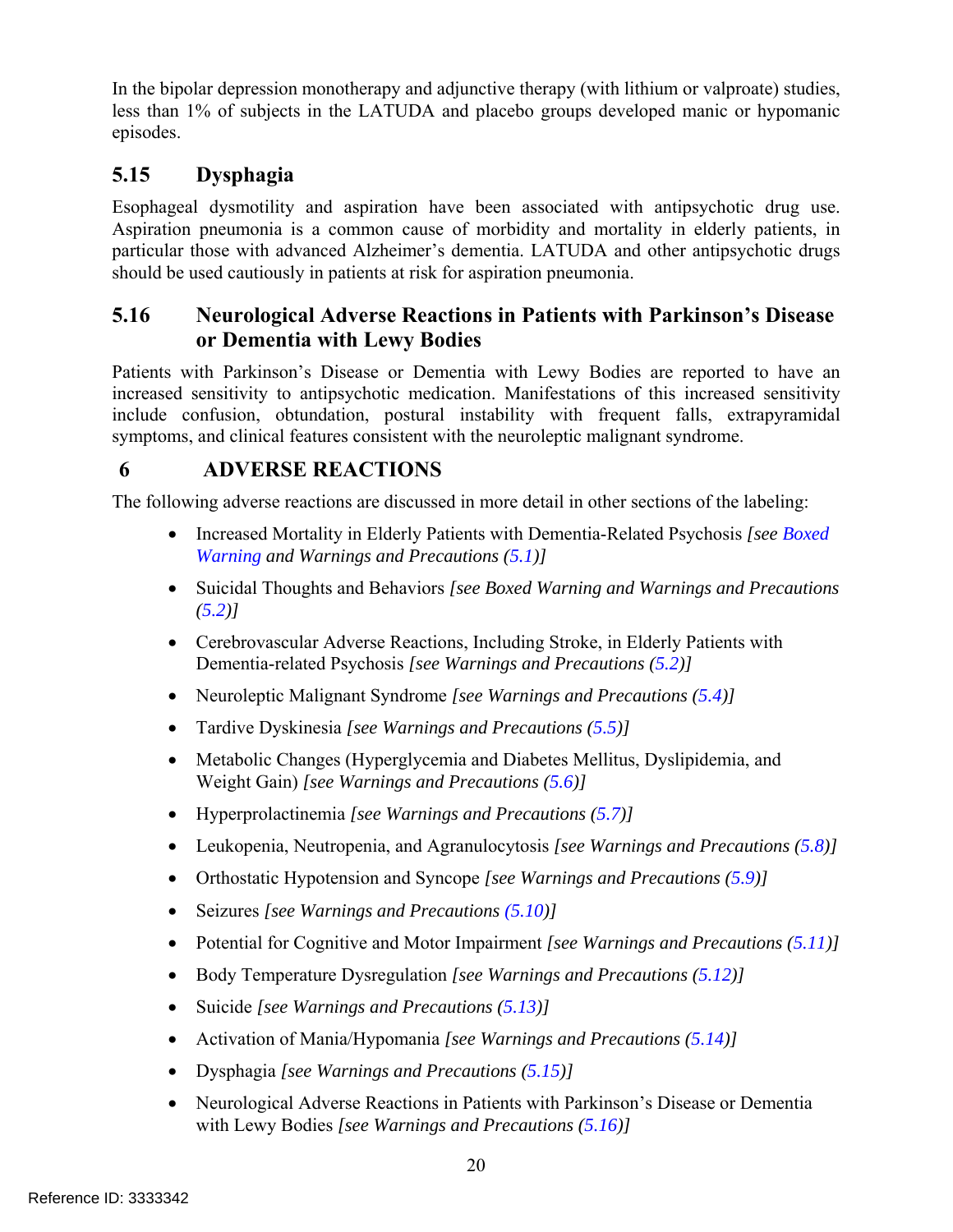#### **6.1 Clinical Trials Experience**

Because clinical trials are conducted under widely varying conditions, adverse reaction rates observed in clinical trials of a drug cannot be directly compared to rates in the clinical trials of another drug and may not reflect the rates observed in clinical practice.

The information below is derived from an integrated clinical study database for LATUDA consisting of 3799 patients exposed to one or more doses of LATUDA for the treatment of schizophrenia and bipolar depression in placebo-controlled studies. This experience corresponds to with a total experience of 1250.9 patient-years. A total of 1106 LATUDA-treated patients had at least 24 weeks and 371 LATUDA-treated patients had at least 52 weeks of exposure.

Adverse events during exposure to study treatment were obtained by general inquiry and voluntarily reported adverse experiences, as well as results from physical examinations, vital signs, ECGs, weights and laboratory investigations. Adverse experiences were recorded by clinical investigators using their own terminology. In order to provide a meaningful estimate of the proportion of individuals experiencing adverse events, events were grouped in standardized categories using MedDRA terminology.

#### *Schizophrenia*

The following findings are based on the short-term, placebo-controlled premarketing studies for schizophrenia in which LATUDA was administered at daily doses ranging from 20 to 160 mg  $(n=1508)$ .

*Commonly Observed Adverse Reactions:* The most common adverse reactions (incidence  $\geq 5\%$ and at least twice the rate of placebo) in patients treated with LATUDA were somnolence, akathisia, extrapyramidal symptoms, and nausea.

*Adverse Reactions Associated with Discontinuation of Treatment:* A total of 9.5% (143/1508) LATUDA-treated patients and 9.3% (66/708) of placebo-treated patients discontinued due to adverse reactions. There were no adverse reactions associated with discontinuation in subjects treated with LATUDA that were at least 2% and at least twice the placebo rate.

*Adverse Reactions Occurring at an Incidence of 2% or More in LATUDA-Treated Patients:*  Adverse reactions associated with the use of LATUDA (incidence of 2% or greater, rounded to the nearest percent and LATUDA incidence greater than placebo) that occurred during acute therapy (up to 6 weeks in patients with schizophrenia) are shown in Table 15.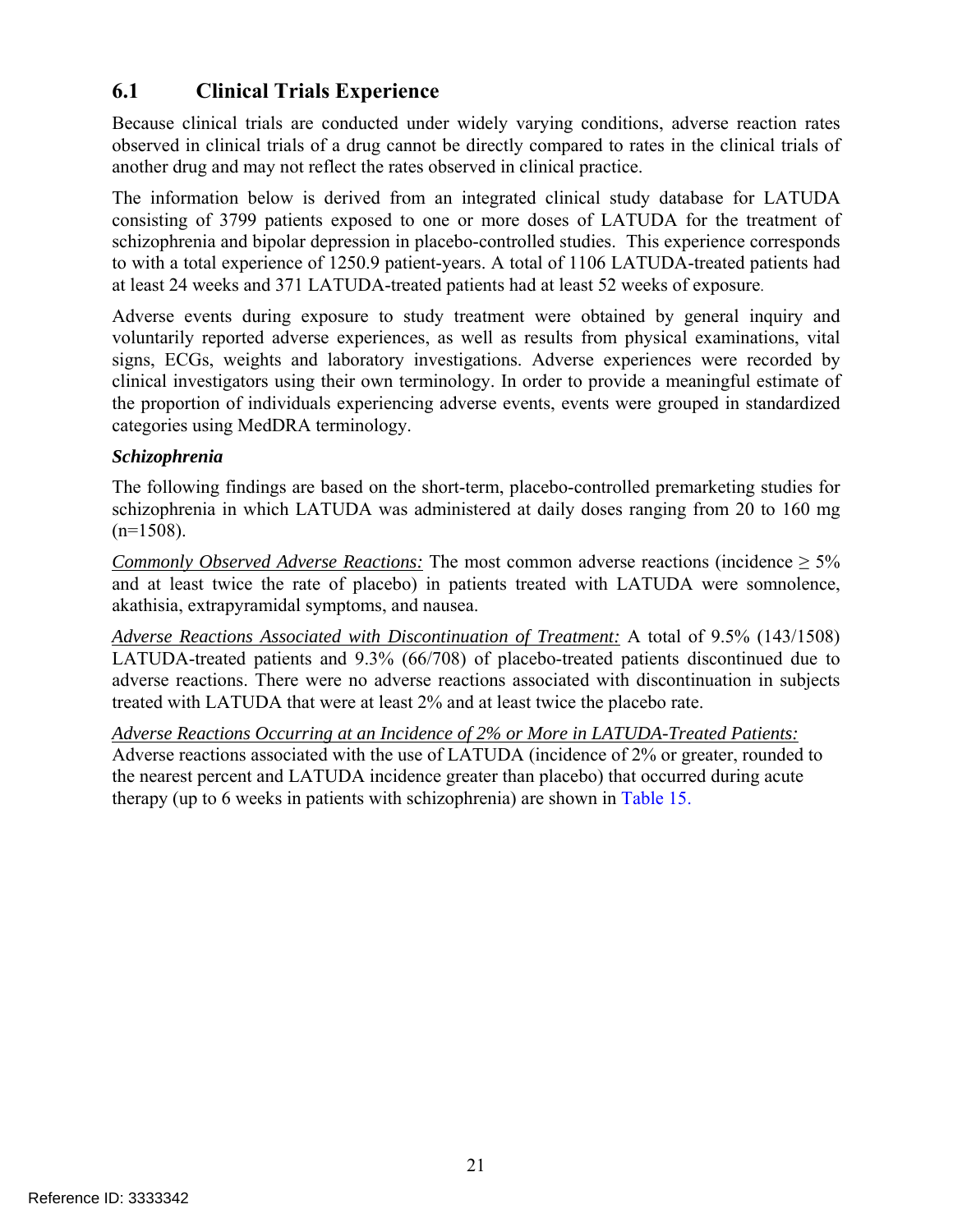|                                                                     | <b>Percentage of Patients Reporting Reaction</b> |                                 |                                     |                                  |                                      |                                      |                                              |
|---------------------------------------------------------------------|--------------------------------------------------|---------------------------------|-------------------------------------|----------------------------------|--------------------------------------|--------------------------------------|----------------------------------------------|
|                                                                     |                                                  |                                 |                                     | <b>LATUDA</b>                    |                                      |                                      |                                              |
| <b>Body System or</b><br><b>Organ Class</b>                         | Placebo<br>$(N=708)$<br>(%)                      | 20<br>mg/day<br>$(N=71)$<br>(%) | 40<br>mg/day<br>$(N=487)$<br>$(\%)$ | 80<br>mg/day<br>$(N=538)$<br>(%) | 120<br>mg/day<br>$(N=291)$<br>$(\%)$ | 160<br>mg/day<br>$(N=121)$<br>$(\%)$ | All<br><b>LATUDA</b><br>$(N=1508)$<br>$(\%)$ |
| Gastrointestinal<br><b>Disorders</b>                                |                                                  |                                 |                                     |                                  |                                      |                                      |                                              |
| Nausea                                                              | 5                                                | 11                              | 10                                  | 9                                | 13                                   | $\tau$                               | 10                                           |
| Vomiting                                                            | 6                                                | $\overline{7}$                  | 6                                   | 9                                | 9                                    | 7                                    | 8                                            |
| Dyspepsia                                                           | 5                                                | 11                              | 6                                   | 5                                | 8                                    | 6                                    | 6                                            |
| Salivary<br>Hypersecretion                                          | $\leq$ 1                                         | $\mathbf{1}$                    | 1                                   | $\overline{2}$                   | $\overline{4}$                       | $\overline{2}$                       | $\overline{2}$                               |
| Musculoskeletal and<br><b>Connective Tissue</b><br><b>Disorders</b> |                                                  |                                 |                                     |                                  |                                      |                                      |                                              |
| <b>Back Pain</b>                                                    | $\overline{2}$                                   | $\overline{0}$                  | $\overline{4}$                      | $\overline{3}$                   | $\overline{4}$                       | $\mathbf{0}$                         | $\overline{3}$                               |
| <b>Nervous System</b><br><b>Disorders</b>                           |                                                  |                                 |                                     |                                  |                                      |                                      |                                              |
| Akathisia                                                           | 3                                                | 6                               | 11                                  | 12                               | 22                                   | $\tau$                               | 13                                           |
| Extrapyramidal<br>Disorder*                                         | 6                                                | 6                               | 11                                  | 12                               | 22                                   | 13                                   | 14                                           |
| <b>Dizziness</b>                                                    | $\overline{2}$                                   | 6                               | $\overline{4}$                      | $\overline{4}$                   | 5                                    | 6                                    | $\overline{4}$                               |
| Somnolence**                                                        | $\overline{7}$                                   | 15                              | 16                                  | 15                               | 26                                   | 8                                    | 17                                           |
| <b>Psychiatric Disorders</b>                                        |                                                  |                                 |                                     |                                  |                                      |                                      |                                              |
| Insomnia                                                            | 8                                                | 8                               | 10                                  | 11                               | 9                                    | $\tau$                               | 10                                           |
| Agitation                                                           | $\overline{4}$                                   | 10                              | $\overline{7}$                      | $\overline{3}$                   | 6                                    | 5                                    | 5                                            |
| Anxiety                                                             | $\overline{4}$                                   | 3                               | 6                                   | $\overline{4}$                   | $\tau$                               | $\mathfrak{Z}$                       | 5                                            |
| Restlessness                                                        | $\mathbf{1}$                                     | $\mathbf{1}$                    | 3                                   | $\mathbf{1}$                     | 3                                    | $\overline{2}$                       | $\overline{2}$                               |

#### **Table 15: Adverse Reactions in 2% or More of LATUDA-Treated Patients and That Occurred at Greater Incidence than in the Placebo-Treated Patients in Short-term Schizophrenia Studies**

Note: Figures rounded to the nearest integer

\*Extrapyramidal symptoms includes adverse event terms: bradykinesia, cogwheel rigidity, drooling, dystonia, extrapyramidal disorder, hypokinesia, muscle rigidity, oculogyric crisis, oromandibular dystonia, parkinsonism, psychomotor retardation, tongue spasm, torticollis, tremor, and trismus

\*\* Somnolence includes adverse event terms: hypersomnia, hypersomnolence, sedation, and somnolence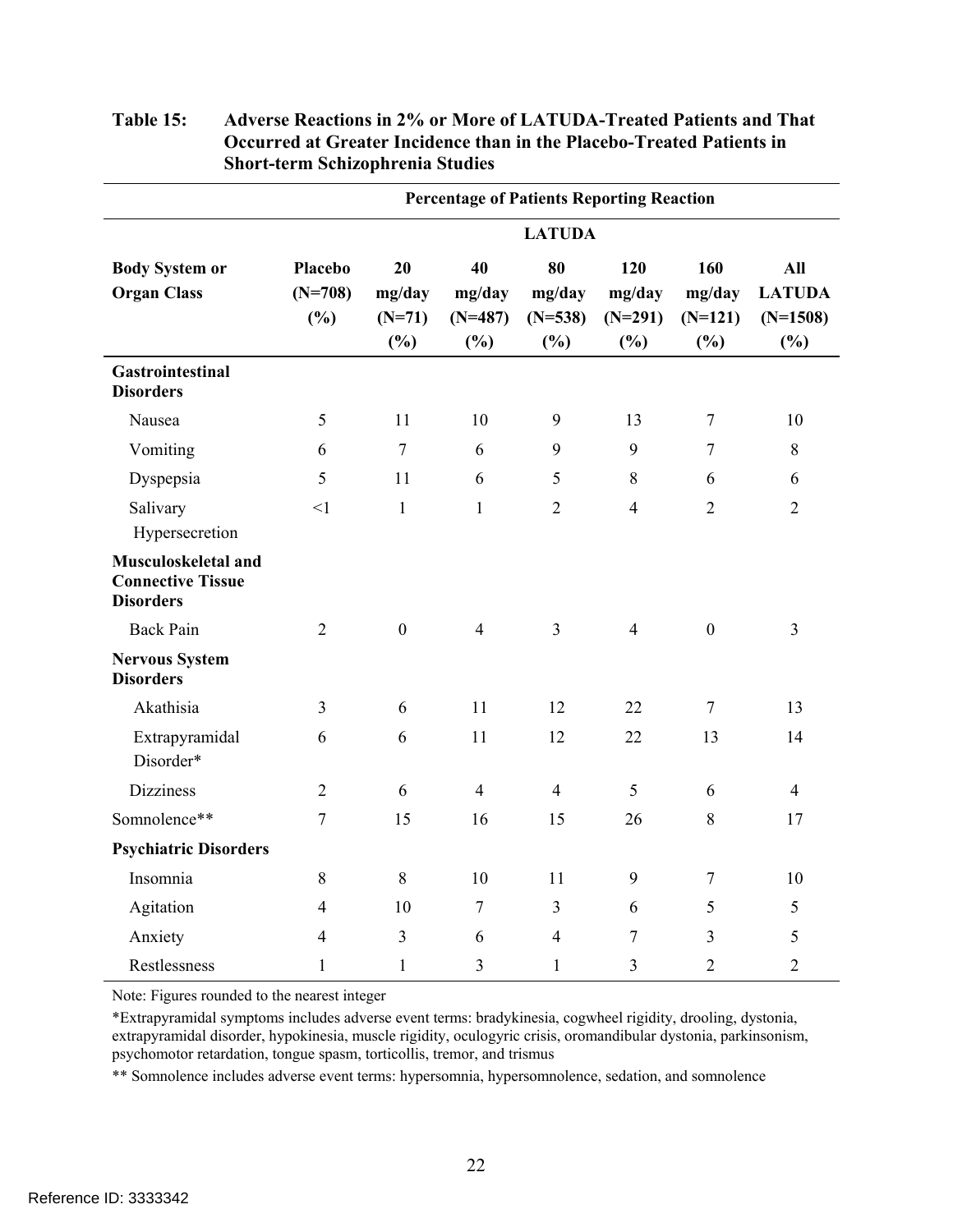#### *Dose-Related Adverse Reactions in the Schizophrenia Studies*

Akathisia and extrapyramidal symptoms were dose-related. The frequency of akathisia increased with dose up to 120 mg/day (5.6% for LATUDA 20 mg, 10.7% for LATUDA 40 mg, 12.3% for LATUDA 80 mg, and 22.0% for LATUDA 120 mg). Akathisia was reported by 7.4% (9/121) of patients receiving 160 mg/day. Akathisia occurred in 3.0% of subjects receiving placebo. The frequency of extrapyramidal symptoms increased with dose up to 120 mg/day (5.6% for LATUDA 20 mg, 11.5% for LATUDA 40 mg, 11.9% for LATUDA 80 mg, and 22.0% for LATUDA 120 mg).

#### *Bipolar Depression (Monotherapy)*

The following findings are based on the short-term, placebo-controlled premarketing study for bipolar depression in which LATUDA was administered at daily doses ranging from 20 to 120 mg (n=331).

*Commonly Observed Adverse Reactions:* The most common adverse reactions (incidence  $\geq 5\%$ , in either dose group, and at least twice the rate of placebo) in patients treated with LATUDA were akathisia, extrapyramidal symptoms, somnolence, nausea, vomiting, diarrhea, and anxiety.

*Adverse Reactions Associated with Discontinuation of Treatment:* A total of 6.0% (20/331) LATUDA-treated patients and 5.4% (9/168) of placebo-treated patients discontinued due to adverse reactions. There were no adverse reactions associated with discontinuation in subjects treated with LATUDA that were at least 2% and at least twice the placebo rate.

*Adverse Reactions Occurring at an Incidence of 2% or More in LATUDA-Treated Patients:*  Adverse reactions associated with the use of LATUDA (incidence of 2% or greater, rounded to the nearest percent and LATUDA incidence greater than placebo) that occurred during acute therapy (up to 6 weeks in patients with bipolar depression) are shown in Table 16.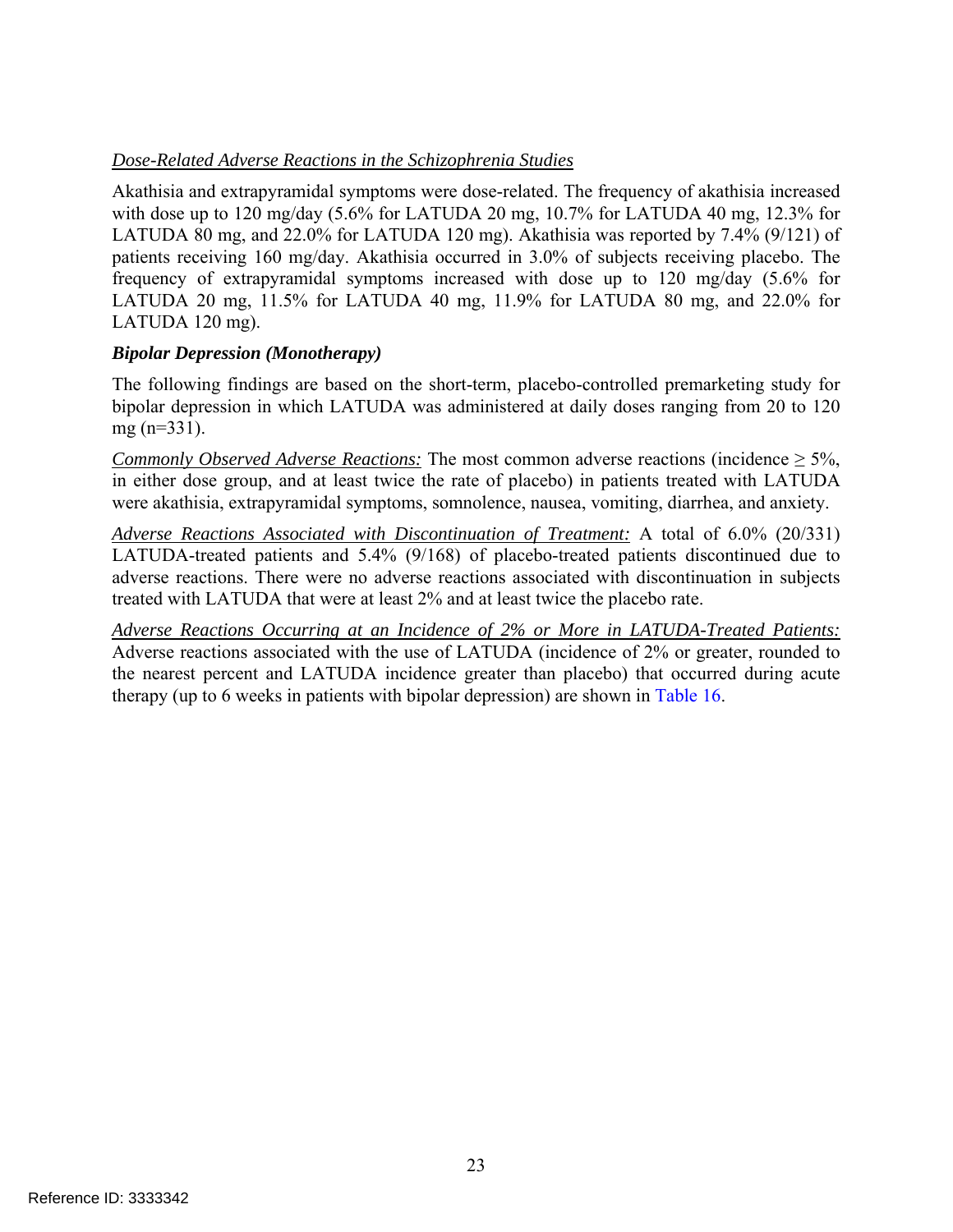|                                                                  |                             | <b>Percentage of Patients Reporting Reaction</b>         |                                                       |                                          |
|------------------------------------------------------------------|-----------------------------|----------------------------------------------------------|-------------------------------------------------------|------------------------------------------|
| <b>Body System or Organ Class</b><br>Dictionary-derived Term     | Placebo<br>$(N=168)$<br>(%) | <b>LATUDA</b><br>$20 - 60$<br>mg/day<br>$(N=164)$<br>(%) | <b>LATUDA</b><br>80-120<br>mg/day<br>$(N=167)$<br>(%) | All<br><b>LATUDA</b><br>$(N=331)$<br>(%) |
| <b>Gastrointestinal Disorders</b>                                |                             |                                                          |                                                       |                                          |
| Nausea                                                           | 8                           | 10                                                       | 17                                                    | 14                                       |
| Dry Mouth                                                        | 4                           | 6                                                        | 4                                                     | 5                                        |
| Vomiting                                                         | 2                           | 2                                                        | 6                                                     | $\overline{4}$                           |
| Diarrhea                                                         | $\overline{2}$              | 5                                                        | 3                                                     | $\overline{4}$                           |
| <b>Infections and infestations</b>                               |                             |                                                          |                                                       |                                          |
| Nasopharyngitis                                                  | $\mathbf{1}$                | $\overline{4}$                                           | $\overline{4}$                                        | $\overline{4}$                           |
| Influenza                                                        | 1                           | <1                                                       | $\overline{2}$                                        | 2                                        |
| <b>Urinary Tract Infection</b>                                   | $\leq$ 1                    | $\overline{2}$                                           | $\overline{2}$                                        | $\overline{2}$                           |
| <b>Musculoskeletal and Connective Tissue</b><br><b>Disorders</b> |                             |                                                          |                                                       |                                          |
| <b>Back Pain</b>                                                 | $\leq$ 1                    | 3                                                        | $\leq$ 1                                              | 2                                        |
| <b>Nervous System Disorders</b>                                  |                             |                                                          |                                                       |                                          |
| Extrapyramidal Symptoms*                                         | $\overline{2}$              | 5                                                        | 9                                                     | $\overline{7}$                           |
| Somnolence**                                                     | $\overline{7}$              | 7                                                        | 14                                                    | 11                                       |
| Akathisia                                                        | $\overline{2}$              | 8                                                        | 11                                                    | 9                                        |
| <b>Psychiatric Disorders</b>                                     |                             |                                                          |                                                       |                                          |
| Anxiety                                                          | 1                           | 4                                                        | 5                                                     | $\overline{4}$                           |

**Table 16: Adverse Reactions in 2% or More of LATUDA-Treated Patients and That Occurred at Greater Incidence than in the Placebo-Treated Patients in a Short-term Monotherapy Bipolar Depression Study** 

Note: Figures rounded to the nearest integer

\*Extrapyramidal symptoms includes adverse event terms: bradykinesia, cogwheel rigidity, drooling, dystonia, extrapyramidal disorder, glabellar reflex abnormal, hypokinesia, muscle rigidity, oculogyric crisis, oromandibular dystonia, parkinsonism, psychomotor retardation, tongue spasm, torticollis, tremor, and trismus

\*\* Somnolence includes adverse event terms: hypersomnia, hypersomnolence, sedation, and somnolence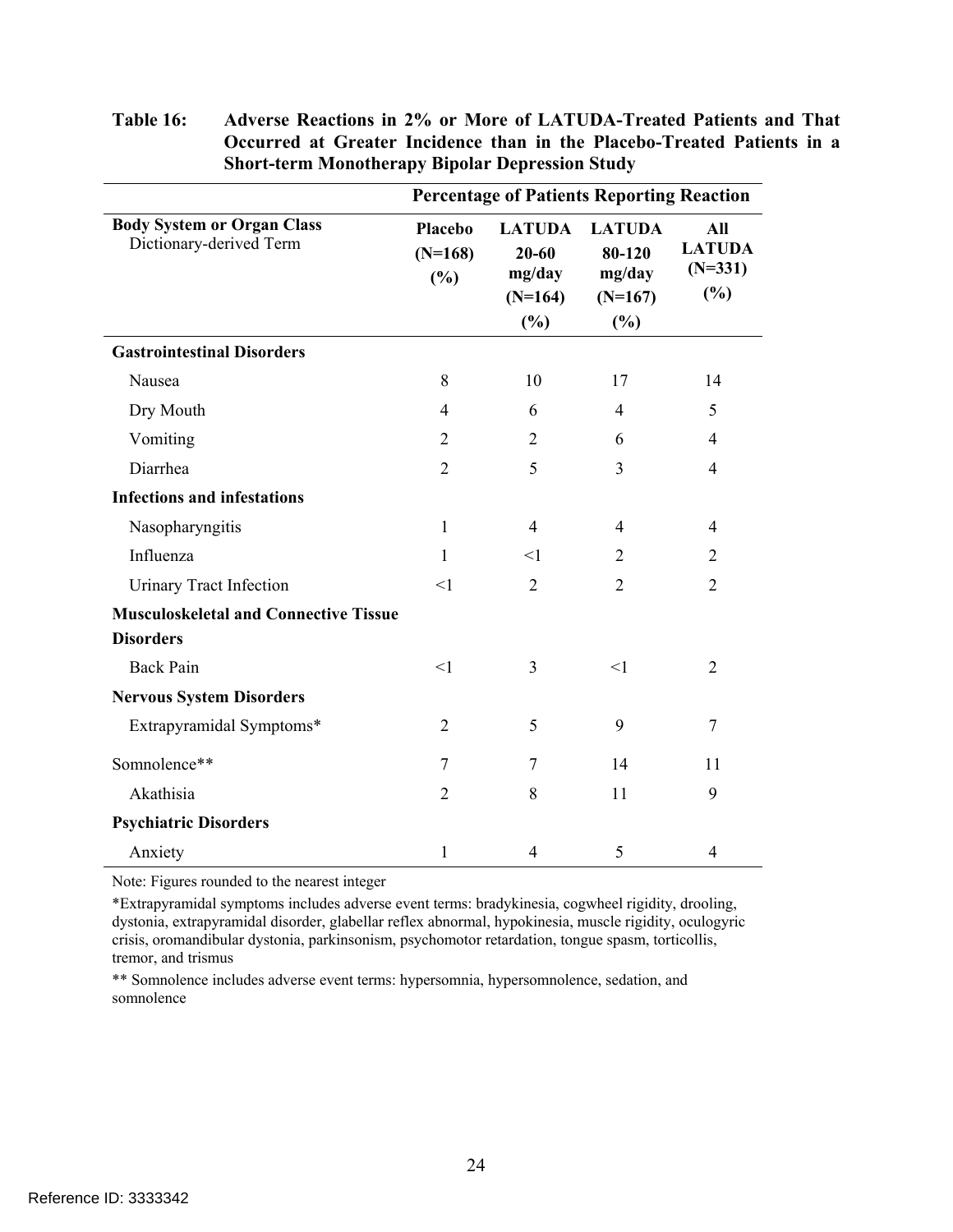#### *Dose-Related Adverse Reactions in the Monotherapy Study:*

In the short-term, placebo-controlled study (involving lower and higher LATUDA dose ranges) [see Clinical Studies (14.2)] the adverse reactions that occurred with a greater than 5% incidence in the patients treated with LATUDA in any dose group and greater than placebo in both groups were nausea (10.4%, 17.4%), somnolence (7.3%, 13.8%), akathisia (7.9%, 10.8%), and extrapyramidal symptoms (4.9%, 9.0%) for LATUDA 20 to 60 mg/day and LATUDA 80 to 120 mg/day, respectively.

#### *Bipolar Depression*

#### *Adjunctive Therapy with Lithium or Valproate*

The following findings are based on two short-term, placebo-controlled premarketing studies for bipolar depression in which LATUDA was administered at daily doses ranging from 20 to 120 mg as adjunctive therapy with lithium or valproate (n=360).

*Commonly Observed Adverse Reactions:* The most common adverse reactions (incidence ≥ 5% and at least twice the rate of placebo) in subjects treated with LATUDA were akathisia and somnolence.

*Adverse Reactions Associated with Discontinuation of Treatment:* A total of 5.8% (21/360) LATUDA-treated patients and 4.8% (16/334) of placebo-treated patients discontinued due to adverse reactions. There were no adverse reactions associated with discontinuation in subjects treated with LATUDA that were at least 2% and at least twice the placebo rate.

*Adverse Reactions Occurring at an Incidence of 2% or More in LATUDA-Treated Patients:*  Adverse reactions associated with the use of LATUDA (incidence of 2% or greater, rounded to the nearest percent and LATUDA incidence greater than placebo) that occurred during acute therapy (up to 6 weeks in patients with bipolar depression) are shown in Table 17.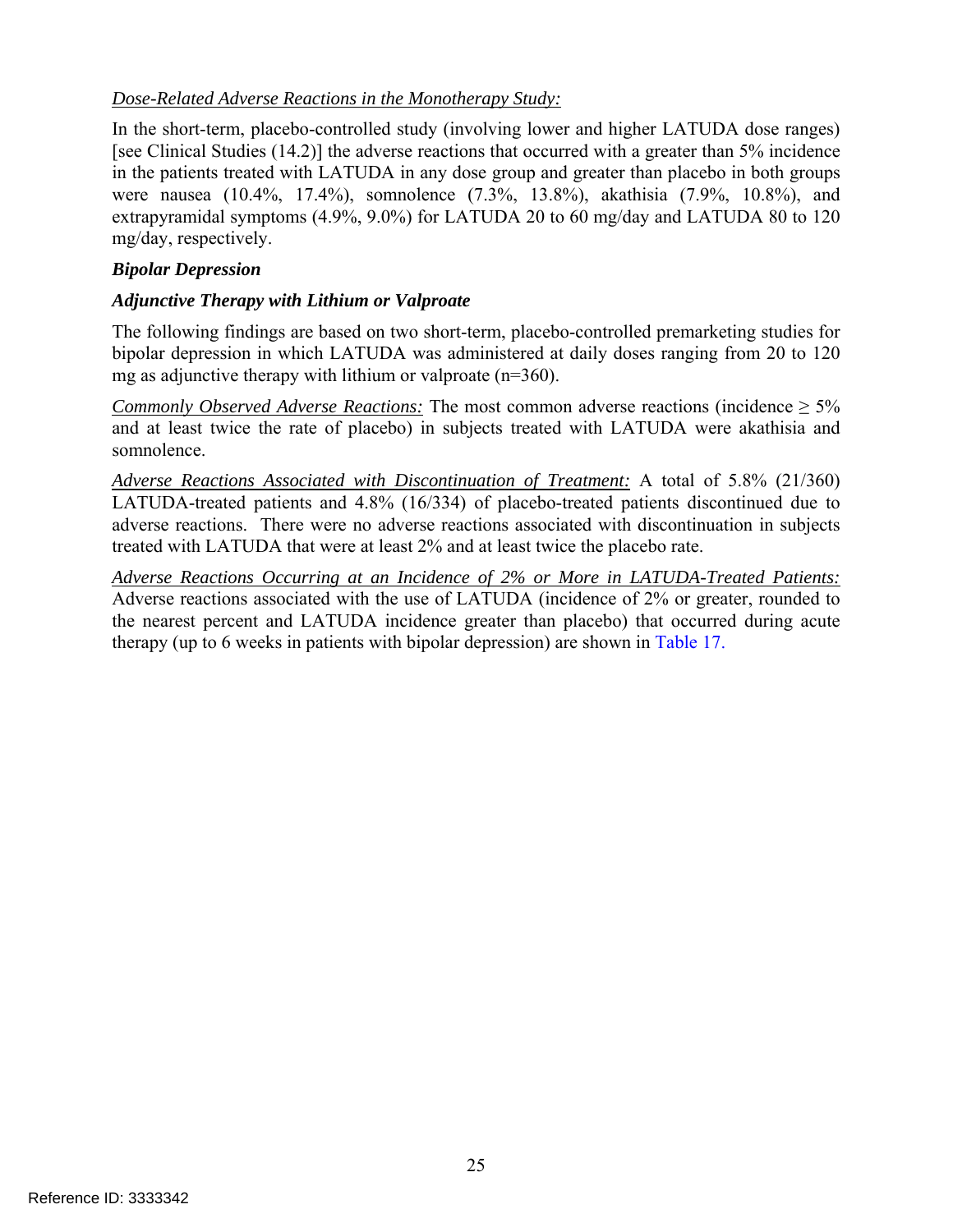|                                                              | <b>Percentage of Patients Reporting Reaction</b> |                                                           |  |  |
|--------------------------------------------------------------|--------------------------------------------------|-----------------------------------------------------------|--|--|
| <b>Body System or Organ Class</b><br>Dictionary-derived Term | Placebo<br>$(N=334)$<br>(%)                      | <b>LATUDA</b><br>$20$ to $120$ mg/day<br>$(N=360)$<br>(%) |  |  |
| <b>Gastrointestinal Disorders</b>                            |                                                  |                                                           |  |  |
| Nausea                                                       | 10                                               | 14                                                        |  |  |
| Vomiting                                                     | 1                                                | $\overline{4}$                                            |  |  |
| <b>General Disorders</b>                                     |                                                  |                                                           |  |  |
| Fatigue                                                      | $\overline{2}$                                   | $\mathfrak{Z}$                                            |  |  |
| <b>Infections and Infestations</b>                           |                                                  |                                                           |  |  |
| Nasopharyngitis                                              | $\overline{2}$                                   | $\overline{4}$                                            |  |  |
| Investigations                                               |                                                  |                                                           |  |  |
| Weight Increased                                             | 1                                                | 3                                                         |  |  |
| <b>Metabolism and Nutrition Disorders</b>                    |                                                  |                                                           |  |  |
| <b>Increased Appetite</b>                                    | $\overline{2}$                                   | 3                                                         |  |  |
| <b>Nervous System Disorders</b>                              |                                                  |                                                           |  |  |
| Extrapyramidal Symptoms*                                     | 9                                                | 14                                                        |  |  |
| Somnolence**                                                 | 5                                                | 11                                                        |  |  |
| Akathisia                                                    | 5                                                | 11                                                        |  |  |
| <b>Psychiatric Disorders</b>                                 |                                                  |                                                           |  |  |
| Restlessness                                                 | 1                                                |                                                           |  |  |

#### **Table 17: Adverse Reactions in 2% or More of LATUDA-Treated Patients and That Occurred at Greater Incidence than in the Placebo-Treated Patients in the Short-term Adjunctive Therapy Bipolar Depression Studies**

Note: Figures rounded to the nearest integer

\*Extrapyramidal symptoms includes adverse event terms: bradykinesia, cogwheel rigidity, drooling, dystonia, extrapyramidal disorder, glabellar reflex abnormal, hypokinesia, muscle rigidity, oculogyric crisis, oromandibular dystonia, parkinsonism, psychomotor retardation, tongue spasm, torticollis, tremor, and trismus

\*\* Somnolence includes adverse event terms: hypersomnia, hypersomnolence, sedation, and somnolence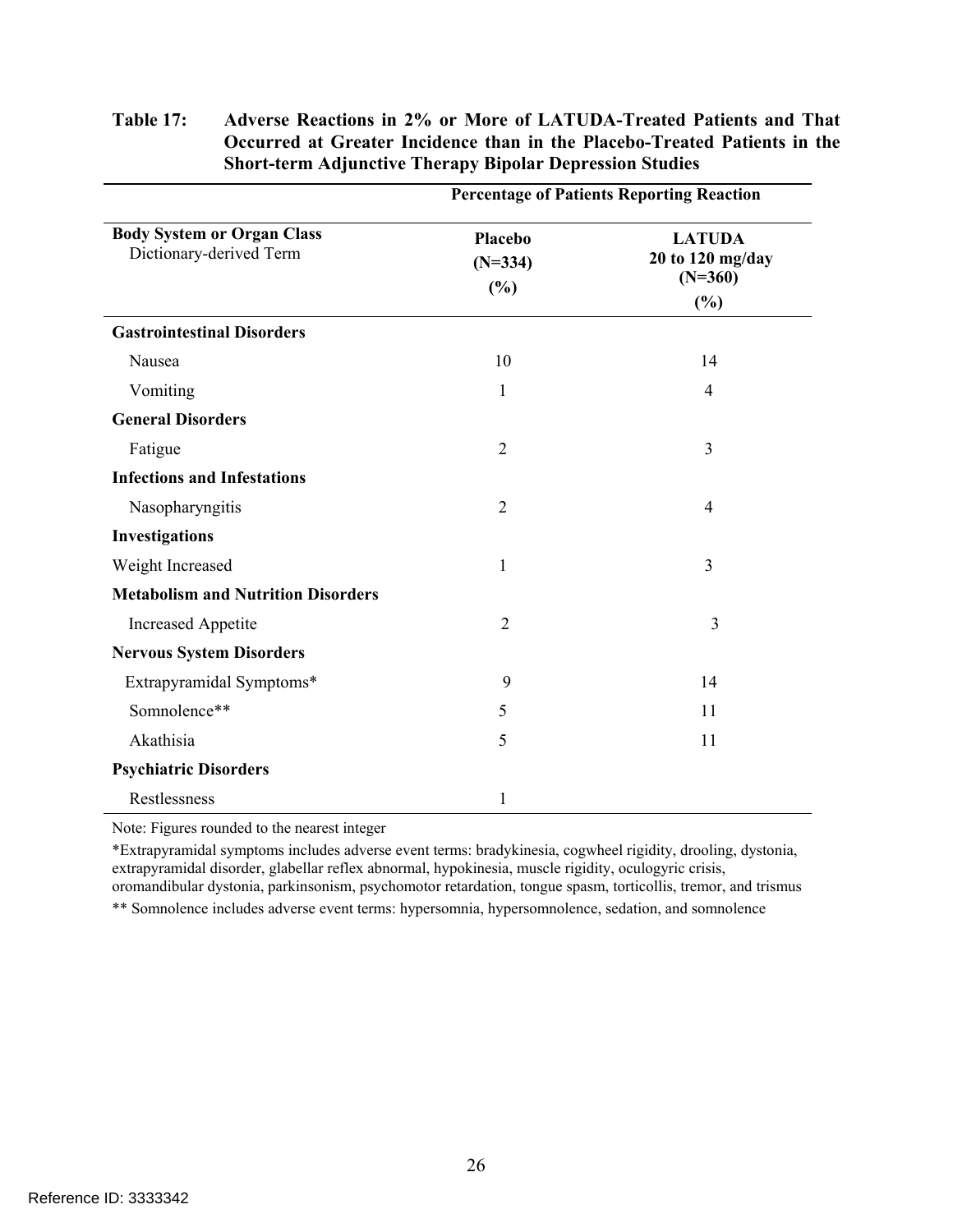#### *Extrapyramidal Symptoms*

#### *Schizophrenia*

In the short-term, placebo-controlled schizophrenia studies, for LATUDA-treated patients, the incidence of reported events related to extrapyramidal symptoms (EPS), excluding akathisia and restlessness, was 13.5% versus 5.8% for placebo-treated patients. The incidence of akathisia for LATUDA-treated patients was 12.9% versus 3.0% for placebo-treated patients. Incidence of EPS by dose is provided in Table 18.

|                                                               | <b>LATUDA</b>                      |                                                      |                                 |                               |                                      |                                  |
|---------------------------------------------------------------|------------------------------------|------------------------------------------------------|---------------------------------|-------------------------------|--------------------------------------|----------------------------------|
| <b>Adverse Event Term</b>                                     | <b>Placebo</b><br>$(N=708)$<br>(%) | $20 \frac{\text{mg}}{\text{day}}$<br>$(N=71)$<br>(%) | $40$ mg/day<br>$(N=487)$<br>(%) | 80 mg/day<br>$(N=538)$<br>(%) | 120<br>mg/day<br>$(N=291)$<br>$(\%)$ | $160$ mg/day<br>$(N=121)$<br>(%) |
| <b>All EPS events</b>                                         | 9                                  | 10                                                   | 21                              | 23                            | 39                                   | 20                               |
| All EPS events,<br>excluding<br><b>Akathisia/Restlessness</b> | 6                                  | 6                                                    | 11                              | 12                            | 22                                   | 13                               |
| Akathisia                                                     | 3                                  | 6                                                    | 11                              | 12                            | 22                                   | 7                                |
| Dystonia*                                                     | $\leq$ 1                           | $\theta$                                             | 4                               | 5                             | 7                                    | 2                                |
| Parkinsonism**                                                | 5                                  | 6                                                    | 9                               | 8                             | 17                                   | 11                               |
| Restlessness                                                  |                                    |                                                      | 3                               |                               | 3                                    | 2                                |

#### **Table 18: Incidence of EPS Compared to Placebo in Schizophrenia Studies**

Note: Figures rounded to the nearest integer

\* Dystonia includes adverse event terms: dystonia, oculogyric crisis, oromandibular dystonia, tongue spasm, torticollis, and trismus

\*\* Parkinsonism includes adverse event terms: bradykinesia, cogwheel rigidity, drooling, extrapyramidal disorder, hypokinesia, muscle rigidity, parkinsonism, psychomotor retardation, and tremor

#### *Bipolar Depression*

#### *Monotherapy*

In the short-term, placebo-controlled monotherapy bipolar depression study, for LATUDAtreated patients, the incidence of reported events related to EPS, excluding akathisia and restlessness was 6.9% versus 2.4% for placebo-treated patients. The incidence of akathisia for LATUDA-treated patients was 9.4% versus 2.4% for placebo-treated patients. Incidence of EPS by dose groups is provided in Table 19.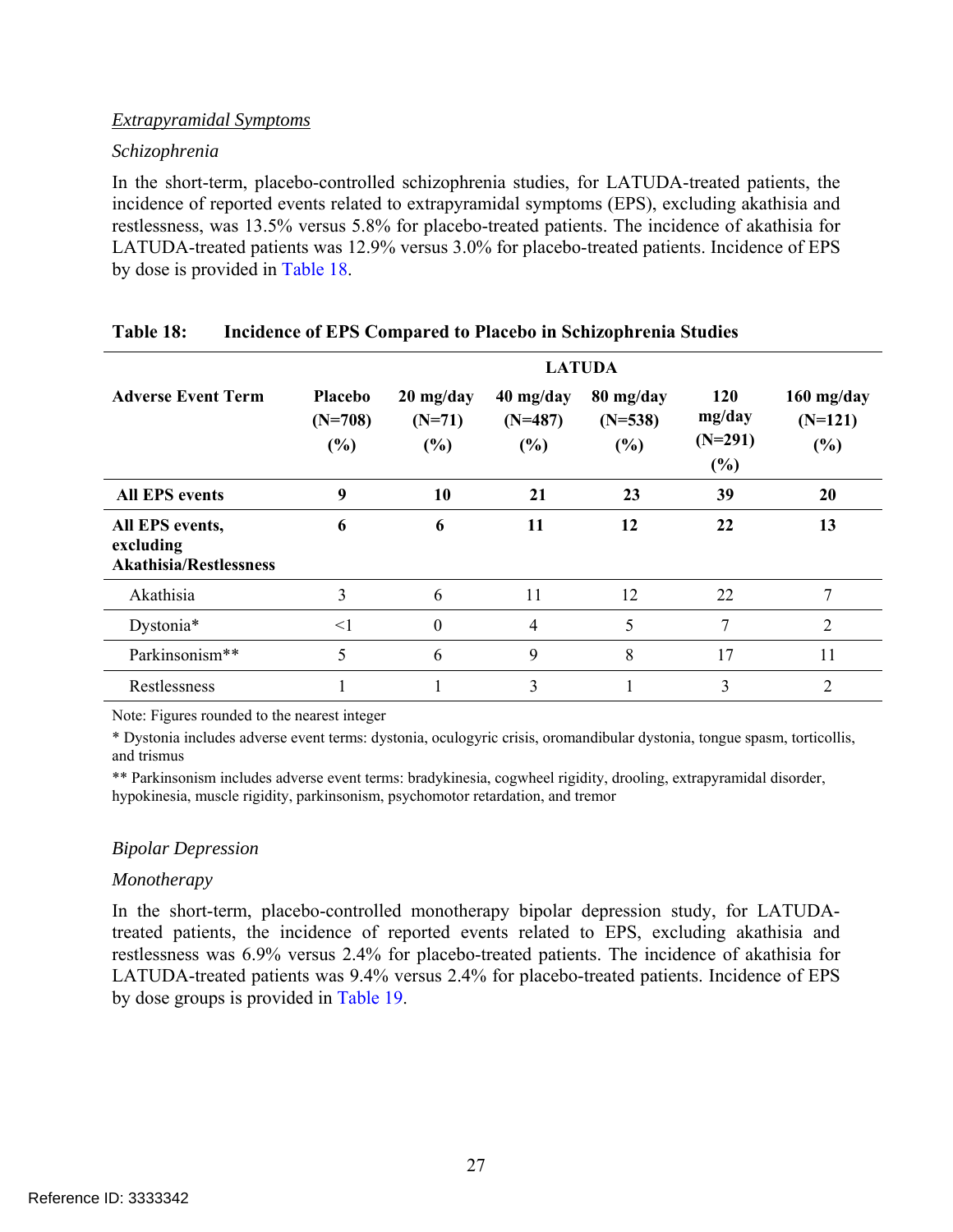|                                                               |                                    | <b>LATUDA</b>                         |                                        |  |  |
|---------------------------------------------------------------|------------------------------------|---------------------------------------|----------------------------------------|--|--|
| <b>Adverse Event Term</b>                                     | <b>Placebo</b><br>$(N=168)$<br>(%) | $20$ to 60 mg/day<br>$(N=164)$<br>(%) | $80$ to 120 mg/day<br>$(N=167)$<br>(%) |  |  |
| <b>All EPS events</b>                                         | 5                                  | 12                                    | 20                                     |  |  |
| All EPS events,<br>excluding<br><b>Akathisia/Restlessness</b> | 2                                  | 5                                     | 9                                      |  |  |
| Akathisia                                                     | $\mathfrak{D}$                     | 8                                     | 11                                     |  |  |
| Dystonia*                                                     | 0                                  | $\overline{0}$                        | $\overline{2}$                         |  |  |
| Parkinsonism**                                                | $\mathfrak{D}$                     | 5                                     | 8                                      |  |  |
| Restlessness                                                  | $\leq$ 1                           | $\theta$                              | 3                                      |  |  |

#### **Table 19: Incidence of EPS Compared to Placebo in the Monotherapy Bipolar Depression Study**

Note: Figures rounded to the nearest integer

\* Dystonia includes adverse event terms: dystonia, oculogyric crisis, oromandibular dystonia, tongue spasm, torticollis, and trismus

\*\* Parkinsonism includes adverse event terms: bradykinesia, cogwheel rigidity, drooling, extrapyramidal disorder, glabellar reflex abnormal, hypokinesia, muscle rigidity, parkinsonism, psychomotor retardation, and tremor

#### *Adjunctive Therapy with Lithium or Valproate*

In the short-term, placebo-controlled adjunctive therapy bipolar depression studies, for LATUDA-treated patients, the incidence of EPS, excluding akathisia and restlessness, was 15.3% versus 9.8% for placebo. The incidence of akathisia for LATUDA-treated patients was 7.7% versus 4.3% for placebo-treated patients. Incidence of EPS is provided in Table 20.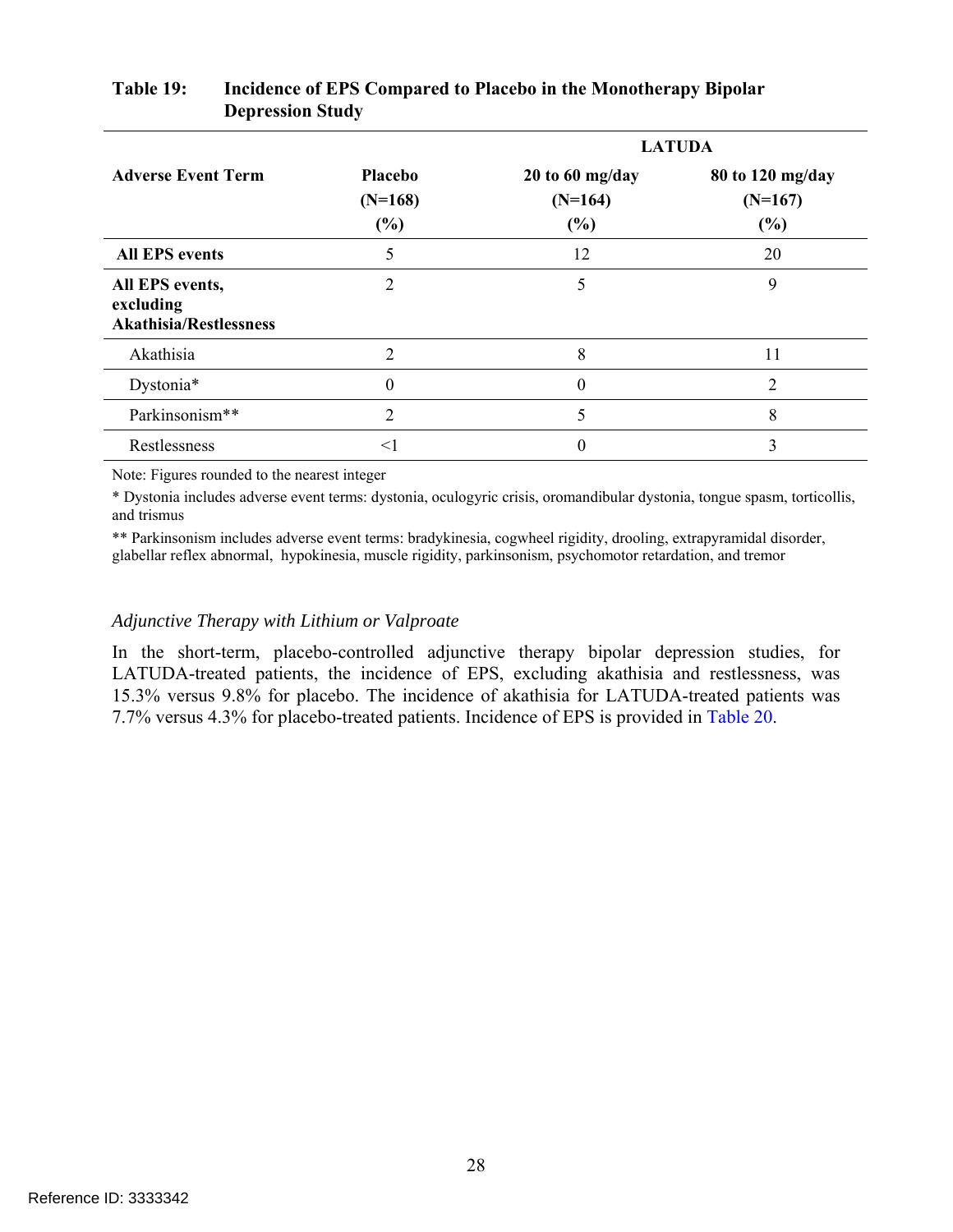| <b>Adverse Event Term</b>                                     | Placebo<br>$(N=334)$<br>(%) | <b>LATUDA</b><br>$20$ to $120$ mg/day<br>$(N=360)$<br>(%) |
|---------------------------------------------------------------|-----------------------------|-----------------------------------------------------------|
| <b>All EPS events</b>                                         | 13                          | 24                                                        |
| All EPS events,<br>excluding<br><b>Akathisia/Restlessness</b> | 9                           | 14                                                        |
| Akathisia                                                     | 5                           | 11                                                        |
| Dystonia*                                                     |                             |                                                           |
| Parkinsonism**                                                | 8                           | 13                                                        |
| Restlessness                                                  |                             | 4                                                         |

#### **Table 20: Incidence of EPS Compared to Placebo in the Adjunctive Therapy Bipolar Depression Studies**

Note: Figures rounded to the nearest integer

\* Dystonia includes adverse event terms: dystonia, oculogyric crisis, oromandibular dystonia, tongue spasm, torticollis, and trismus

\*\* Parkinsonism includes adverse event terms: bradykinesia, cogwheel rigidity, drooling, extrapyramidal disorder, glabellar reflex abnormal, hypokinesia, muscle rigidity, parkinsonism, psychomotor retardation, and tremor

In the short-term, placebo-controlled schizophrenia and bipolar depression studies, data was objectively collected on the Simpson Angus Rating Scale (SAS) for extrapyramidal symptoms (EPS), the Barnes Akathisia Scale (BAS) for akathisia and the Abnormal Involuntary Movement Scale (AIMS) for dyskinesias.

The mean change from baseline for LATUDA-treated patients for the SAS, BAS and AIMS was comparable to placebo-treated patients, with the exception of the Barnes Akathisia Scale global score (LATUDA, 0.1; placebo, 0.0). The percentage of patients who shifted from normal to abnormal was greater in LATUDA-treated patients versus placebo for the BAS (LATUDA, 14.4%; placebo, 7.1%), the SAS (LATUDA, 5.0%; placebo, 2.3%) and the AIMS (LATUDA, 7.4%; placebo, 5.8%).

#### *Bipolar Depression*

#### *Monotherapy*

The mean change from baseline for LATUDA-treated patients for the SAS, BAS and AIMS was comparable to placebo-treated patients. The percentage of patients who shifted from normal to abnormal was greater in LATUDA-treated patients versus placebo for the BAS (LATUDA, 8.4%; placebo, 5.6%), the SAS (LATUDA, 3.7%; placebo, 1.9%) and the AIMS (LATUDA, 3.4%; placebo, 1.2%).

#### *Adjunctive Therapy with Lithium or Valproate*

The mean change from baseline for LATUDA-treated patients for the SAS, BAS and AIMS was comparable to placebo-treated patients. The percentage of patients who shifted from normal to abnormal was greater in LATUDA-treated patients versus placebo for the BAS (LATUDA, 8.7%; placebo, 2.1%), the SAS (LATUDA, 2.8%; placebo, 2.1%) and the AIMS (LATUDA, 2.8%; placebo, 0.6%).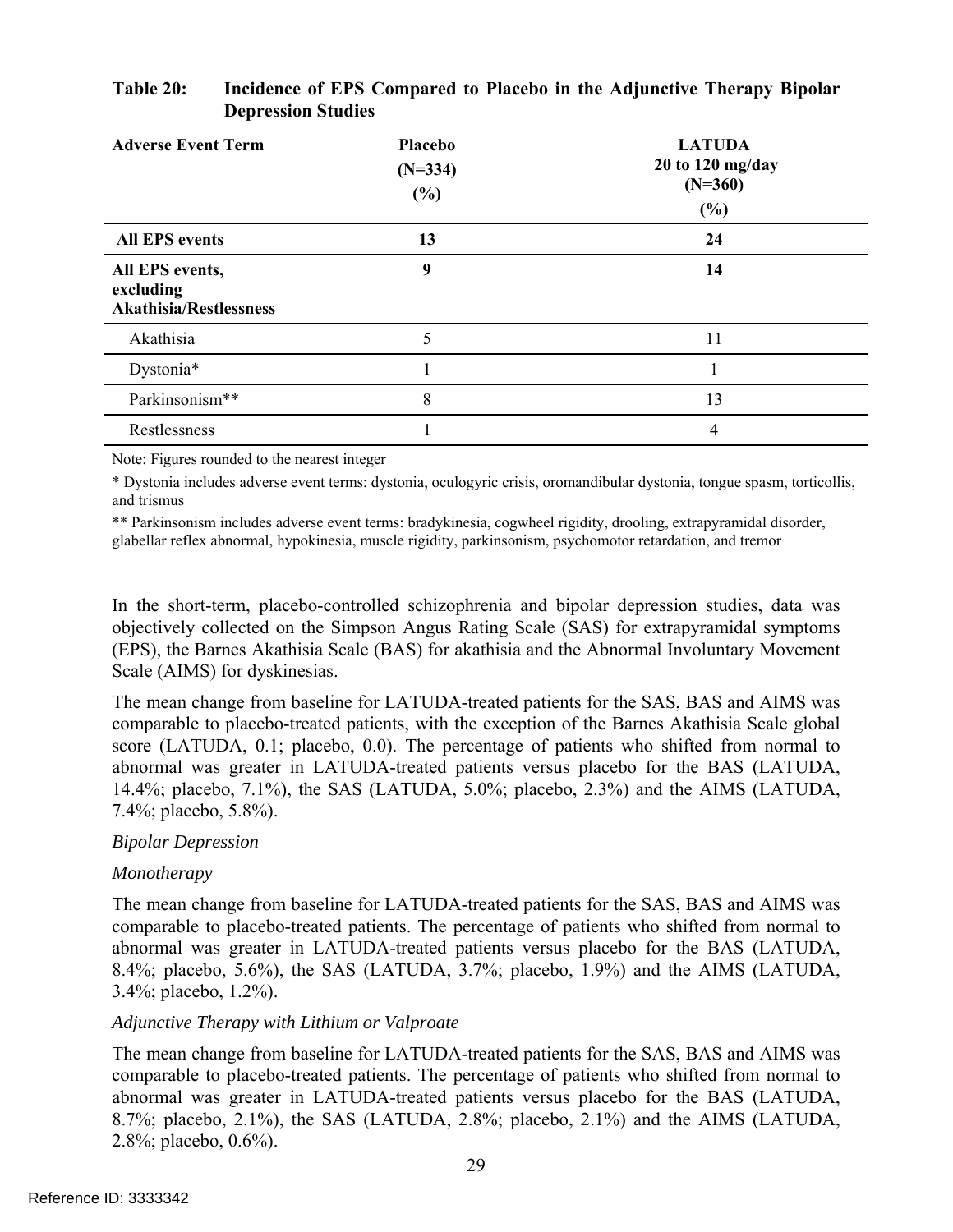#### *Dystonia*

*Class Effect:* Symptoms of dystonia, prolonged abnormal contractions of muscle groups, may occur in susceptible individuals during the first few days of treatment. Dystonic symptoms include: spasm of the neck muscles, sometimes progressing to tightness of the throat, swallowing difficulty, difficulty breathing, and/or protrusion of the tongue. While these symptoms can occur at low doses, they occur more frequently and with greater severity with high potency and at higher doses of first-generation antipsychotic drugs. An elevated risk of acute dystonia is observed in males and younger age groups.

#### *Schizophrenia*

In the short-term, placebo-controlled schizophrenia clinical studies, dystonia occurred in 4.2% of LATUDA-treated subjects (0.0% LATUDA 20 mg, 3.5% LATUDA 40 mg, 4.5% LATUDA 80 mg, 6.5% LATUDA 120 mg and 2.5% LATUDA 160 mg) compared to 0.8% of subjects receiving placebo. Seven subjects (0.5%, 7/1508) discontinued clinical trials due to dystonic events – four were receiving LATUDA 80 mg/day and three were receiving LATUDA 120 mg/day.

#### *Bipolar Depression*

#### *Monotherapy*

In the short-term, flexible-dose, placebo-controlled monotherapy bipolar depression study, dystonia occurred in 0.9% of LATUDA-treated subjects (0.0% and 1.8% for LATUDA 20 to 60 mg/day and LATUDA 80 to 120 mg/day, respectively) compared to 0.0% of subjects receiving placebo. No subject discontinued the clinical study due to dystonic events.

#### *Adjunctive Therapy with Lithium or Valproate*

In the short-term, flexible-dose, placebo-controlled adjunctive therapy bipolar depression studies, dystonia occurred in 1.1% of LATUDA-treated subjects (20 to 120 mg) compared to 0.6% of subjects receiving placebo. No subject discontinued the clinical study due to dystonic events.

#### *Other Adverse Reactions Observed During the Premarketing Evaluation of LATUDA*

Following is a list of adverse reactions reported by patients treated with LATUDA at multiple doses of  $\geq$  20 mg once daily within the premarketing database of 2905 patients with schizophrenia. The reactions listed are those that could be of clinical importance, as well as reactions that are plausibly drug-related on pharmacologic or other grounds. Reactions listed in Table 15 or those that appear elsewhere in the LATUDA label are not included. Although the reactions reported occurred during treatment with LATUDA, they were not necessarily caused by it.

Reactions are further categorized by organ class and listed in order of decreasing frequency according to the following definitions: those occurring in at least 1/100 patients (frequent) (only those not already listed in the tabulated results from placebo-controlled studies appear in this listing); those occurring in 1/100 to 1/1000 patients (infrequent); and those occurring in fewer than 1/1000 patients (rare).

*Blood and Lymphatic System Disorders: Infrequent: anemia* 

*Cardiac Disorders: Frequent: tachycardia; Infrequent: AV block 1st degree, angina pectoris, bradycardia* 

*Ear and Labyrinth Disorders: Infrequent: vertigo* 

*Eye Disorders: Frequent: blurred vision*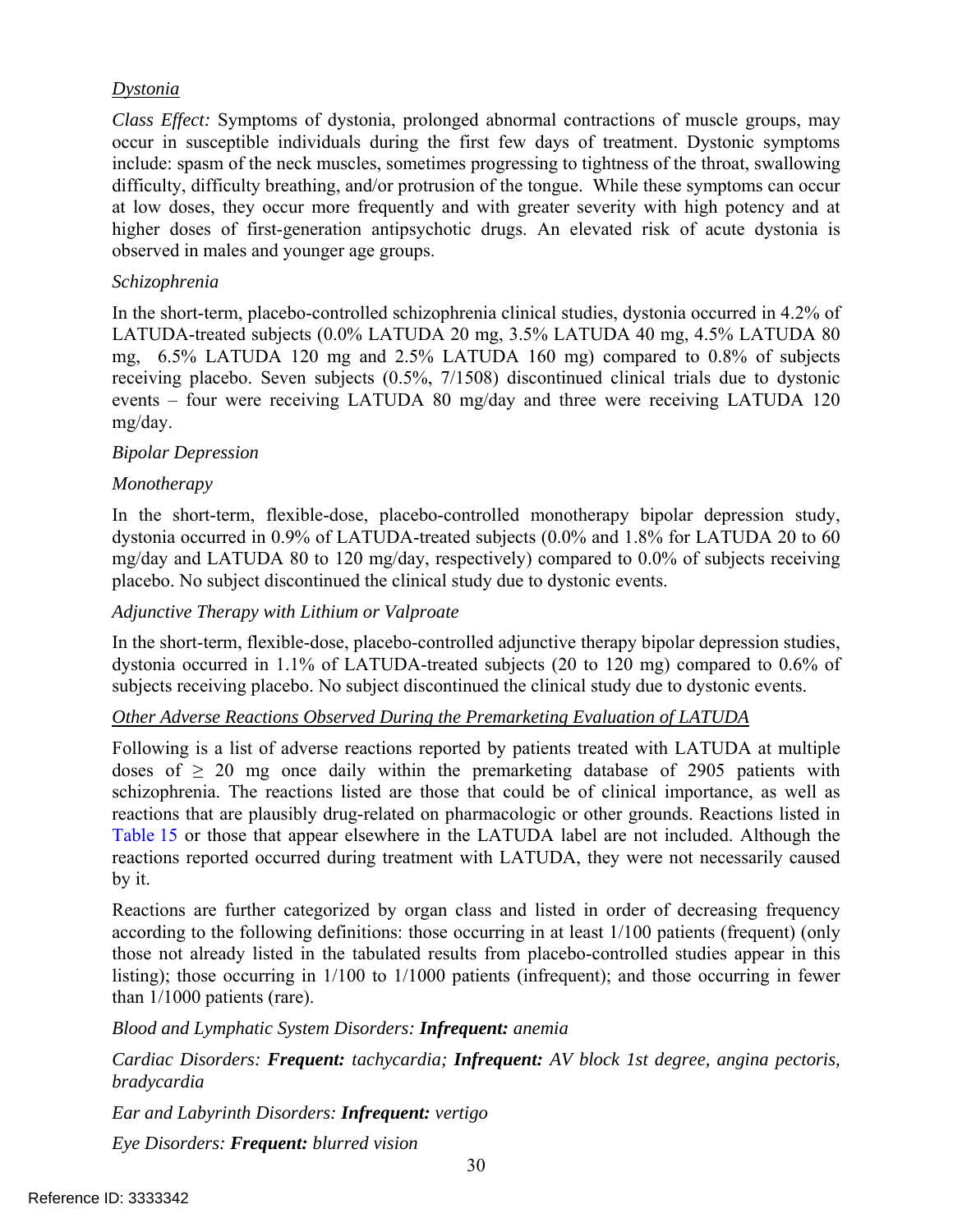*Gastrointestinal Disorders: Frequent: abdominal pain, diarrhea; Infrequent: gastritis General Disorders and Administrative Site Conditions: Rare: sudden death Investigations: Frequent: CPK increased Metabolism and Nutritional System Disorders: Frequent: decreased appetite Musculoskeletal and Connective Tissue Disorders: Rare: rhabdomyolysis Nervous System Disorders: Infrequent: cerebrovascular accident, dysarthria Psychiatric Disorders: Infrequent: abnormal dreams, panic attack, sleep disorder Renal and Urinary Disorders: Infrequent: dysuria; Rare: renal failure Reproductive System and Breast Disorders: Infrequent: amenorrhea, dysmenorrhea; Rare: breast enlargement, breast pain, galactorrhea, erectile dysfunction Skin and Subcutaneous Tissue Disorders: Frequent: rash, pruritus; Rare: angioedema Vascular Disorders: Frequent: hypertension* 

#### *Clinical Laboratory Changes*

Schizophrenia

*Serum Creatinine*: In short-term, placebo-controlled trials, the mean change from Baseline in serum creatinine was  $+0.05$  mg/dL for LATUDA-treated patients compared to  $+0.02$  mg/dL for placebo-treated patients. A creatinine shift from normal to high occurred in 3.0% (43/1453) of LATUDA-treated patients and 1.6% (11/681) on placebo. The threshold for high creatinine value varied from  $> 0.79$  to  $> 1.3$  mg/dL based on the centralized laboratory definition for each study (Table 21).

| Point in Schizophrenia Studies |                             |                                                  |                                            |                                            |                                             |                                                    |  |  |
|--------------------------------|-----------------------------|--------------------------------------------------|--------------------------------------------|--------------------------------------------|---------------------------------------------|----------------------------------------------------|--|--|
| Laboratory<br><b>Parameter</b> | <b>Placebo</b><br>$(N=708)$ | <b>LATUDA</b><br><b>20</b><br>mg/day<br>$(N=71)$ | <b>LATUDA</b><br>40<br>mg/day<br>$(N=487)$ | <b>LATUDA</b><br>80<br>mg/day<br>$(N=538)$ | <b>LATUDA</b><br>120<br>mg/day<br>$(N=291)$ | <b>LATUDA</b><br><b>160</b><br>mg/day<br>$(N=121)$ |  |  |
| <b>Serum</b>                   | 2%                          | $1\%$                                            | 2%                                         | 2%                                         | 5%                                          | 7%                                                 |  |  |

#### **Table 21: Serum Creatinine Shifts from Normal at Baseline to High at Study End-Point in Schizophrenia Studies**

#### Bipolar Depression

#### *Monotherapy*

**Creatinine Elevated** 

*Serum Creatinine*: In the short-term, flexible-dose, placebo-controlled monotherapy bipolar depression study, the mean change from Baseline in serum creatinine was +0.01 mg/dL for LATUDA-treated patients compared to -0.02 mg/dL for placebo-treated patients. A creatinine shift from normal to high occurred in 2.8% (9/322) of LATUDA-treated patients and 0.6%  $(1/162)$  on placebo (Table 22).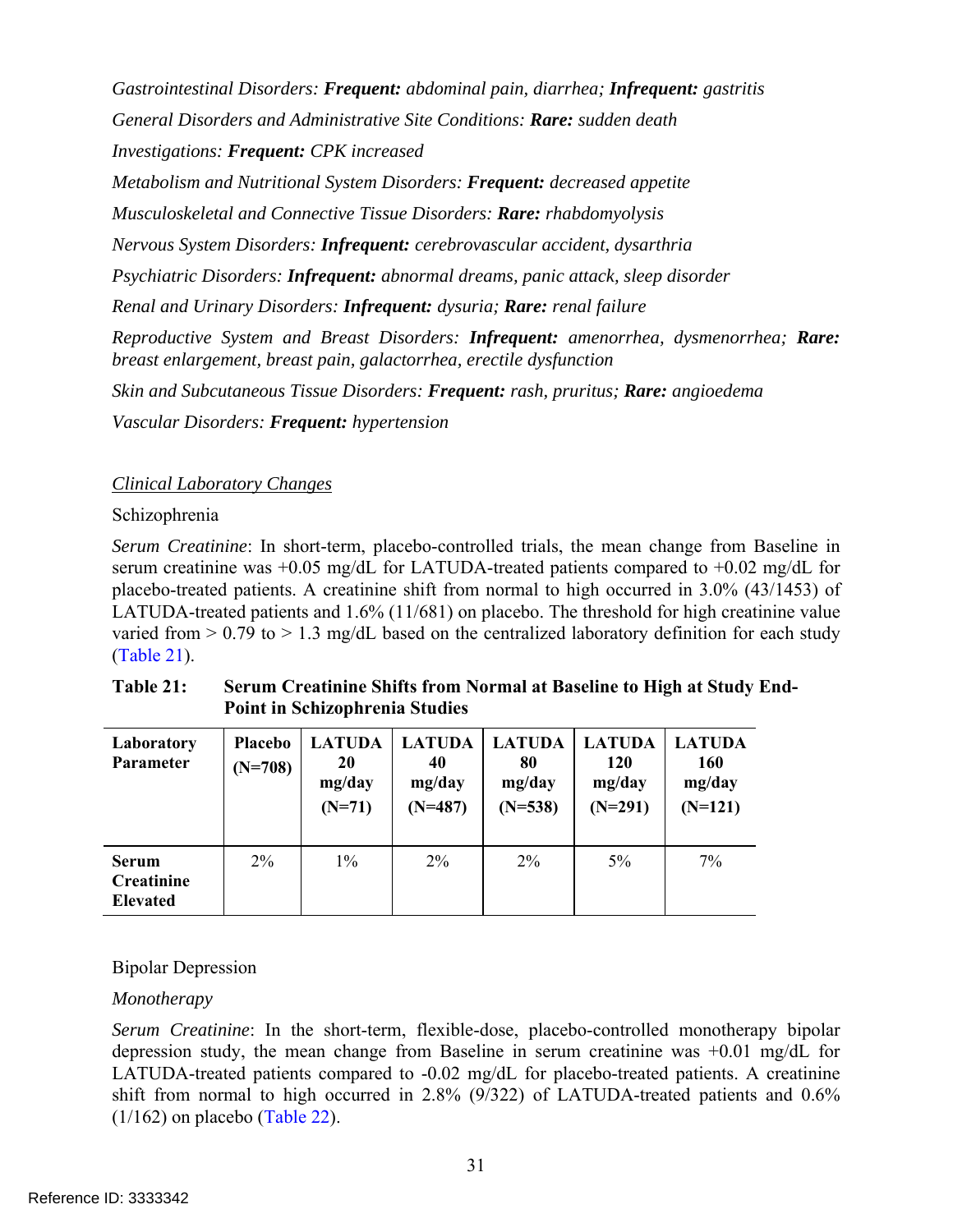| <b>Laboratory Parameter</b>                | <b>Placebo</b><br>$(N=168)$ | <b>LATUDA</b><br>$20$ to 60 mg/day<br>$(N=164)$ | LATUDA<br>$80$ to 120 mg/day<br>$(N=167)$ |
|--------------------------------------------|-----------------------------|-------------------------------------------------|-------------------------------------------|
| <b>Serum Creatinine</b><br><b>Elevated</b> | $<1\%$                      | $2\%$                                           | $4\%$                                     |

#### **Table 22: Serum Creatinine Shifts from Normal at Baseline to High at Study End-Point in a Monotherapy Bipolar Depression Study**

#### *Adjunctive Therapy with Lithium or Valproate*

*Serum Creatinine*: In short-term, placebo-controlled premarketing adjunctive studies for bipolar depression, the mean change from Baseline in serum creatinine was +0.04 mg/dL for LATUDAtreated patients compared to -0.01 mg/dL for placebo-treated patients. A creatinine shift from normal to high occurred in 4.3% (15/360) of LATUDA-treated patients and 1.6% (5/334) on placebo (Table 23).

#### **Table 23: Serum Creatinine Shifts from Normal at Baseline to High at Study End-Point in the Adjunctive Therapy Bipolar Depression Studies**

| <b>Laboratory Parameter</b>                | <b>Placebo</b><br>$(N=334)$ | <b>LATUDA</b><br>$20$ to $120$ mg/day<br>$(N=360)$ |
|--------------------------------------------|-----------------------------|----------------------------------------------------|
| <b>Serum Creatinine</b><br><b>Elevated</b> | $2\%$                       | $4\%$                                              |

# **7 DRUG INTERACTIONS**

# **7.1 Potential for Other Drugs to Affect LATUDA**

 LATUDA dose *[see Dosage and Administration (2.5)]*. LATUDA is predominantly metabolized by CYP3A4. LATUDA should not be used concomitantly with strong CYP3A4 inhibitors (e.g., ketoconazole, clarithromycin, ritonavir, voriconazole, mibefradil, etc.) or strong CYP3A4 inducers (e.g., rifampin, avasimibe, St. John's wort, phenytoin, carbamazepine, etc.) *[see Contraindications (4)].* The LATUDA dose should be reduced to half of the original level when used concomitantly with moderate inhibitors of CYP3A4 (e.g., diltiazem, atazanavir, erythromycin, fluconazole, verapamil, etc.). If LATUDA is used concomitantly with a moderate CYP3A4 inducer, it may be necessary to increase the

**Lithium:** It is not necessary to adjust the LATUDA dose when used concomitantly with lithium (Figure 1).

**Valproate:** It is not necessary to adjust the LATUDA dose when used concomitantly with valproate. A dedicated drug-drug interaction study has not been conducted with valproate and LATUDA. Based on pharmacokinetic data from the bipolar depression studies valproate levels were not affected by lurasidone, and lurasidone concentrations were not affected by valproate.

**Grapefruit:** Grapefruit and grapefruit juice should be avoided in patients taking LATUDA [*see Dosage and Administration (2.5)*].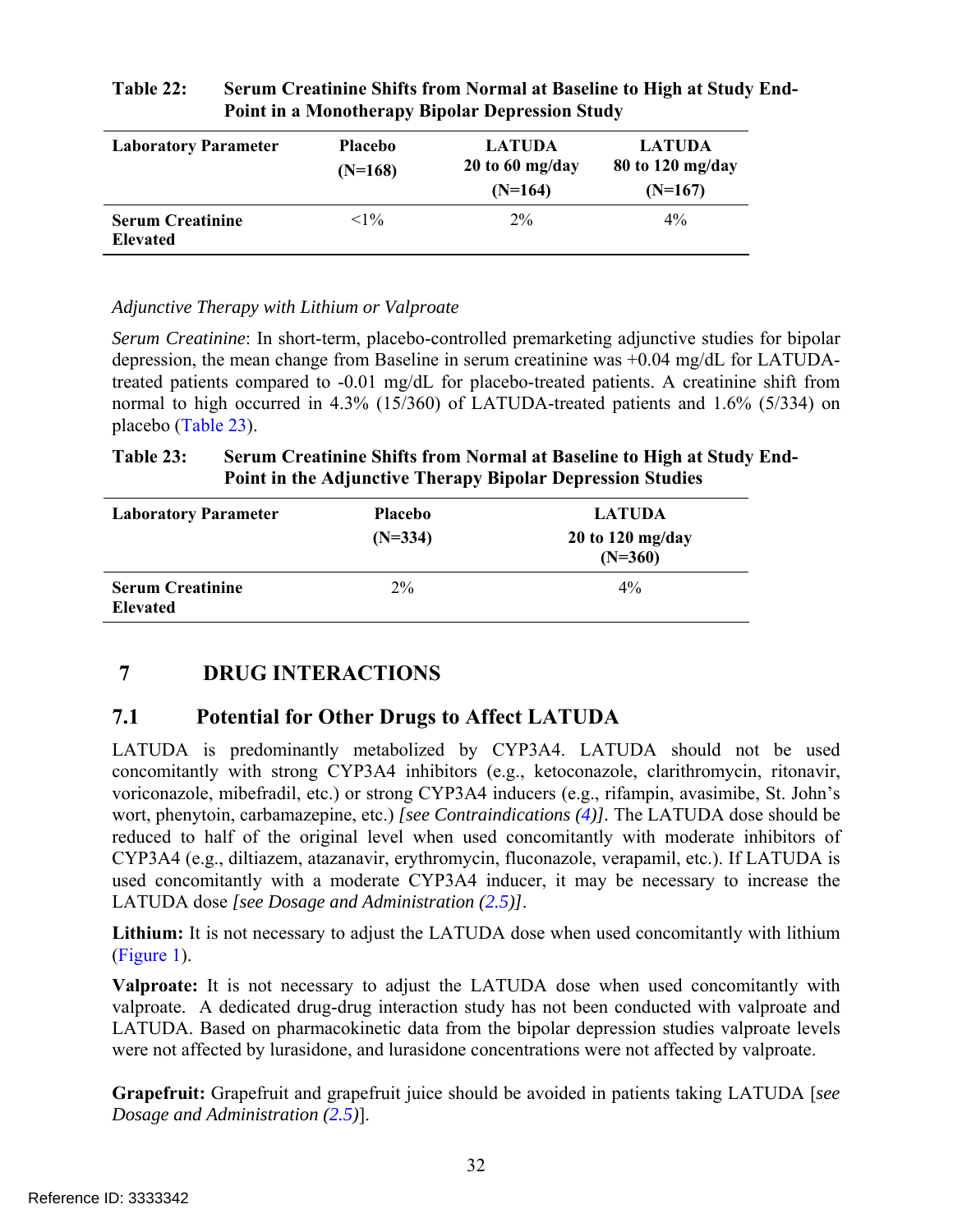#### **Figure 1: Impact of Other Drugs on LATUDA Pharmacokinetics**



# **7.2 Potential for LATUDA to Affect Other Drugs**

No adjustment is needed on the dose of lithium, valproate, or substrates of P-gp or CYP3A4 when coadministered with LATUDA (Figure 2).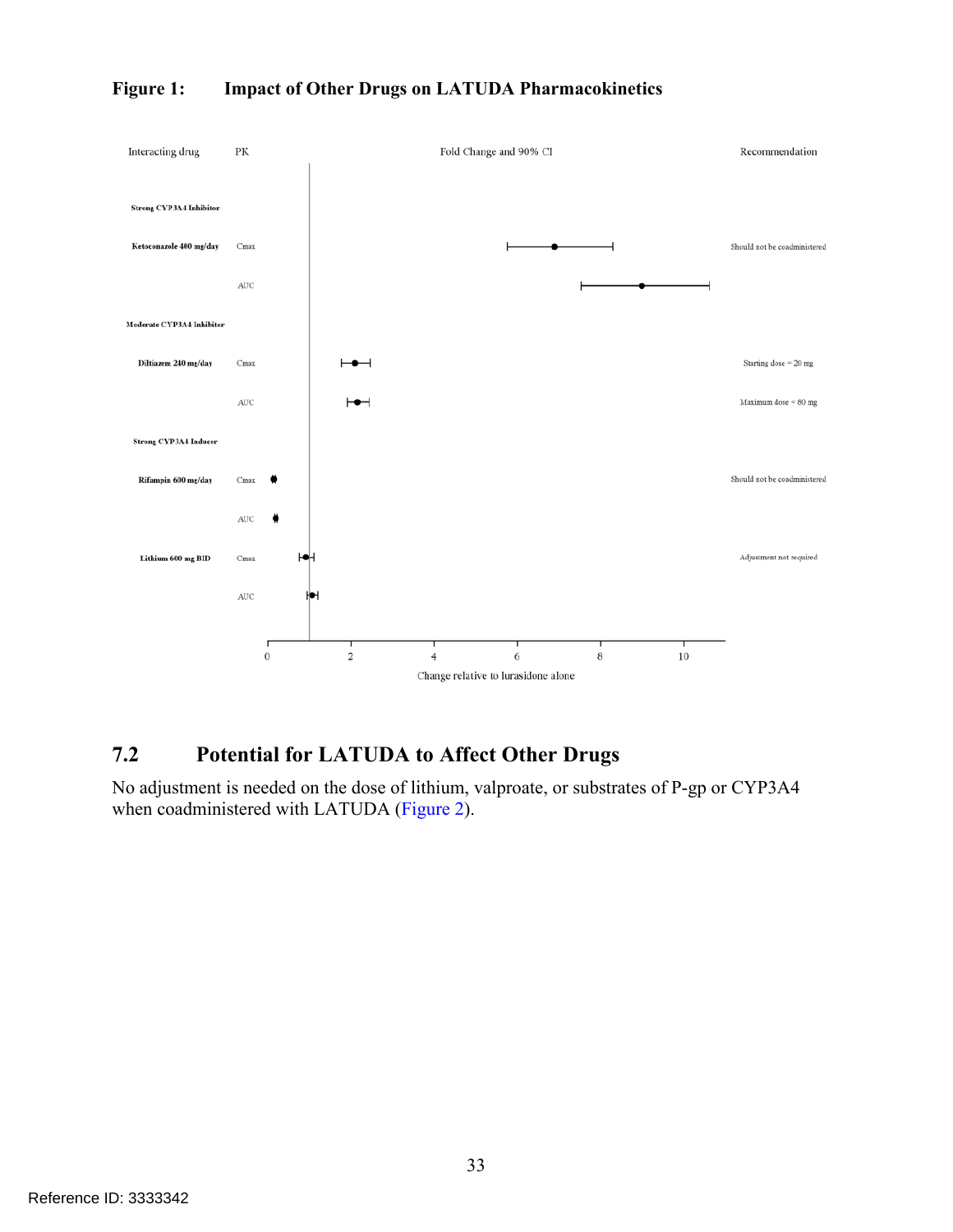#### **Figure 2: Impact of LATUDA on Other Drugs**



\* Steady state lithium Ctrough on Day 4 vs Day 8 when lithium was coadministered with lurasidone at steady state

# 8 USE IN SPECIFIC POPULATIONS<br>8.1 Pregnancy

Pregnancy Category B

#### *Risk Summary*

There are no adequate and well controlled studies of LATUDA use in pregnant women. Neonates exposed to antipsychotic drugs during the third trimester of pregnancy are at risk for extrapyramidal and/or withdrawal symptoms following delivery. There have been reports of agitation, hypertonia, hypotonia, tremor, somnolence, respiratory distress and feeding disorder in these neonates. These complications have varied in severity; while in some cases symptoms have been self-limited, in other cases neonates have required intensive care unit support and prolonged hospitalization.

LATUDA should be used during pregnancy only if the potential benefit justifies the potential risk to the fetus.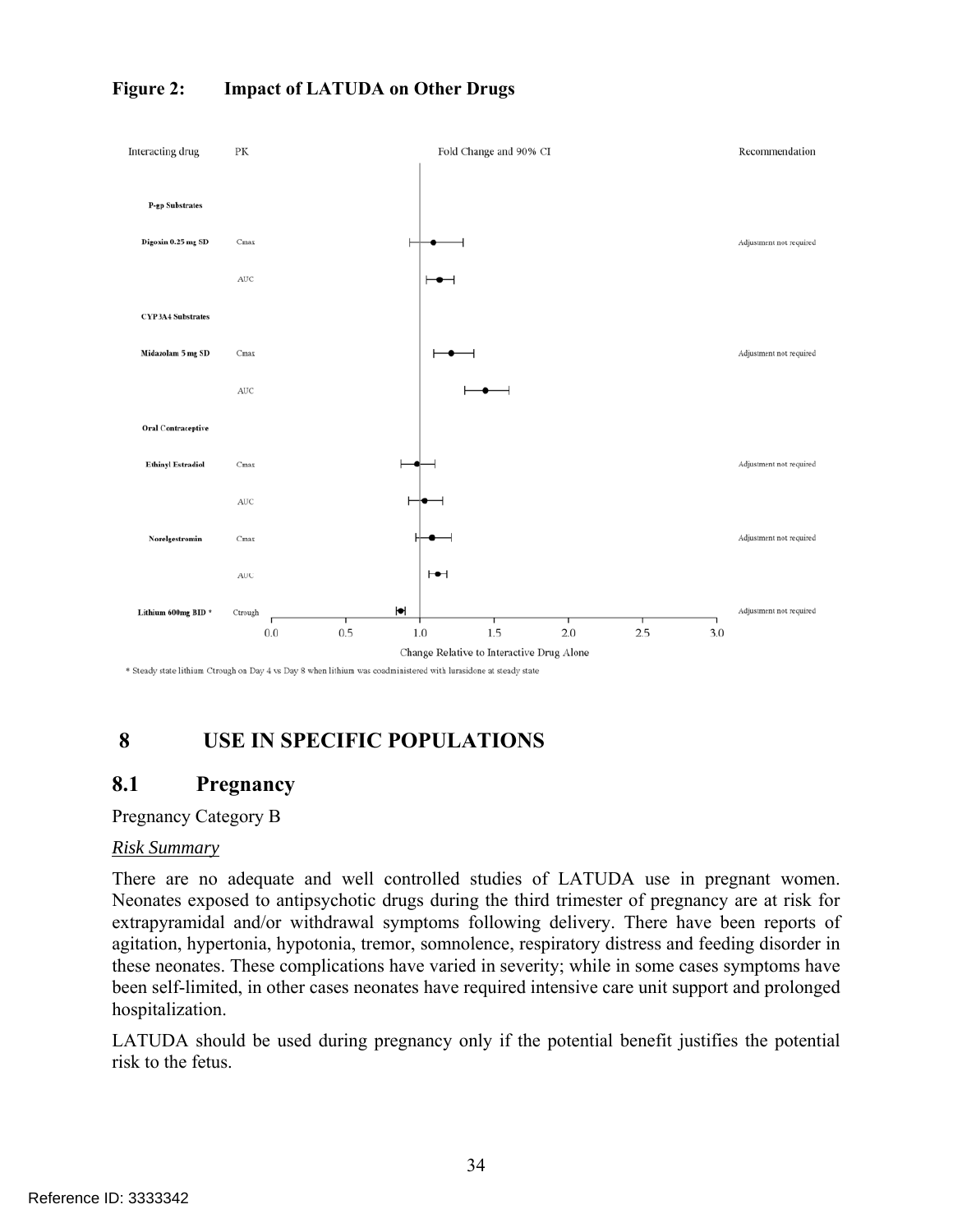#### *Human Data*

Safe use of LATUDA during pregnancy or lactation has not been established; therefore, use of LATUDA in pregnancy, in nursing mothers, or in women of childbearing potential requires that the benefits of treatment be weighed against the possible risks to mother and child.

#### *Animal Data*

No adverse developmental effects were observed in a study in which pregnant rats were given lurasidone during the period of organogenesis and continuing through weaning at doses up to 10 mg/kg/day, which is approximately half of the maximum recommended human dose (MRHD) of 160 mg/day, based on mg/m2 body surface area.

No teratogenic effects were seen in studies in which pregnant rats and rabbits were given lurasidone during the period of organogenesis at doses up to 25 and 50 mg/kg/day, respectively. These doses are 1.5- and 6-times, in rats and rabbits, respectively, the MRHD of 160 mg/day based on mg/m<sup>2</sup> body surface area.

#### **8.3 Nursing Mothers**

LATUDA was excreted in milk of rats during lactation. It is not known whether LATUDA or its metabolites are excreted in human milk. Because of the potential for serious adverse reactions in nursing infants, a decision should be made whether to discontinue nursing or to discontinue the drug, considering the risk of drug discontinuation to the mother.

#### **8.4 Pediatric Use**

Safety and effectiveness in pediatric patients have not been established.

#### **8.5 Geriatric Use**

Clinical studies with LATUDA did not include sufficient numbers of patients aged 65 and older to determine whether or not they respond differently from younger patients. In elderly patients with psychosis (65 to 85), LATUDA concentrations (20 mg/day) were similar to those in young subjects. It is unknown whether dose adjustment is necessary on the basis of age alone.

Elderly patients with dementia-related psychosis treated with LATUDA are at an increased risk of death compared to placebo. LATUDA is not approved for the treatment of patients with dementia-related psychosis *[see Boxed Warning]*.

# **8.6 Other Patient Factors**

The effect of intrinsic patient factors on the pharmacokinetics of LATUDA is presented in Figure 3.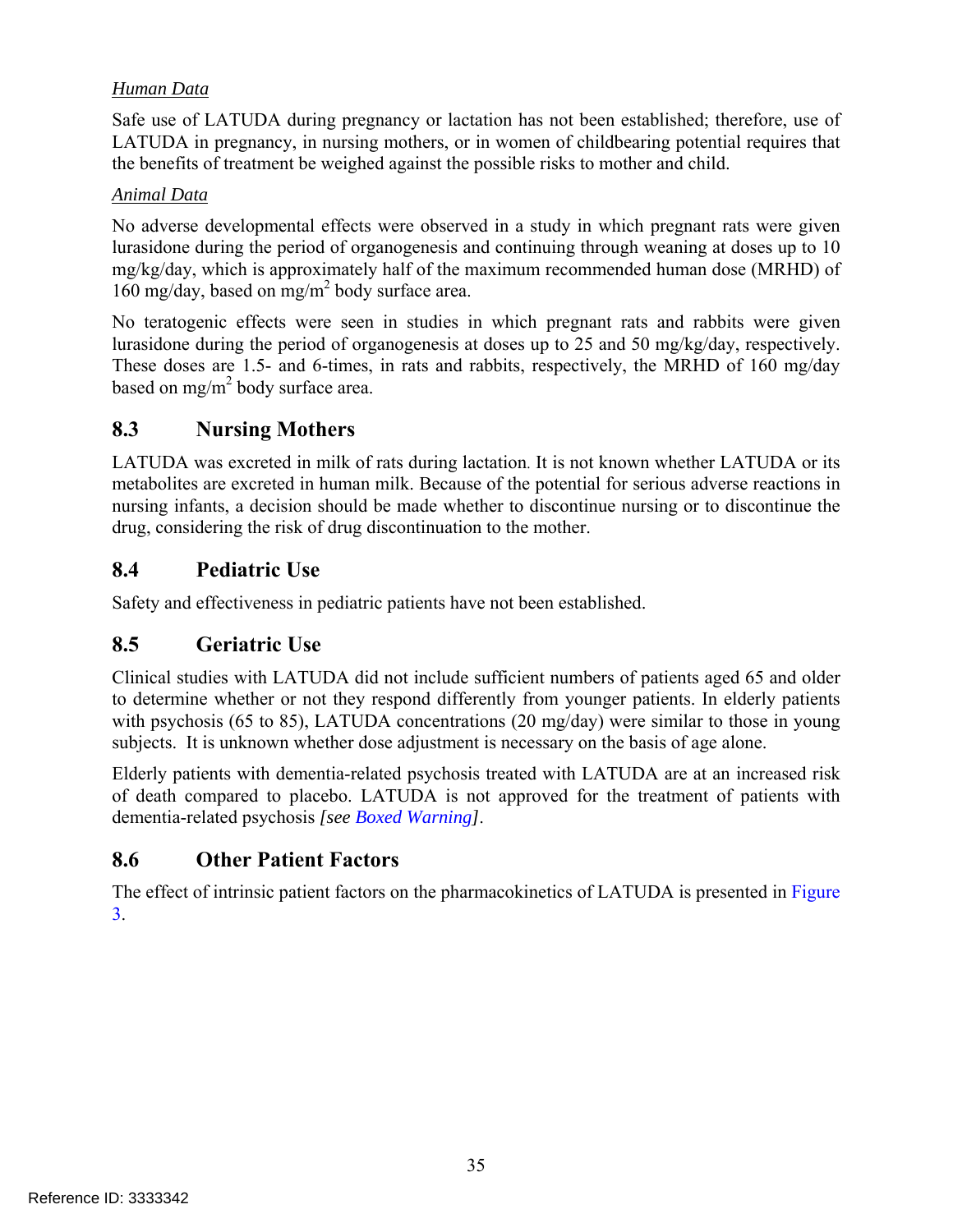#### **Figure 3: Impact of Other Patient Factors on LATUDA Pharmacokinetics**



#### **9 DRUG ABUSE AND DEPENDENCE**

#### **9.1 Controlled Substance**

LATUDA is not a controlled substance.

#### **9.2 Abuse**

LATUDA has not been systematically studied in humans for its potential for abuse or physical dependence or its ability to induce tolerance. While clinical studies with LATUDA did not reveal any tendency for drug-seeking behavior, these observations were not systematic and it is not possible to predict the extent to which a CNS-active drug will be misused, diverted and/or abused once it is marketed. Patients should be evaluated carefully for a history of drug abuse, and such patients should be observed carefully for signs of LATUDA misuse or abuse (e.g., development of tolerance, drug-seeking behavior, increases in dose).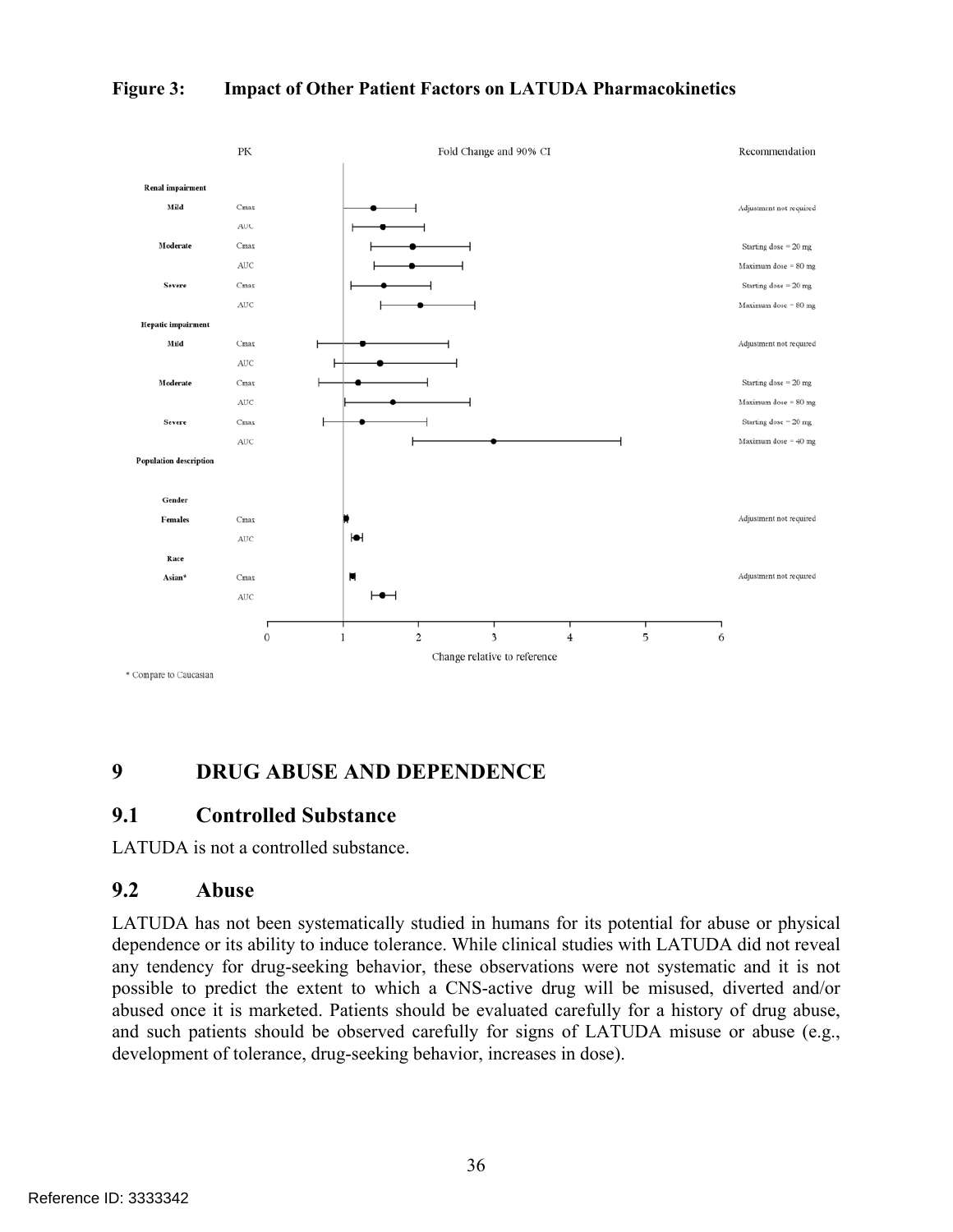#### **10 OVERDOSAGE**

#### **10.1 Human Experience**

In premarketing clinical studies, accidental or intentional overdosage of LATUDA was identified in one patient who ingested an estimated 560 mg of LATUDA. This patient recovered without sequelae. This patient resumed LATUDA treatment for an additional two months.

#### **10.2 Management of Overdosage**

Consult a Certified Poison Control Center for up-to-date guidance and advice. There is no specific antidote to LATUDA, therefore, appropriate supportive measures should be instituted and close medical supervision and monitoring should continue until the patient recovers. Consider the possibility of multiple-drug overdose.

Cardiovascular monitoring should commence immediately, including continuous electrocardiographic monitoring for possible arrhythmias. If antiarrhythmic therapy is administered, disopyramide, procainamide, and quinidine carry a theoretical hazard of additive QT-prolonging effects when administered in patients with an acute overdose of LATUDA. Similarly, the alpha-blocking properties of bretylium might be additive to those of LATUDA, resulting in problematic hypotension.

Hypotension and circulatory collapse should be treated with appropriate measures. Epinephrine and dopamine should not be used, or other sympathomimetics with beta-agonist activity, since beta stimulation may worsen hypotension in the setting of LATUDA-induced alpha blockade. In case of severe extrapyramidal symptoms, anticholinergic medication should be administered.

Gastric lavage (after intubation if patient is unconscious) and administration of activated charcoal together with a laxative should be considered.

The possibility of obtundation, seizures, or dystonic reaction of the head and neck following overdose may create a risk of aspiration with induced emesis.

#### **11 DESCRIPTION**

LATUDA is an atypical antipsychotic belonging to the chemical class of benzisothiazol derivatives.

Its chemical name is (3a*R*,4*S*,7*R*,7a*S*)-2-{(1*R*,2*R*)-2-[4-(1,2-benzisothiazol-3-yl)piperazin-1 ylmethyl] cyclohexylmethyl}hexahydro-4,7-methano-2*H*-isoindole-1,3-dione hydrochloride. Its molecular formula is  $C_{28}H_{36}N_4O_2S$  HCl and its molecular weight is 529.14.

The chemical structure is:

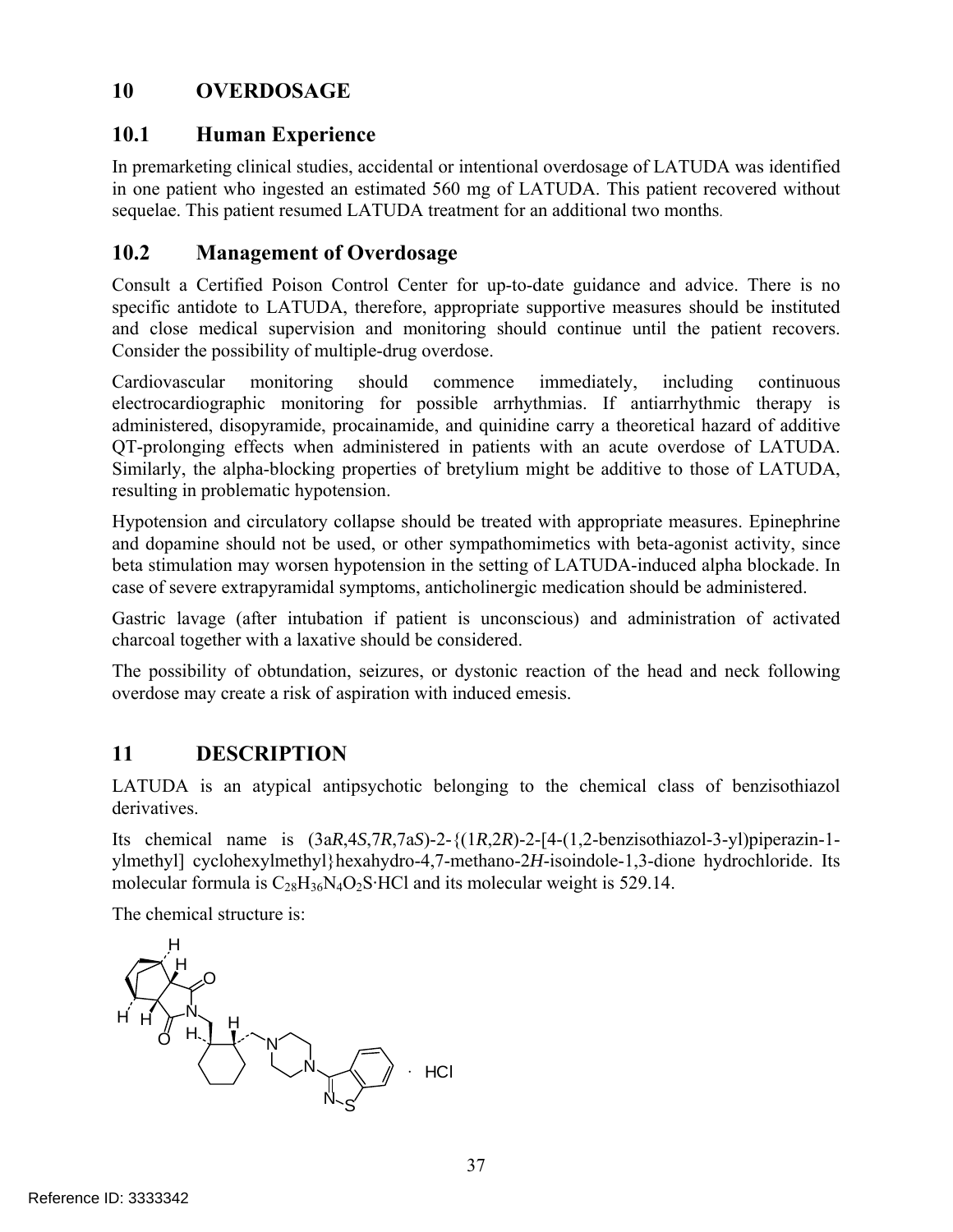Lurasidone hydrochloride is a white to off-white powder. It is very slightly soluble in water, practically insoluble or insoluble in 0.1 N HCl, slightly soluble in ethanol, sparingly soluble in methanol, practically insoluble or insoluble in toluene and very slightly soluble in acetone.

LATUDA tablets are intended for oral administration only. Each tablet contains 20 mg, 40 mg, 80 mg, or 120 mg of lurasidone hydrochloride.

Inactive ingredients are mannitol, pregelatinized starch, croscarmellose sodium, hypromellose, magnesium stearate, Opadry® and carnauba wax. Additionally, the 80 mg tablet contains yellow ferric oxide and FD&C Blue No. 2 Aluminum Lake.

# **12 CLINICAL PHARMACOLOGY**

#### **12.1 Mechanism of Action**

The mechanism of action of LATUDA in the treatment of schizophrenia and bipolar depression is unknown. However, its efficacy in schizophrenia and bipolar depression could be mediated through a combination of central dopamine Type 2  $(D_2)$  and serotonin Type 2  $(SHT<sub>2A</sub>)$  receptor antagonism.

#### **12.2 Pharmacodynamics**

LATUDA is an antagonist with high affinity binding at the dopamine  $D_2$  receptors (Ki=1 nM) and the 5-hydroxytryptamine (5-HT, serotonin) receptors  $5-HT_{2A}$  (Ki=0.5 nM) and  $5-HT_7$ (Ki=0.5 nM) receptors. It also binds with moderate affinity to the human  $\alpha_{2C}$  adrenergic receptors (Ki=11 nM), is a partial agonist at serotonin 5-HT<sub>1A</sub> (Ki=6.4 nM) receptors, and is an antagonist at the  $\alpha_{2A}$  adrenergic receptors (Ki=41 nM). LATUDA exhibits little or no affinity for histamine H<sub>1</sub> and muscarinic M<sub>1</sub> receptors (IC<sub>50</sub> > 1,000 nM).

#### *ECG Changes*

The effects of LATUDA on the QTc interval were evaluated in a randomized, double-blind, multiple-dose, parallel-dedicated thorough QT study in 43 patients with schizophrenia or schizoaffective disorder, who were treated with LATUDA doses of 120 mg daily, 600 mg daily and completed the study. The maximum mean (upper 1-sided, 95% CI) increase in baselineadjusted QTc intervals based on individual correction method (QTcI) was 7.5 (11.7) ms and 4.6 (9.5) ms, for the 120 mg and 600 mg dose groups respectively, observed at 2 to 4 hours after dosing. In this study, there was no apparent dose (exposure)-response relationship.

In short-term, placebo-controlled studies in schizophrenia and bipolar depression, no postbaseline QT prolongations exceeding 500 msec were reported in patients treated with LATUDA or placebo.

#### **12.3 Pharmacokinetics**

The activity of LATUDA is primarily due to the parent drug. The pharmacokinetics of LATUDA is dose-proportional within a total daily dose range of 20 mg to 160 mg. Steady-state concentrations of LATUDA are reached within 7 days of starting LATUDA.

Following administration of 40 mg of LATUDA, the mean (%CV) elimination half-life was 18 (7) hours.

*Absorption and Distribution:* LATUDA is absorbed and reaches peak serum concentrations in approximately 1-3 hours. It is estimated that 9-19% of an administered dose is absorbed.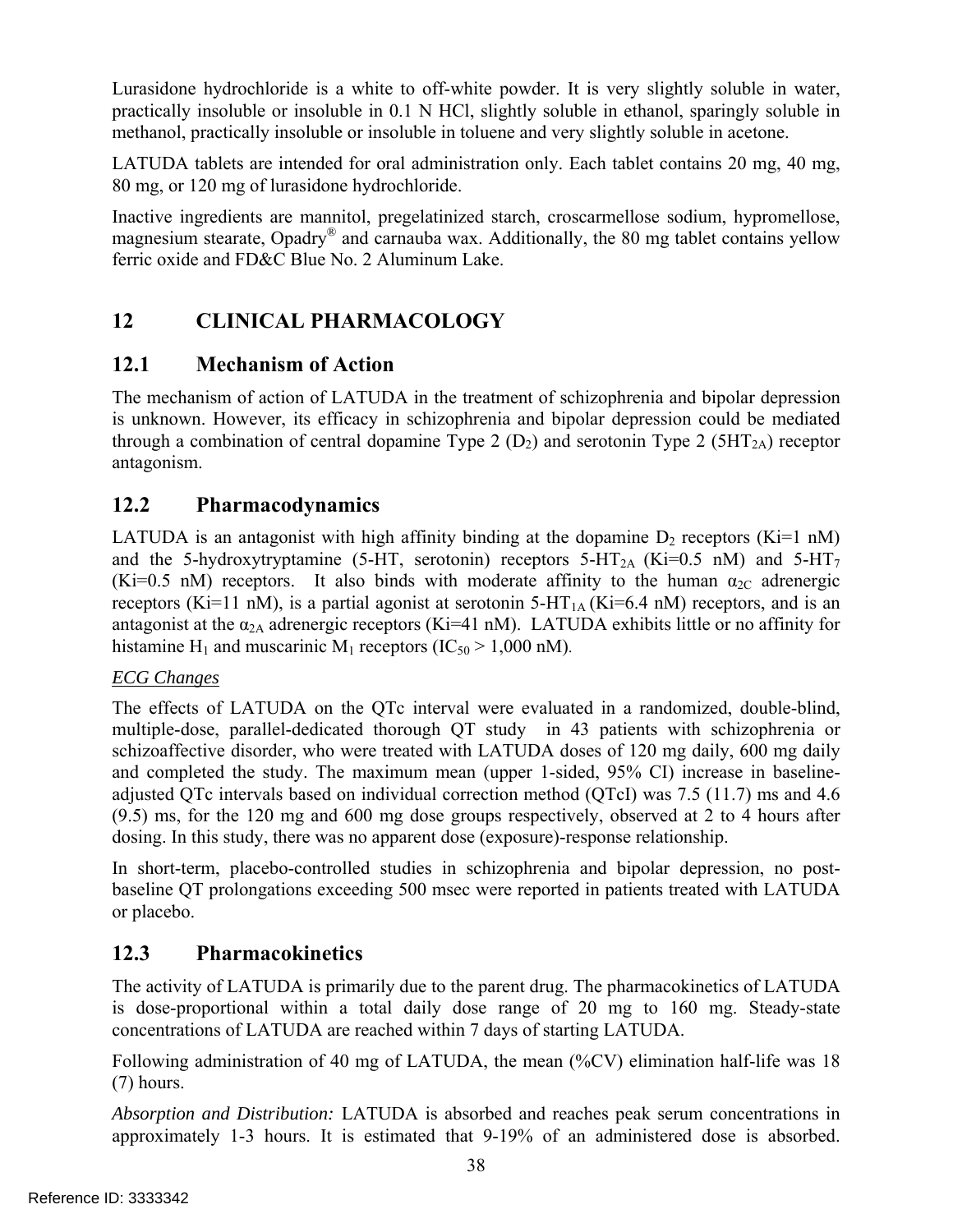Following administration of 40 mg of LATUDA, the mean (%CV) apparent volume of distribution was 6173 (17.2) L. LATUDA is highly bound  $(\sim 99\%)$  to serum proteins.

In a food effect study, LATUDA mean  $C_{\text{max}}$  and AUC were about 3-times and 2-times, respectively, when administered with food compared to the levels observed under fasting conditions. LATUDA exposure was not affected as meal size was increased from 350 to 1000 calories and was independent of meal fat content *[*see *Dosage and Administration (2.3)]*.

In clinical studies, establishing the safety and efficacy of LATUDA, patients were instructed to take their daily dose with food *[see Dosage and Administration (2.3)]*.

*Metabolism and Elimination:* LATUDA is metabolized mainly via CYP3A4. The major biotransformation pathways are oxidative *N*-dealkylation, hydroxylation of norbornane ring, and *S*-oxidation. LATUDA is metabolized into two active metabolites (ID-14283 and ID-14326) and two major non-active metabolites (ID-20219 and ID-20220). Based on *in vitro* studies, LATUDA is not a substrate of CYP1A1, CYP1A2, CYP2A6, CYP4A11, CYP2B6, CYP2C8, CYP2C9, CYP2C19, CYP2D6 or CYP2E1 enzymes. Because LATUDA is not a substrate for CYP1A2, smoking is not expected to have an effect on the pharmacokinetics of LATUDA.

Total excretion of radioactivity in urine and feces combined was approximately 89%, with about 80% recovered in feces and 9% recovered in urine, after a single dose of  $\lceil 14C \rceil$ -labeled LATUDA.

Following administration of 40 mg of LATUDA, the mean (%CV) apparent clearance was 3902 (18.0) mL/min.

# **13 NONCLINICAL TOXICOLOGY**

# **13.1 Carcinogenesis, Mutagenesis, Impairment of Fertility**

*Carcinogenesis:* LATUDA increased incidences of malignant mammary gland tumors and pituitary gland adenomas in female mice orally dosed with 30, 100, 300, or 650 mg/kg/day. The lowest dose produced plasma levels (AUC) approximately equal to those in humans receiving the MRHD of 160 mg/day. No increases in tumors were seen in male mice up to the highest dose tested, which produced plasma levels (AUC) 14-times those in humans receiving the MRHD.

LATUDA increased the incidence of mammary gland carcinomas in females rats orally dosed at 12 and 36 mg/kg/day: the lowest dose; 3 mg/kg/day is the no-effect dose which produced plasma levels (AUC) 0.4-times those in humans receiving the MRHD. No increases in tumors were seen in male rats up to the highest dose tested, which produced plasma levels (AUC) 6 times those in humans receiving the MRHD.

mammary gland tumors in rodents to humans is unknown *[see Warnings and Precautions*  $(5.7)$ ]. Proliferative and/or neoplastic changes in the mammary and pituitary glands of rodents have been observed following chronic administration of antipsychotic drugs and are considered to be prolactin-mediated. The relevance of this increased incidence of prolactin-mediated pituitary or

*Mutagenesis: LATUDA did not cause mutation or chromosomal aberration when tested in vitro* and *in vivo*. LATUDA was negative in the Ames gene mutation test, the Chinese Hamster Lung (CHL) cells, and in the *in vivo* mouse bone marrow micronucleus test up to 2000 mg/kg (61 times the MRHD of 160 mg/day based on mg/m<sup>2</sup> body surface area).

*Impairment of Fertility:* Estrus cycle irregularities were seen in rats orally administered LATUDA at 1.5, 15 and 150 mg/kg/day for 15 consecutive days prior to mating, during the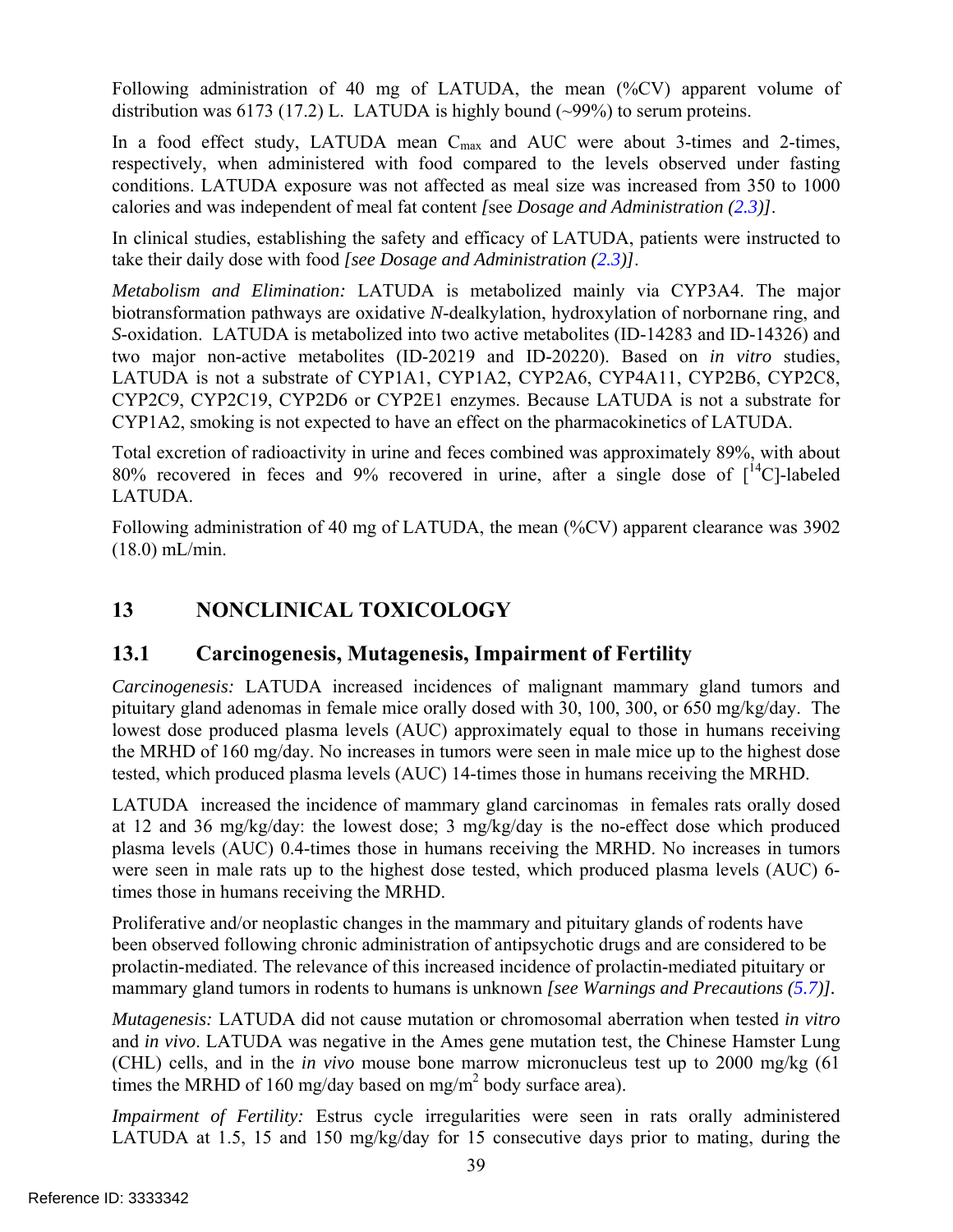mating period, and through day 7 of gestation. The no-effect dose is 0.1 mg/kg which is approximately 0.006-times the MRHD of 160 mg/day based on body surface area. Fertility was reduced only at the highest dose, which was reversible after a 14-day drug-free period. The noeffect dose for reduced fertility was 15 mg/kg, which is approximately equal to the MRHD based on body surface area.

LATUDA had no effect on fertility in male rats treated orally with LATUDA for 64 consecutive days prior to mating and during the mating period at doses up to 150 mg/kg/day (9-times the MRHD based on  $mg/m^2$  body surface area).

# **14 CLINICAL STUDIES**

# **14.1 Schizophrenia**

The efficacy of LATUDA for the treatment of schizophrenia was established in five short-term (6-week), placebo-controlled studies in adult patients (mean age of 38.4 years, range 18-72) who met DSM-IV criteria for schizophrenia. An active-control arm (olanzapine or quetiapine extended-release) was included in two studies to assess assay sensitivity.

Several instruments were used for assessing psychiatric signs and symptoms in these studies:

- 1. Positive and Negative Syndrome Scale (PANSS), is a multi-item inventory of general psychopathology used to evaluate the effects of drug treatment in schizophrenia. PANSS total scores may range from 30 to 210.
- 2. Brief Psychiatric Rating Scale derived (BPRSd), derived from the PANSS, is a multi-item inventory primarily focusing on positive symptoms of schizophrenia, whereas the PANSS includes a wider range of positive, negative and other symptoms of schizophrenia. The BPRSd consists of 18 items rated on a scale of 1 (not present) to 7 (severe). BPRSd scores may range from 18 to 126.
- 3. The Clinical Global Impression severity scale (CGI-S) is a clinician-rated scale that measures the subject's current illness state on a 1- to 7-point scale.

The endpoint associated with each instrument is change from baseline in the total score to the end of week 6. These changes are then compared to placebo changes for the drug and control groups.

The results of the studies follow:

- 1. Study 1: In a 6-week, placebo-controlled trial  $(N=145)$  involving two fixed doses of LATUDA (40 or 120 mg/day), both doses of LATUDA at Endpoint were superior to placebo on the BPRSd total score, and the CGI-S.
- 2. Study 2: In a 6-week, placebo-controlled trial  $(N=180)$  involving a fixed dose of LATUDA (80 mg/day), LATUDA at Endpoint was superior to placebo on the BPRSd total score, and the CGI-S.
- 3. Study 3: In a 6-week, placebo- and active-controlled trial  $(N=473)$  involving two fixed doses of LATUDA (40 or 120 mg/day) and an active control (olanzapine), both LATUDA doses and the active control at Endpoint were superior to placebo on the PANSS total score, and the CGI-S.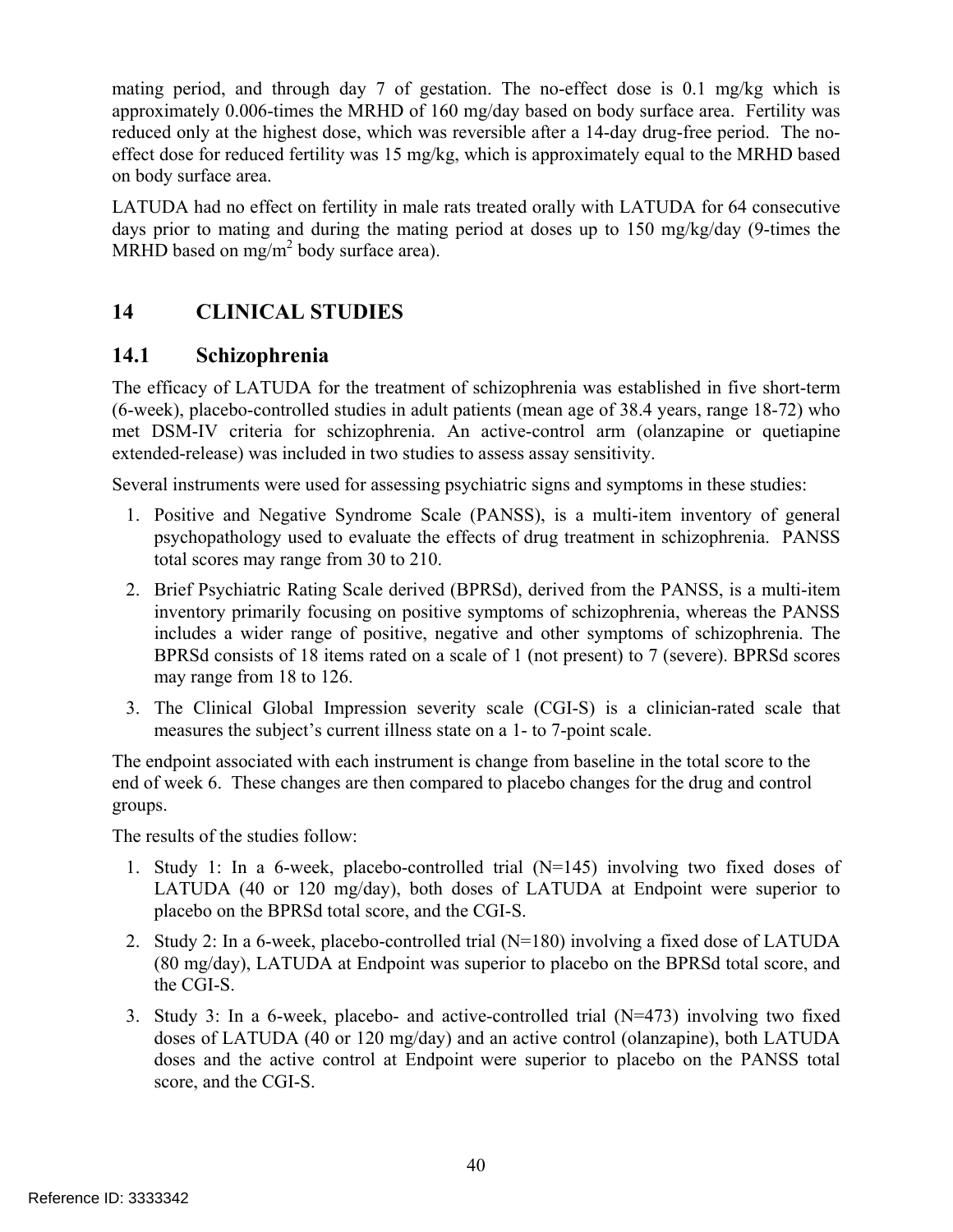- 4. Study 4: In a 6-week, placebo-controlled trial (N=489) involving three fixed doses of LATUDA (40, 80 or 120 mg/day), only the 80 mg/day dose of LATUDA at Endpoint was superior to placebo on the PANSS total score, and the CGI-S.
- 5. Study 5: In a 6-week, placebo- and active-controlled trial (N=482) involving two fixed doses of LATUDA (80 or 160 mg/day) and an active control (quetiapine extended-release), both LATUDA doses and the active control at Endpoint were superior to placebo on the PANSS total score, and the CGI-S.

Thus, the efficacy of LATUDA at doses of 40, 80, 120 and 160 mg/day has been established (Table 24).

|                |                                                            | <b>Primary Efficacy Measure: BPRSd</b> |                                             |                                                        |
|----------------|------------------------------------------------------------|----------------------------------------|---------------------------------------------|--------------------------------------------------------|
| <b>Study</b>   | <b>Treatment Group</b>                                     | <b>Mean Baseline Score</b><br>(SD)     | <b>LS Mean Change</b><br>from Baseline (SE) | Placebo-subtracted<br>Difference <sup>a</sup> (95% CI) |
| $\overline{1}$ | LATUDA $(40 \text{ mg}/\text{day})^*$                      | 54.2 (8.8)                             | $-9.4(1.6)$                                 | $-5.6$ ( $-9.8$ , $-1.4$ )                             |
|                | LATUDA (120 mg/day)*                                       | 52.7(7.6)                              | $-11.0(1.6)$                                | $-6.7$ $(-11.0, -2.5)$                                 |
|                | Placebo                                                    | 54.7(8.1)                              | $-3.8(1.6)$                                 |                                                        |
| $\overline{c}$ | LATUDA $(80 \text{ mg/day})^*$                             | 55.1(6.0)                              | $-8.9(1.3)$                                 | $-4.7(-8.3,-1.1)$                                      |
|                | Placebo                                                    | 56.1(6.8)                              | $-4.2(1.4)$                                 |                                                        |
|                |                                                            | <b>Primary Efficacy Measure: PANSS</b> |                                             |                                                        |
| 3              | LATUDA (40 mg/day)*                                        | 96.6(10.7)                             | $-25.7(2.0)$                                | $-9.7(-15.3, -4.1)$                                    |
|                | LATUDA (120 mg/day)*                                       | 97.9(11.3)                             | $-23.6(2.1)$                                | $-7.5$ $(-13.4, -1.7)$                                 |
|                | Olanzapine (15 mg/day) <sup>*b</sup>                       | 96.3 (12.2)                            | $-28.7(1.9)$                                | $-12.6$ $(-18.2, -7.9)$                                |
|                | Placebo                                                    | 95.8 (10.8)                            | $-16.0(2.1)$                                |                                                        |
| $\overline{4}$ | LATUDA (40 mg/day)                                         | 96.5(11.5)                             | $-19.2(1.7)$                                | $-2.1$ $(-7.0, 2.8)$                                   |
|                | LATUDA $(80 \text{ mg/day})^*$                             | 96.0(10.8)                             | $-23.4(1.8)$                                | $-6.4$ $(-11.3, -1.5)$                                 |
|                | LATUDA (120 mg/day)                                        | 96.0(9.7)                              | $-20.5(1.8)$                                | $-3.5$ $(-8.4, 1.4)$                                   |
|                | Placebo                                                    | 96.8(11.1)                             | $-17.0(1.8)$                                |                                                        |
| 5              | LATUDA $(80 \text{ mg/day})^*$                             | 97.7(9.7)                              | $-22.2(1.8)$                                | $-11.9(-16.9, -6.9)$                                   |
|                | LATUDA (160 mg/day)*                                       | 97.5 (11.8)                            | $-26.5(1.8)$                                | $-16.2$ ( $-21.2$ , $-11.2$ )                          |
|                | Quetiapine Extended-release<br>$(600 \text{ mg/day})^{*b}$ | 97.7(10.2)                             | $-27.8(1.8)$                                | $-17.5$ $(-22.5, -12.4)$                               |
|                | Placebo                                                    | 96.6(10.2)                             | $-10.3(1.8)$                                |                                                        |

| Table 24: | <b>Primary Efficacy Results for Studies in Schizophrenia (BPRSd or PANSS</b> |
|-----------|------------------------------------------------------------------------------|
|           | Scores)                                                                      |

SD: standard deviation; SE: standard error; LS Mean: least-squares mean; CI: unadjusted confidence interval.

<sup>a</sup> Difference (drug minus placebo) in least-squares mean change from baseline.

Included for assay sensitivity.

\* Doses statistically significantly superior to placebo.

Examination of population subgroups based on age (there were few patients over 65), gender and race did not reveal any clear evidence of differential responsiveness.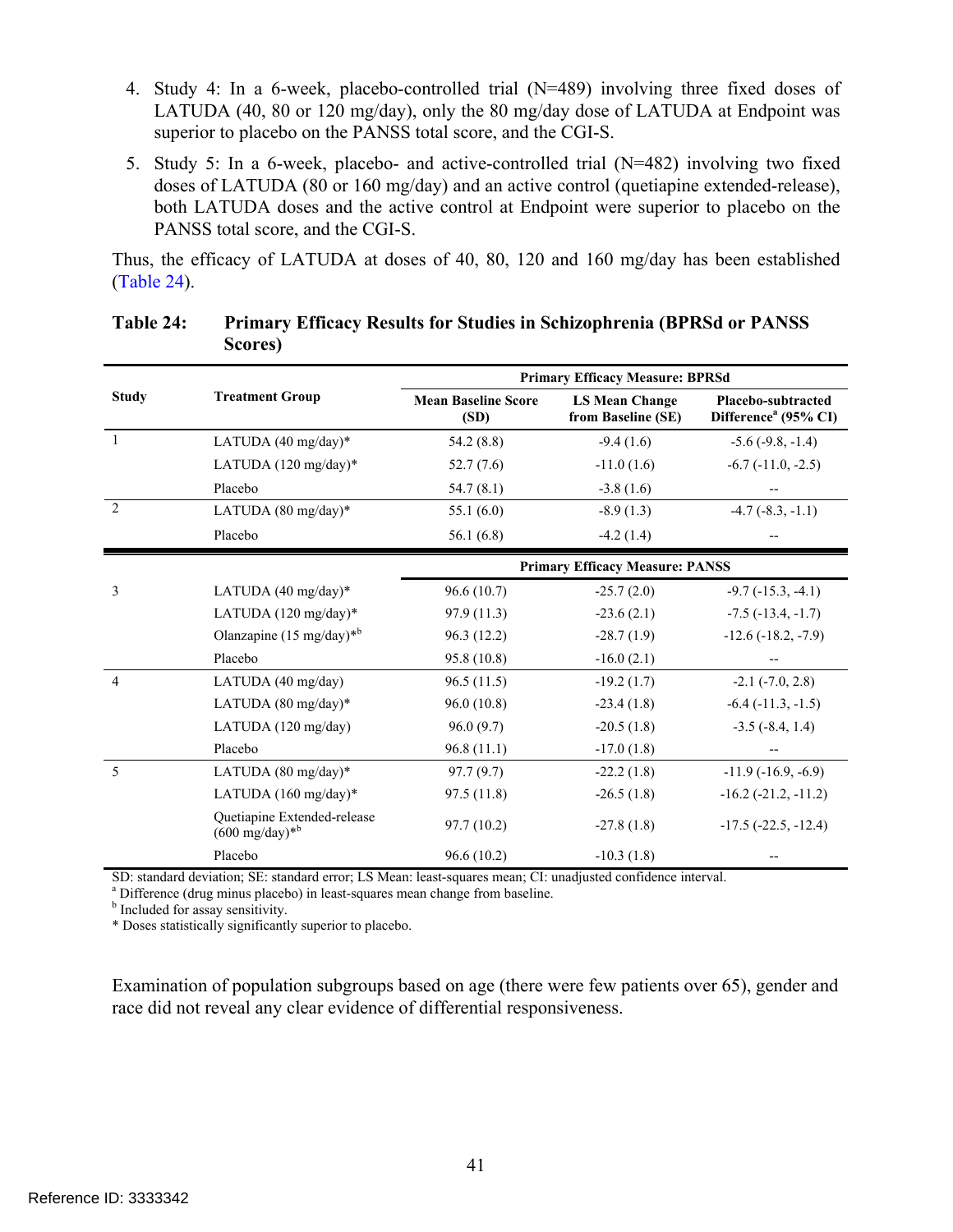#### **14.2 Depressive Episodes Associated with Bipolar I Disorder**

#### *Monotherapy*

The efficacy of LATUDA, as monotherapy, was established in a 6-week, multicenter, randomized, double-blind, placebo-controlled study of adult patients (mean age of 41.5 years, range 18 to 74) who met DSM-IV-TR criteria for major depressive episodes associated with bipolar I disorder, with or without rapid cycling, and without psychotic features (N=485). Patients were randomized to one of two flexible-dose ranges of LATUDA (20 to 60 mg/day, or 80 to 120 mg/day) or placebo.

The primary rating instrument used to assess depressive symptoms in this study was the Montgomery-Asberg Depression Rating Scale (MADRS), a 10-item clinician-rated scale with total scores ranging from 0 (no depressive features) to 60 (maximum score). The primary endpoint was the change from baseline in MADRS score at Week 6. The key secondary instrument was the Clinical Global Impression-Bipolar-Severity of Illness scale (CGI-BP-S), a clinician-rated scale that measures the subject's current illness state on a 7-point scale, where a higher score is associated with greater illness severity.

For both dose groups, LATUDA was superior to placebo in reduction of MADRS and CGI-BP-S scores at Week 6. The primary efficacy results are provided in Table 25. The high dose range (80) to 120 mg per day) did not provide additional efficacy on average, compared to the low dose range (20 to 60 mg per day).

#### *Adjunctive Therapy with Lithium or Valproate*

The efficacy of LATUDA, as an adjunctive therapy with lithium or valproate, was established in a 6-week, multicenter, randomized, double-blind, placebo-controlled study of adult patients (mean age of 41.7 years, range 18 to 72) who met DSM-IV-TR criteria for major depressive episodes associated with bipolar I disorder, with or without rapid cycling, and without psychotic features (N=340). Patients who remained symptomatic after treatment with lithium or valproate were randomized to flexibly dosed LATUDA 20 to 120 mg/day or placebo.

The primary rating instrument used to assess depressive symptoms in this study was the MADRS. The primary endpoint was the change from baseline in MADRS score at Week 6. The key secondary instrument was the CGI-BP-S scale.

LATUDA was superior to placebo in reduction of MADRS and CGI-BP-S scores at Week 6, as an adjunctive therapy with lithium or valproate (Table 25).

#### **Table 25: Primary Efficacy Results for Studies in Depressive Episodes Associated with Bipolar I Disorder (MADRS Scores)**

| <b>Study</b>                | <b>Treatment Group</b>                                       | <b>Primary Efficacy Measure MADRS</b> |                                      |                                                        |
|-----------------------------|--------------------------------------------------------------|---------------------------------------|--------------------------------------|--------------------------------------------------------|
|                             |                                                              | <b>Mean Baseline Score</b><br>(SD)    | LS Mean Change<br>from Baseline (SE) | Placebo-subtracted<br>Difference <sup>a</sup> (95% CI) |
| Monotherapy                 | LATUDA $(20-60 \text{ mg/day})^*$                            | 30.3(5.0)                             | $-15.4(0.8)$                         | $-4.6(-6.9, -2.3)$                                     |
| study                       | LATUDA $(80-120 \text{ mg/day})^*$                           | 30.6(4.9)                             | $-15.4(0.8)$                         | $-4.6(-6.9, -2.3)$                                     |
|                             | Placebo                                                      | 30.5(5.0)                             | $-10.7(0.8)$                         | $- -$                                                  |
| Adjunctive<br>Therapy study | LATUDA $(20-120 \text{ mg/day})^*$ +<br>lithium or valproate | 30.6(5.3)                             | $-17.1(0.9)$                         | $-3.6(-6.0, -1.1)$                                     |
|                             | $Placebo + lithium$ or valproate                             | 30.8(4.8)                             | $-13.5(0.9)$                         | --                                                     |

SD: standard deviation; SE: standard error; LS Mean: least-squares mean; CI: unadjusted confidence interval.

Difference (drug minus placebo) in least-squares mean change from baseline.

\* Doses statistically significantly superior to placebo.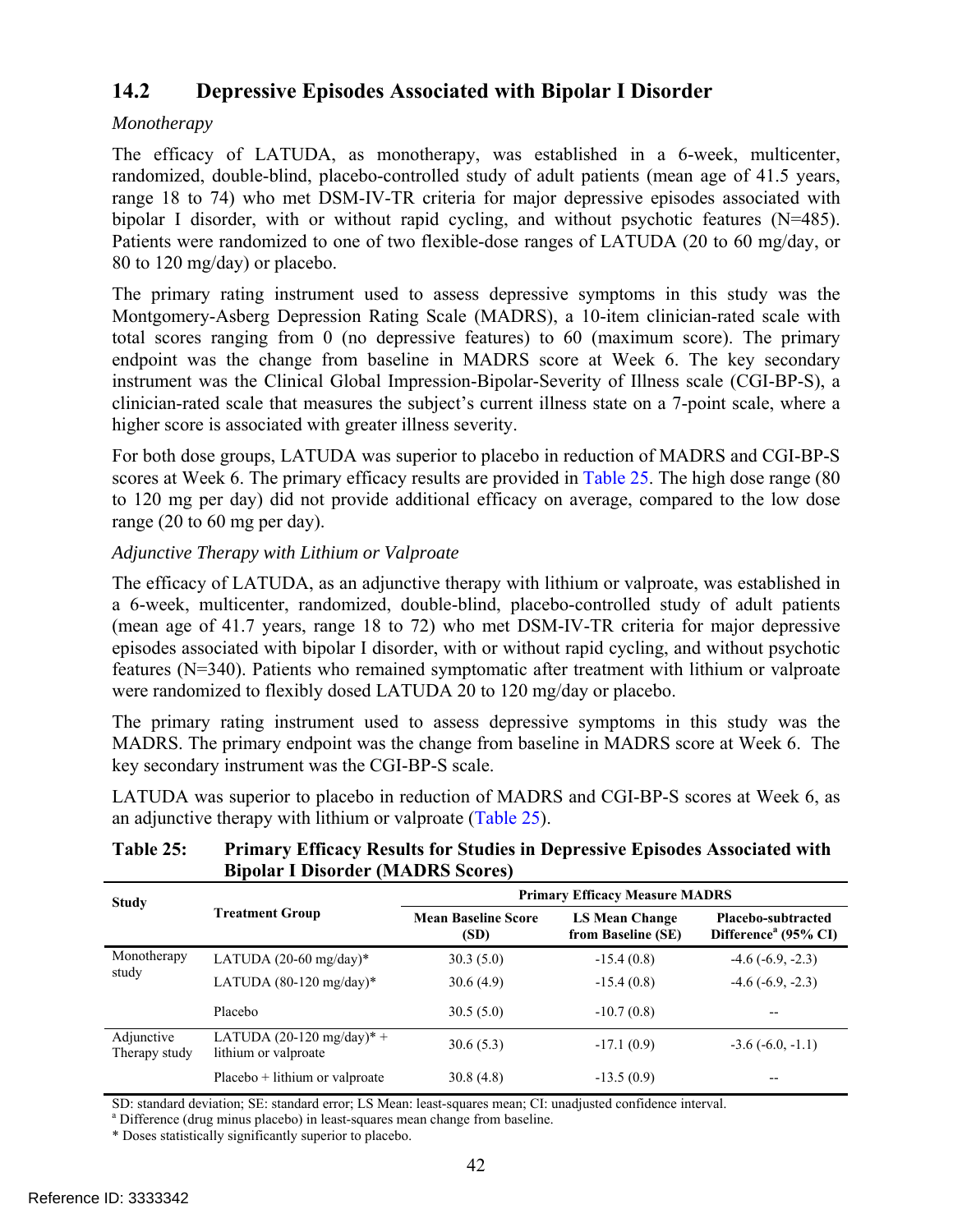#### **16 HOW SUPPLIED/STORAGE AND HANDLING**

LATUDA tablets are white to off-white, round (20 mg or 40 mg), pale green, oval (80 mg) or white to off-white, oval (120 mg) and identified with strength-specific one-sided debossing, "L20" (20 mg), "L40" (40 mg), "L80" (80 mg) or "L120" (120 mg). Tablets are supplied in the following strengths and package configurations (Table 26):

| <b>Tablet Strength</b> | <b>Package Configuration</b>                                            | <b>NDC Code</b>                                       |
|------------------------|-------------------------------------------------------------------------|-------------------------------------------------------|
|                        | Bottles of 30                                                           | 63402-302-30                                          |
|                        | Bottles of 90                                                           | 63402-302-90                                          |
| $20$ mg                | Bottles of 500                                                          | 63402-302-50                                          |
|                        | Box of 100 (Hospital Unit<br>Dose)<br>10 blister cards, 10 tablets each | 63402-302-10 Carton<br>63402-302-01<br><b>Blister</b> |
|                        | Bottles of 30                                                           | 63402-304-30                                          |
|                        | Bottles of 90                                                           | 63402-304-90                                          |
| $40$ mg                | Bottles of 500                                                          | 63402-304-50                                          |
|                        | Box of 100 (Hospital Unit<br>Dose)<br>10 blister cards, 10 tablets each | 63402-304-10 Carton<br>63402-304-01 Blister           |
|                        | Bottles of 30                                                           | 63402-308-30                                          |
|                        | Bottles of 90                                                           | 63402-308-90                                          |
| $80$ mg                | Bottles of 500                                                          | 63402-308-50                                          |
|                        | Box of 100 (Hospital Unit<br>Dose)<br>10 blister cards, 10 tablets each | 63402-308-10 Carton<br>63402-308-01 Blister           |
|                        | Bottles of 30                                                           | 63402-312-30                                          |
|                        | Bottles of 90                                                           | 63402-312-90                                          |
| $120$ mg               | Bottles of 500                                                          | 63402-312-50                                          |
|                        | Box of 100 (Hospital Unit<br>Dose)<br>10 blister cards, 10 tablets each | 63402-312-10 Carton<br>63402-312-01 Blister           |

**Table 26: Package Configuration for LATUDA Tablets** 

#### *Storage*

Store LATUDA tablets at 25°C (77°F); excursions permitted to 15° - 30°C (59° - 86°F) *[See USP Controlled Room Temperature]*.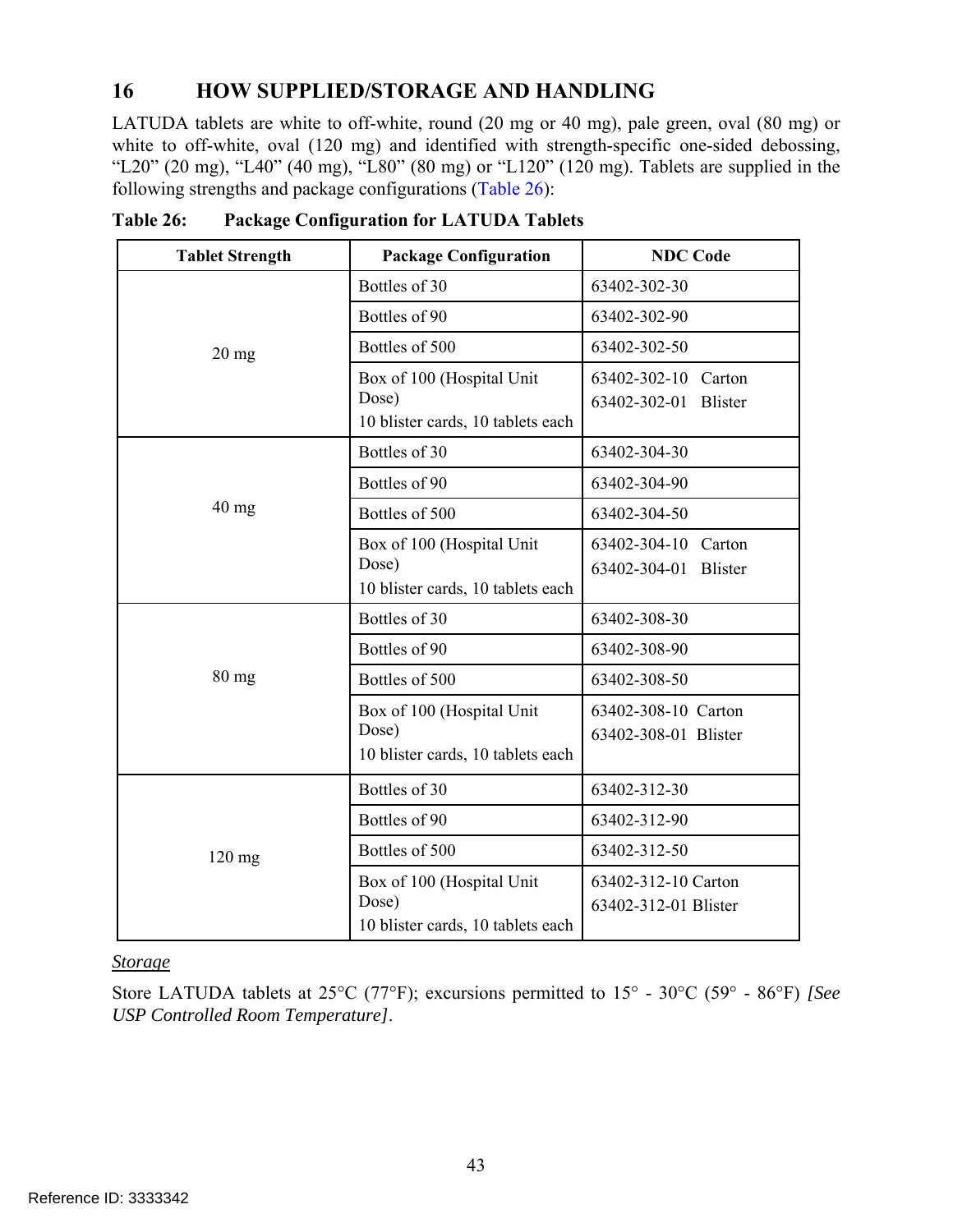# **17 PATIENT COUNSELING INFORMATION**

Physicians are advised to discuss with patients for whom they prescribe LATUDA all relevant safety information including, but not limited to, the following:

#### **17.1 Increased Mortality in Elderly Patients with Dementia-Related Psychosis**

Advise patients and caregivers that elderly patients with dementia-related psychoses treated with atypical antipsychotic drugs are at increased risk of death compared with placebo. LATUDA is not approved for elderly patients with dementia-related psychosis *[see Boxed Warning; Warnings and Precautions (5.1)]*.

#### **17.2 Suicidal Thoughts and Behaviors; and Activation of Mania or Hypomania**

Educate patients, families, and caregivers about the risk of suicidal thoughts and behaviors with antidepressant treatment, as well as the risk of mania and hypomania. Advise them about monitoring for the emergence of suicidal thoughts and behavior, manic/hypomanic symptoms, irritability, agitation, or unusual changes in behavior. Instruct patients, families, and caregivers to report such symptoms to the healthcare provider *[see Warnings and Precautions (5.2 and 5.14)].* 

# **17.3 Neuroleptic Malignant Syndrome**

Advise patients and caregivers that a potentially fatal symptom complex sometimes referred to as NMS has been reported in association with administration of antipsychotic drugs. Signs and symptoms of NMS include hyperpyrexia, muscle rigidity, altered mental status, and evidence of autonomic instability (irregular pulse or blood pressure, tachycardia, diaphoresis, and cardiac dysrhythmia) *[see Warnings and Precautions (5.4)]*.

# **17.4 Metabolic Changes (Hyperglycemia and Diabetes Mellitus, Dyslipidemia, and Weight Gain)**

Educate patients and caregivers about the risk of metabolic changes and the need for specific monitoring. The risks include hyperglycemia and diabetes mellitus, dyslipidemia, weight gain, and cardiovascular reactions. Educate patients and caregivers about the symptoms of hyperglycemia (high blood sugar) and diabetes mellitus (e.g., polydipsia, polyuria, polyphagia, and weakness). Monitor all patients for these symptoms. Patients who are diagnosed with diabetes or have risk factors for diabetes (obesity, family history of diabetes) should have their fasting blood glucose monitored before beginning treatment and periodically during treatment. Patients who develop symptoms of hyperglycemia should have assessments of fasting glucose. Clinical monitoring of weight is recommended *[*s*ee Warnings and Precautions (5.6)]*.

# **17.5 Orthostatic Hypotension**

Educate patients about the risk of orthostatic hypotension, particularly at the time of initiating treatment, re-initiating treatment, or increasing the dose *[see Warnings and Precautions (5.9)]*.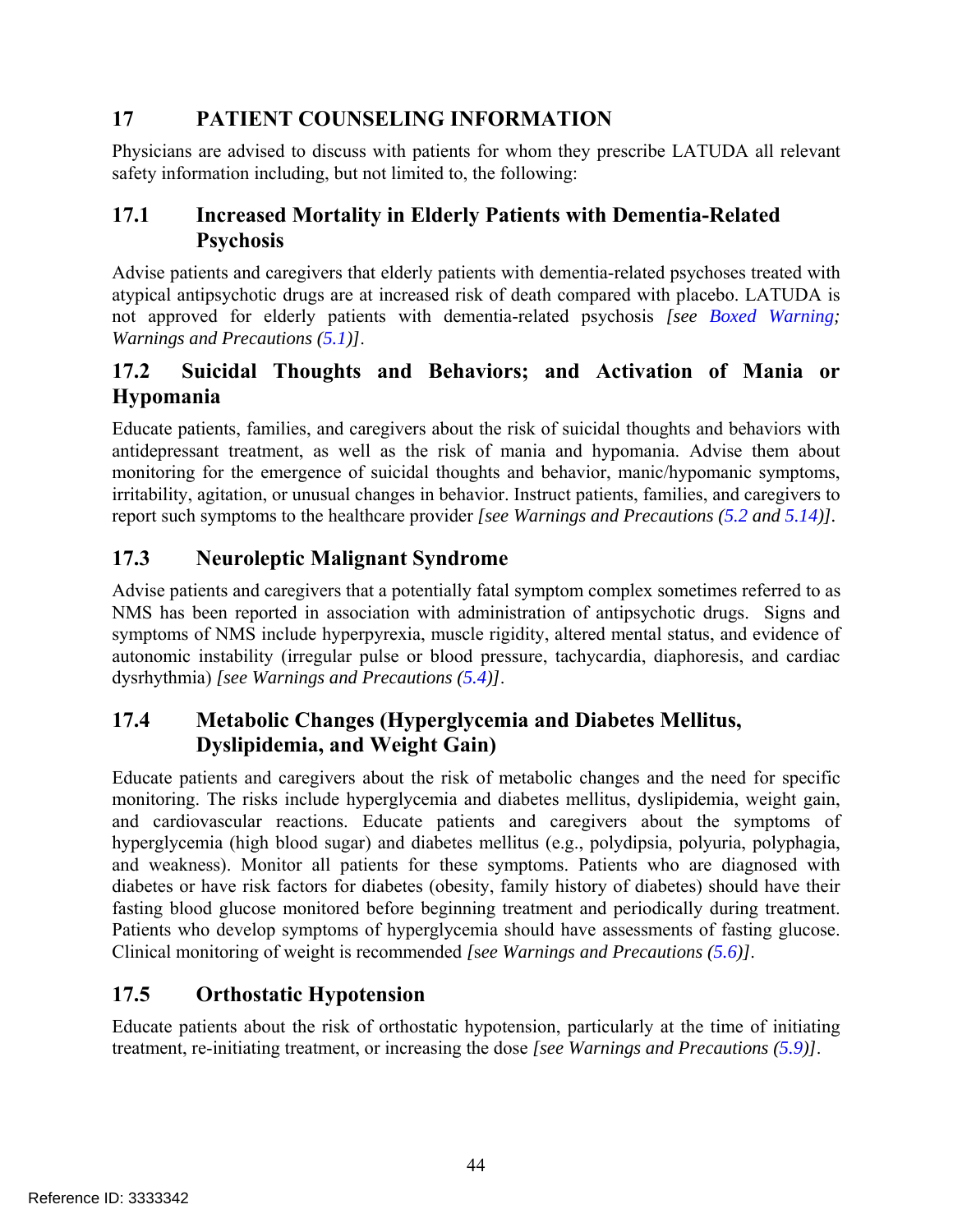#### **17.6 Leukopenia/Neutropenia**

Advise patients with a pre-existing low WBC or a history of drug-induced leukopenia/neutropenia that they should have their CBC monitored while taking LATUDA *[*s*ee Warnings and Precautions (5.8)]*.

#### **17.7 Interference with Cognitive and Motor Performance**

Caution patients about performing activities requiring mental alertness, such as operating hazardous machinery or operating a motor vehicle, until they are reasonably certain that LATUDA therapy does not affect them adversely *[see Warnings and Precautions (5.11)]*.

#### **17.8 Pregnancy and Nursing**

Instruct patients to notify their physician if they become pregnant or intend to become pregnant during therapy with LATUDA *[see Use in Specific Populations (8.1)]*.

#### **17.9 Concomitant Medication and Alcohol**

Instruct patients to inform their physicians if they are taking, or plan to take, any prescription or over-the-counter drugs, because there is a potential for drug interactions. Advise patients to avoid alcohol while taking LATUDA *[see Drug Interactions (7)]*.

# **17.10 Heat Exposure and Dehydration**

Educate patients regarding appropriate care in avoiding overheating and dehydration *[see Warnings and Precautions (5.12)].* 



Sunovion Pharmaceuticals Inc. Marlborough, MA 01752 USA

For Customer Service, call 1-888-394-7377. For Medical Information, call 1-800-739-0565. To report suspected adverse reactions, call 1-877-737-7226.

Revised: Month Year 901456RXX

LATUDA is a registered trademark of Dainippon Sumitomo Pharma Co. Ltd. Sunovion Pharmaceuticals Inc. is a U.S. subsidiary of Dainippon Sumitomo Pharma Co. Ltd.

© 20XX Sunovion Pharmaceuticals Inc.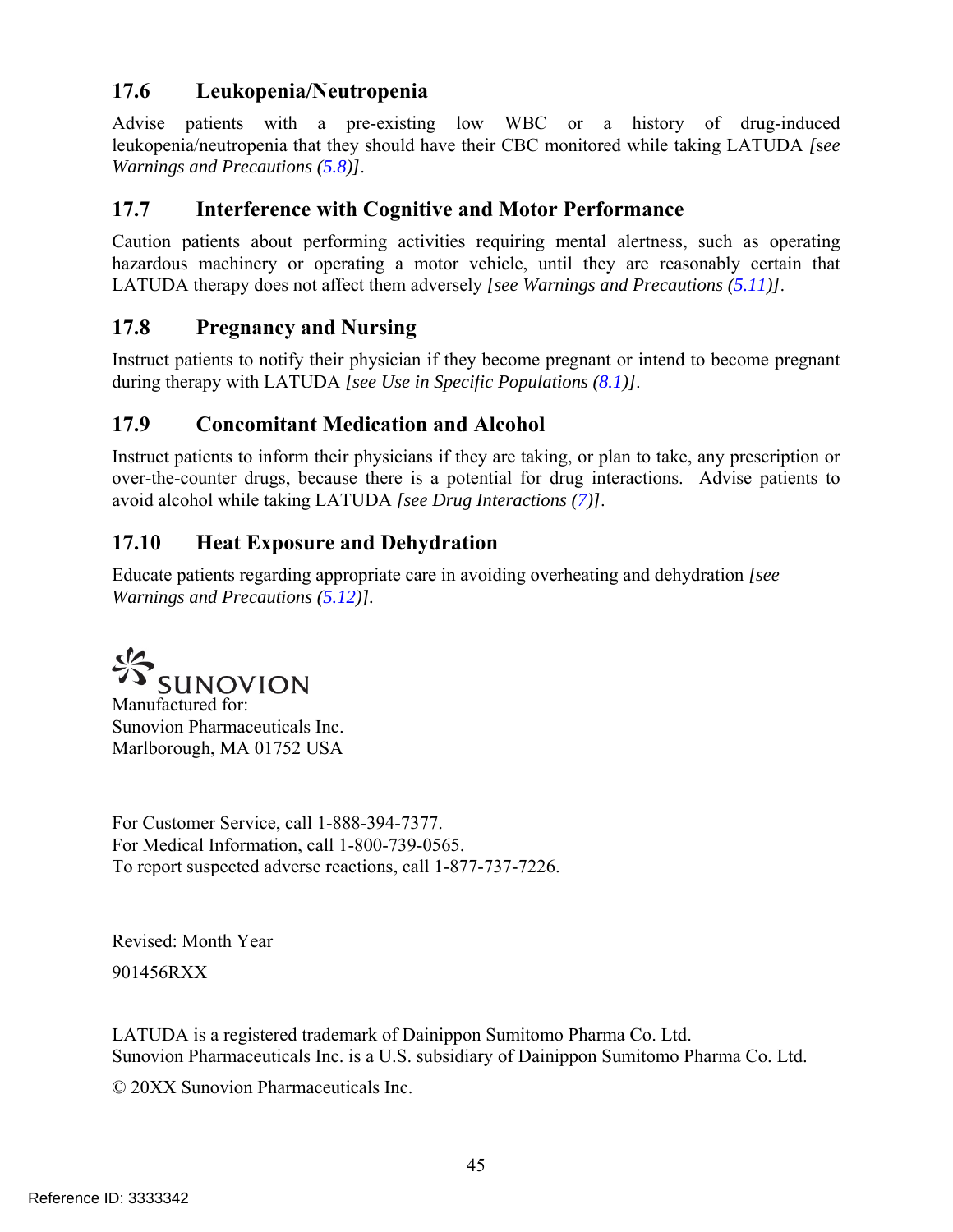# **Medication Guide LATUDA (luh-TOO-duh) (lurasidone hydrochloride) Tablets**

Read this Medication Guide before you start taking LATUDA and each time you get a refill. There may be new information. This Medication Guide does not take the place of talking to your healthcare provider about your medical condition or treatment.

#### **What is the most important information I should know about LATUDA?**

**LATUDA may cause serious side effects, including:** 

- 1. **risk of death in the elderly with dementia:** Medicines like LATUDA can increase the risk of death in elderly people who have memory loss (dementia). LATUDA is not for treating psychosis in the elderly with dementia.
- 2. **risk of suicidal thoughts or actions (antidepressant medicines, depression and other serious mental illnesses, and suicidal thoughts or actions).** 
	- **Talk to your, or your family member's, healthcare provider about:** 
		- all risks and benefits of treatment with antidepressant medicines
		- all treatment choices for depression or other serious mental illness
	- **Antidepressant medicines may increase suicidal thoughts or actions in some children, teenagers, and young adults within the first few months of treatment.**
	- **Depression and other serious mental illnesses are the most important causes of suicidal thoughts and actions. Some people may have a particularly high risk of having suicidal thoughts or actions.** These include people who have (or have a family history of) depression, bipolar illness (also called manic-depressive illness), or suicidal thoughts or actions.
	- **How can I watch for and try to prevent suicidal thoughts and actions in myself or a family member?** 
		- Pay close attention to any changes, especially sudden changes, in mood, behaviors, thoughts, or feelings. This is very important when an antidepressant medicine is started or when the dose is changed.
		- Call the healthcare provider right away to report new or sudden changes in mood, behavior, thoughts, or feelings.
		- Keep all follow-up visits with the healthcare provider as scheduled. Call the healthcare provider between visits as needed, especially if you have concerns about symptoms.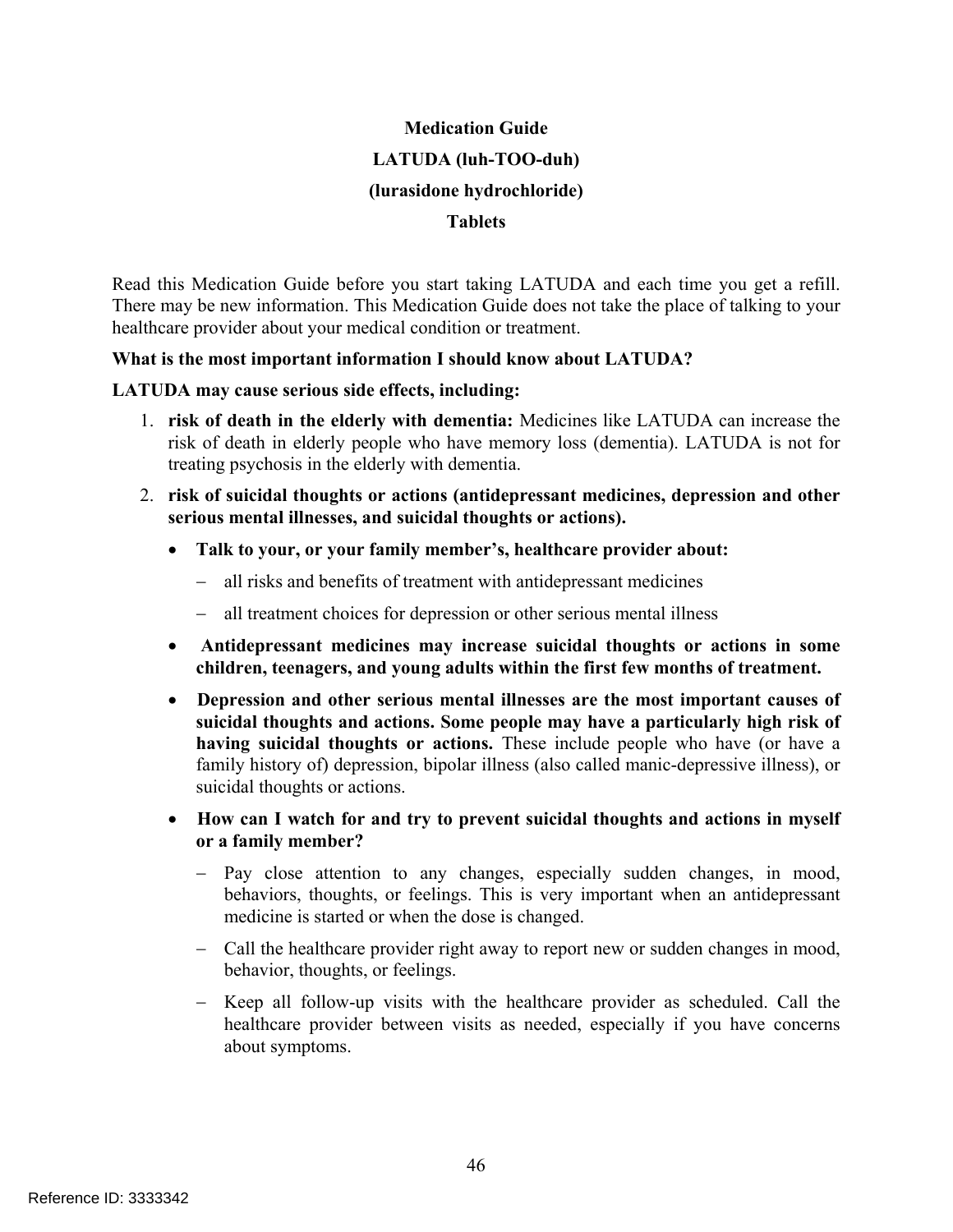**Call a healthcare provider right away if you or your family member has any of the following symptoms, especially if they are new, worse, or worry you:** 

- thoughts about suicide or dying
- attempts to commit suicide
- new or worse depression
- new or worse anxiety
- feeling very agitated or restless
- panic attacks
- trouble sleeping (insomnia)
- new or worse irritability
- acting aggressive, being angry, or violent
- acting on dangerous impulses
- an extreme increase in activity and talking (mania)
- other unusual changes in behavior or mood

#### **What else do I need to know about antidepressant medicines?**

- **Never stop an antidepressant medicine without first talking to your healthcare provider.** Stopping an antidepressant medicine suddenly can cause other symptoms.
- **Antidepressants are medicines used to treat depression and other illnesses.** It is important to discuss all the risks of treating depression and also the risks of not treating it. Patients and their families or other caregivers should discuss all treatment choices with the healthcare provider, not just the use of antidepressants.
- **Antidepressant medicines have other side effects.** Talk to the healthcare provider about the side effects of the medicine prescribed for you or your family member.
- **Antidepressant medicines can interact with other medicines.** Know all of the medicines that you or your family member takes. Keep a list of all medicines to show the healthcare provider. Do not start new medicines without first checking with your healthcare provider.
- **Not all antidepressant medicines prescribed for children are FDA approved for use in children.** Talk to your child's healthcare provider for more information.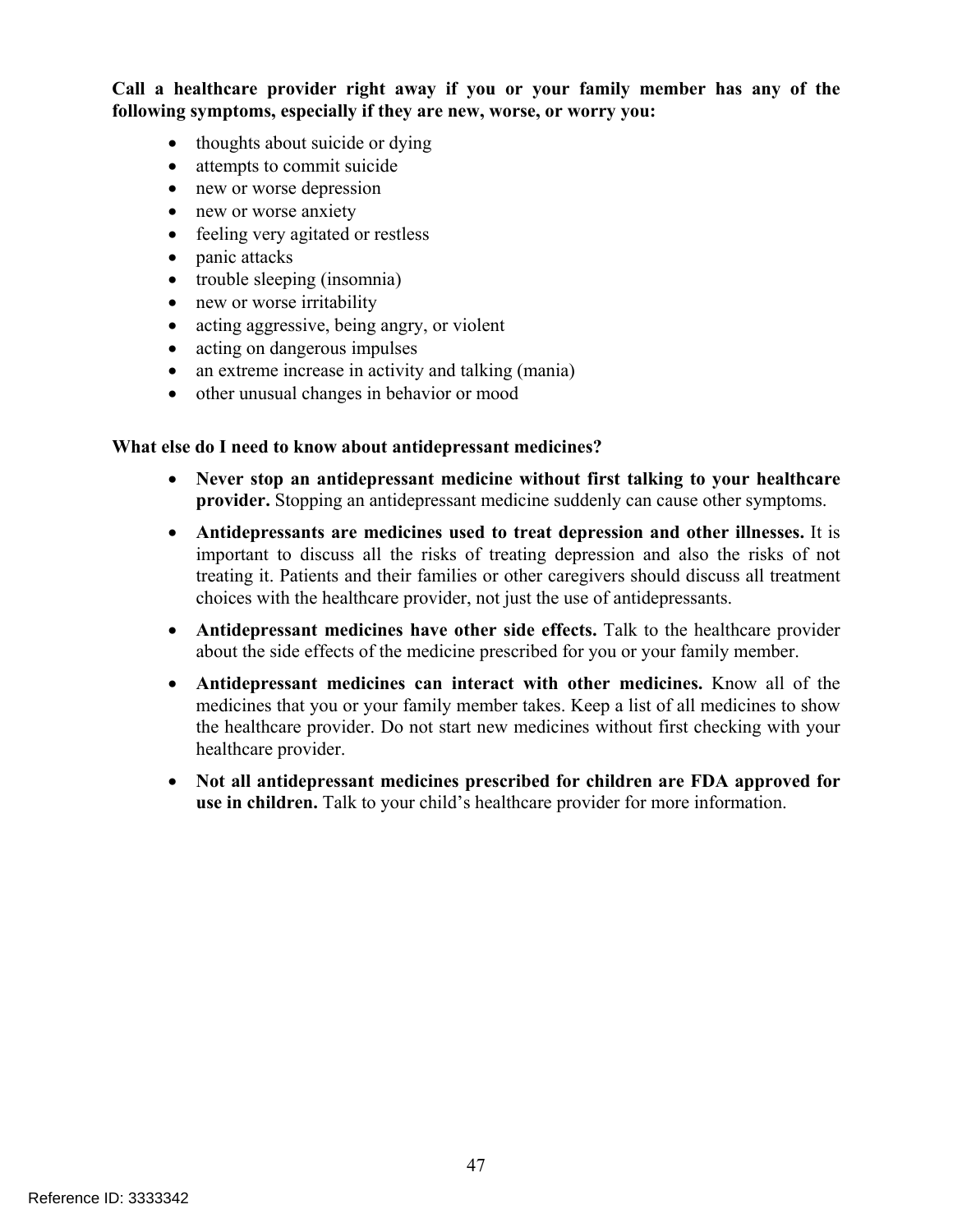#### **What is LATUDA?**

LATUDA is a prescription medicine used to treat:

- schizophrenia
- depressive episodes associated with bipolar I disorder, alone or with lithium or valproate

#### **Who should not take LATUDA?**

**Do not take LATUDA if you are allergic to lurasidone hydrochloride or any of the ingredients in LATUDA.** See the end of this Medication Guide for a complete list of ingredients in LATUDA.

#### **What should I tell my healthcare provider before taking LATUDA?**

#### **Before you take LATUDA, tell your healthcare provider if you have or have had:**

- diabetes or high blood sugar in you or your family. Your healthcare provider should check your blood sugar before you start LATUDA and also during therapy.
- high levels of total cholesterol, triglycerides or LDL-cholesterol or low levels of HDL-cholesterol
- low or high blood pressure
- low white blood cell count
- seizures
- abnormal thyroid tests
- high prolactin levels
- heart problems
- liver problems
- any other medical condition
- pregnancy or plans to become pregnant. It is not known if LATUDA will harm your unborn baby
- breast-feeding or plans to breast-feed. LATUDA can pass into your breast milk. You and your healthcare provider should decide if you will take LATUDA or breast-feed. You should not do both.

**Tell the healthcare provider about all the medicines that you take or recently have taken**  including prescription medicines, over-the-counter medicines, herbal supplements and vitamins.

LATUDA and other medicines may affect each other causing serious side effects. LATUDA may affect the way other medicines work, and other medicines may affect how LATUDA works.

#### **How should I take LATUDA?**

- Take LATUDA exactly as your healthcare provider tells you to take it. Do not change the dose yourself.
- Take LATUDA by mouth, with food (at least 350 calories).
- LATUDA should be swallowed whole and not split, chewed or crushed.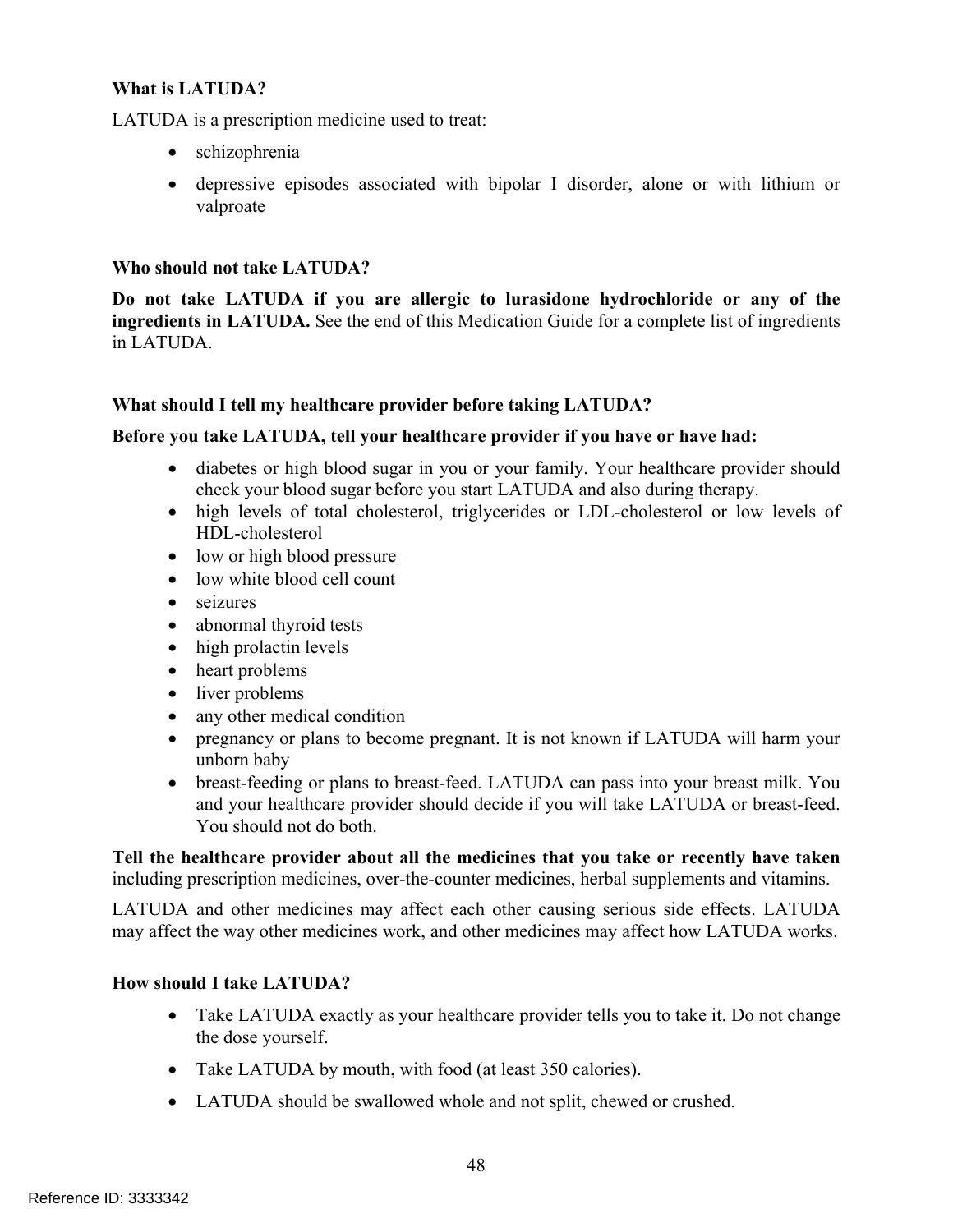- If you miss a dose of LATUDA, take it as soon as you remember. If you are close to your next dose, skip the missed dose. Just take the next dose at your regular time. Do not take 2 doses at the same time unless your healthcare provider tells you to. If you are not sure about your dosing, call your healthcare provider.
- If you take too much LATUDA, call your healthcare provider or poison control center at 1-800-222-1222 right away, or go to the nearest hospital emergency room.

#### **What should I avoid while taking LATUDA?**

- Do not drive, operate machinery, or do other dangerous activities until you know how LATUDA affects you. LATUDA may make you drowsy.
- Avoid getting overheated or dehydrated.
	- Do not over-exercise.
	- $-$  In hot weather, stay inside in a cool place if possible.
	- Stay out of the sun. Do not wear too much or heavy clothing.
	- Drink plenty of water.
- Do not drink alcohol while taking LATUDA. It may make some side effects of LATUDA worse.

#### **What are possible side effects of LATUDA?**

#### **LATUDA can cause serious side effects, including:**

- **See "What is the most important information I should know about LATUDA?"**
- **stroke that can lead to death can happen in elderly people with dementia who take medicines like LATUDA**
- neuroleptic malignant syndrome (NMS). NMS is a rare but very serious condition that can happen in people who take antipsychotic medicines, including LATUDA. NMS can cause death and must be treated in a hospital. Call your healthcare provider right away if you become severely ill and have some or all of these symptoms:
	- high fever
	- $-$  excessive sweating
	- $-$  rigid muscles
	- confusion
	- changes in your breathing, heartbeat, and blood pressure
- **high blood sugar (hyperglycemia).** High blood sugar can happen if you have diabetes already or if you have never had diabetes. High blood sugar could lead to:
	- build up of acid in your blood due to ketones (ketoacidosis)
	- coma
	- death

Increases in blood sugar can happen in some people who take LATUDA. Extremely high blood sugar can lead to coma or death. If you have diabetes or risk factors for diabetes (such as being overweight or a family history of diabetes) your healthcare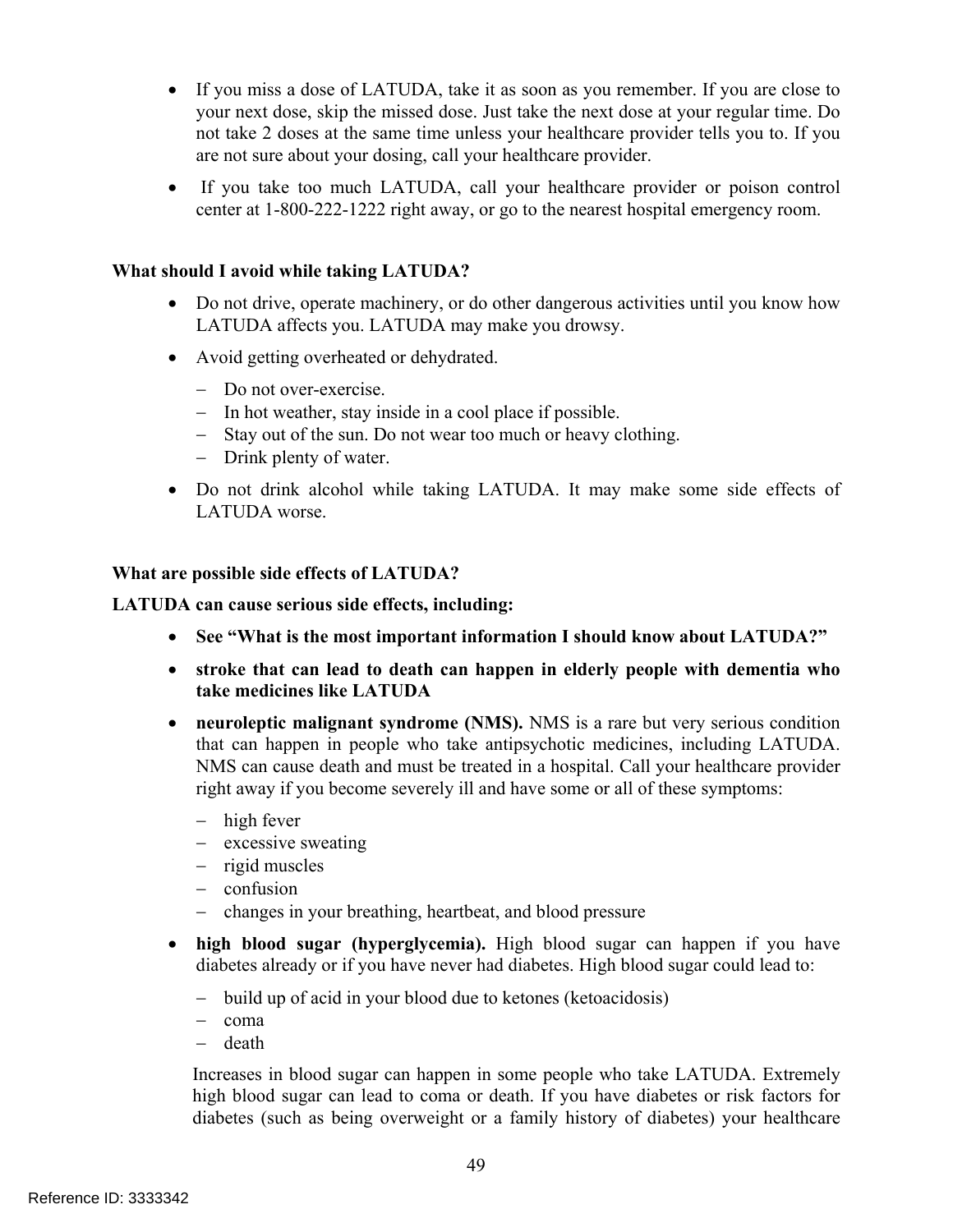provider should check your blood sugar before you start LATUDA and during therapy.

Call your healthcare provider if you have any of these symptoms of high blood sugar (hyperglycemia) while taking LATUDA:

- $-$  feel very thirsty
- need to urinate more than usual
- $-$  feel very hungry
- feel weak or tired
- feel sick to your stomach
- feel confused, or your breath smells fruity
- **high fat levels in your blood (increased cholesterol and triglycerides).** High fat levels may happen in people treated with LATUDA. You may not have any symptoms, so your healthcare provider may decide to check your cholesterol and triglycerides during your treatment with LATUDA.
- **increase in weight (weight gain).** Weight gain has been reported in patients taking medicines like LATUDA. You and your healthcare provider should check your weight regularly. Talk to your healthcare provider about ways to control weight gain, such as eating a healthy, balanced diet, and exercising.
- **movements you cannot control in your face, tongue, or other body parts (tardive dyskinesia).** These may be signs of a serious condition. Tardive dyskinesia may not go away, even if you stop taking LATUDA. Tardive dyskinesia may also start after you stop taking LATUDA.
- **decreased blood pressure (orthostatic hypotension),** including lightheadedness or fainting caused by a sudden change in heart rate and blood pressure when rising too quickly from a sitting or lying position.
- **low white blood cell count**
- **seizures**
- **increases in prolactin levels:** Your healthcare provider may do blood tests to check your prolactin levels.
- **difficulty swallowing:** may lead to aspiration and choking